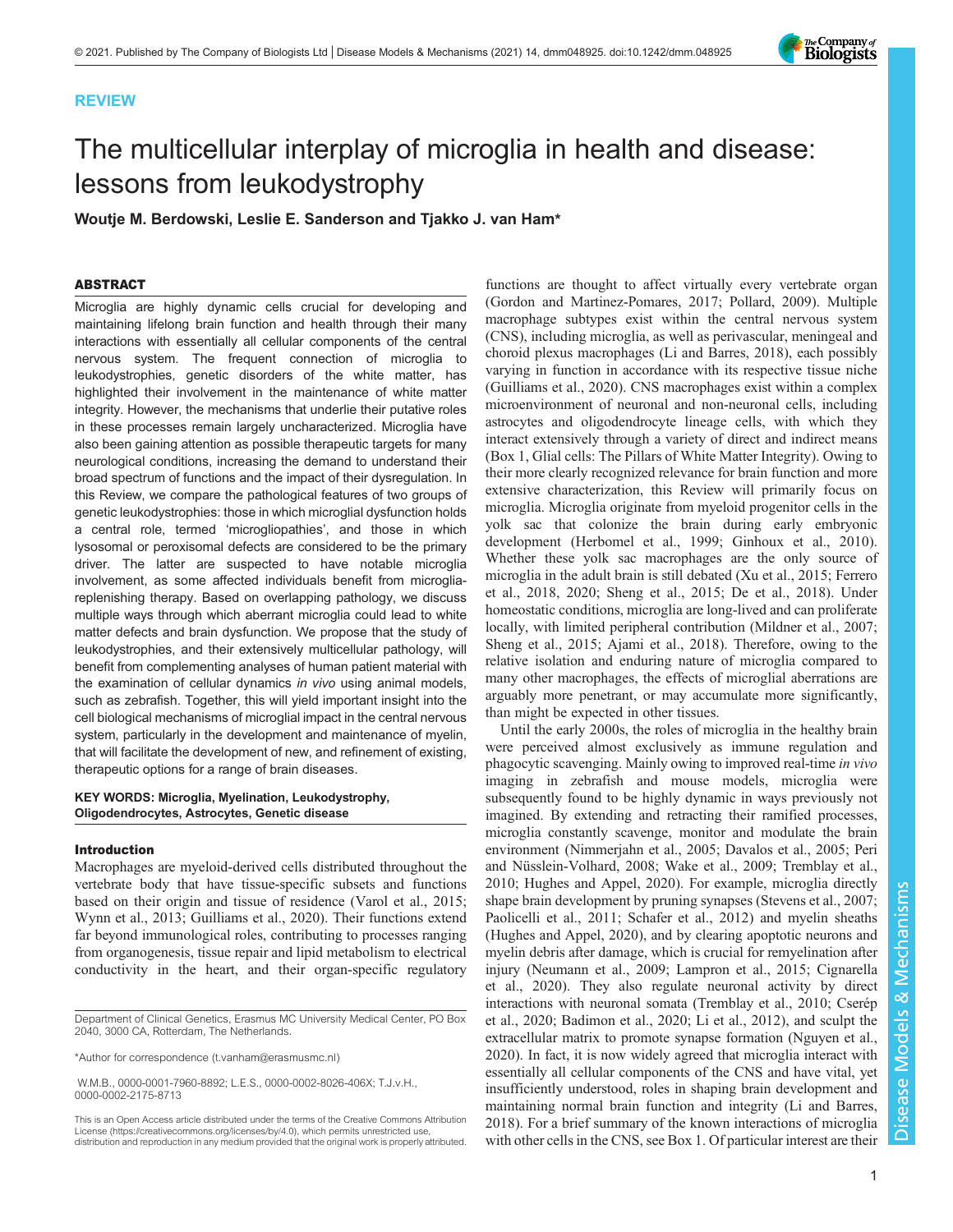## <span id="page-1-0"></span>Box 1. Glial cells: The Pillars of White Matter Integrity

The CNS grey matter contains mostly neuronal cell bodies that process chemo-electrical signals via axonal signaling through the white matter, enabling rapid connectivity between neurons and between brain regions. The white matter, which comprises as much as ~60% of the brain volume in humans, is mainly composed of glial cells, capillaries and myelinated axons. Myelination is more plastic and dynamic throughout life than previously thought, and neuronal activity-dependent adaptive myelination plays a role in learning and memory [\(Williamson and Lyons, 2018,](#page-16-0) [Mount and Monje, 2017\)](#page-15-0). Neuronal activity, even that caused by epileptic seizures, can in fact induce myelination ([Gibson et al., 2014,](#page-13-0) [Mensch et al., 2015](#page-14-0), [Marisca et al., 2020](#page-14-0), [Hughes and Appel, 2020\)](#page-13-0). Microglia and astrocytes interact with and regulate the membrane processes of oligodendrocytes, thereby shaping, maintaining and repairing myelin (reviewed by [Baydyuk et al., 2020](#page-12-0), [Traiffort et al., 2020](#page-16-0), [de Waard and Bugiani, 2020](#page-12-0)). Therefore, to thoroughly understand the functions of microglia in myelination and myelin health, one should examine their dynamic interactions with oligodendrocytes and astrocytes.

Oligodendrocytes and myelin: oligodendrocytes are the myelinproducing cells of the brain, synthesizing large amounts of membrane and wrapping it around the axons in multiple compacted layers in an incredibly complex origami-like manner. Mature myelinating oligodendrocytes arise from OPCs ([Bergles and Richardson, 2015\)](#page-12-0). As there are many more OPCs present in the CNS throughout development and adult life than one might expect based on the number of myelinating oligodendrocytes, it has been suggested that OPCs may serve additional undiscovered purposes in the brain [\(Marisca et al., 2020](#page-14-0)). Myelin contains ∼40% water, whereas the remaining dry mass consists of a high proportion of lipids (∼70%) and a lower proportion of proteins (∼30%), among which myelin basic protein (MBP) accounts for 22-35% ([Jahn et al., 2009](#page-13-0)). A main property of myelin is that it facilitates conduction by insulating the axon and enabling the action potential to jump from one node of Ranvier to the next, thereby greatly speeding up signal propagation. Additionally, myelin protects axons and can metabolically support them by providing carbonbased metabolites, such as lactate and pyruvate [\(Aggarwal et al., 2011,](#page-12-0) [Philips and Rothstein, 2017\)](#page-15-0).

Under homeostatic conditions, microglia modulate OPC survival and differentiation [\(Hagemeyer et al., 2017](#page-13-0), [Wlodarczyk et al., 2017\)](#page-16-0); for

recent connections to the development and maintenance of white matter – the heavily myelinated tissue of the CNS that facilitates connectivity throughout the brain (Box 1), and is particularly damaged in genetic disorders known as leukodystrophies. However, the mechanisms that underlie the putative roles of microglia in promoting myelin health or disease remain largely unknown.

## Microglia and disease

# Current microglia-targeting therapies

Neuropathological, epidemiological and human genetic studies provide strong evidence that microglia play a modifying role in a wide variety of congenital and sporadic brain diseases [\(Graeber and](#page-13-0) Stre'[rt, 1990;](#page-13-0) [Mattiace et al., 1990;](#page-14-0) [Perry et al., 2010; Prinz and](#page-15-0) [Priller, 2014;](#page-15-0) [Ulland and Colonna, 2018\)](#page-16-0), and could thus represent a universal treatment target. Indeed, even though the precise roles of microglia in health and disease are incompletely understood, existing data on how hematopoietic stem cell transplantation (HSCT) therapy – a means of supplementing the endogenous myeloid cell repertoire – affects the diseased human brain strongly support this direction. HSCT provides donor myeloid cells that can migrate into the brain, likely resulting in a renewed population of healthy macrophages/microglia in the diseased CNS [\(Wolf et al.,](#page-16-0) [2020](#page-16-0); [Bennett et al., 2018](#page-12-0)). Transplantations have been shown to promote remyelination in several leukodystrophies [\(Musolino et al.,](#page-15-0) [2014](#page-15-0); [Krägeloh-Mann et al., 2013](#page-14-0); [Boucher et al., 2015;](#page-12-0) [van](#page-16-0)

example, via insulin-like growth factor (IGF1) ([Ye et al., 2002,](#page-17-0) [Wlodarczyk](#page-16-0) [et al., 2017](#page-16-0)). Upon myelin injury, microglia can promote OPC differentiation and, consequently, remyelination ([Miron et al., 2013\)](#page-14-0). Additionally, microglia clear myelin debris after white matter damage, which is crucial for the remyelination process ([Lampron et al., 2015](#page-14-0), [Cantuti-Castelvetri et al.,](#page-12-0) [2018,](#page-12-0) [Miron, 2017\)](#page-14-0).

Astrocytes: Astrocytes are the most abundant cell lineage in the adult vertebrate brain, outnumbering neurons by a factor of nine in humans [\(Kimelberg and Nedergaard, 2010](#page-14-0)). Astrocytes are a heterogeneous cell population characterized by extended fiber-like protrusions forming a dense network. Processes surrounding the synaptic cleft are necessary for the uptake and release of neurotransmitters, including glutamate, and can regulate synapse formation and refinement ([Haydon and](#page-13-0) [Carmignoto, 2006,](#page-13-0) [Allen and Eroglu, 2017](#page-12-0)). A subset of astrocytes forms perivascular end-feet that enwrap the capillaries and contribute to the BBB, where they can regulate blood flow and BBB integrity, and shuttle nutrients, such as glucose from the blood to neurons and other brain cells, including oligodendrocytes ([Kimelberg and Nedergaard, 2010](#page-14-0), [Haydon and Carmignoto, 2006](#page-13-0)). Astrocytes in a 'reactive' state are associated with a broad spectrum of neurological diseases and can be either beneficial or detrimental to disease progression. This state and associated nomenclature has been recently defined by [Escartin et al.](#page-13-0) [\(2021\)](#page-13-0).

Astrocytes can secrete cytokines and growth factors that influence myelination by regulating OPC survival, oligodendrocyte differentiation and maturation ([Lanciotti et al., 2013](#page-14-0), [Lundgaard et al., 2014](#page-14-0), [Baydyuk et al., 2020](#page-12-0), [Traiffort et al., 2020\)](#page-16-0). Besides communication via soluble factors, direct cell-cell contacts in the form of gap junctions, formed by connexins, provide oligodendrocytes, but also neurons and axons, with lipids and glucose as both an energy supply and as substrates for myelination [\(Orthmann-Murphy et al., 2008,](#page-15-0) [Camargo](#page-12-0) [et al., 2017](#page-12-0)). As all glial cells interact, modulate and regulate one another on many levels, including signaling, metabolism and cell development, a holistic cellular view is needed to comprehend the diseased and healthy brain, especially regarding myelination and white matter integrity.

[Egmond et al., 2013;](#page-16-0) [Cartier and Aubourg, 2010](#page-12-0); [Weinstock et al.,](#page-16-0) [2020;](#page-16-0) [Mochel et al., 2019;](#page-14-0) [Gelfand et al., 2020\)](#page-13-0), suggesting that replenishing either the abundance or function of microglia can have unprecedented benefits for a range of severe brain diseases. Inversely, transient microglial depletion by clodronate liposomes or chemical inhibitors of colony stimulating factor 1 receptor (CSF1R), a key regulator of macrophage development, chemotaxis and survival ([Stanley and Chtu, 2014\)](#page-16-0), can ameliorate disease progression in mouse models of neurodegenerative diseases, such as Alzheimer's disease by facilitating remyelination and alleviating symptoms of myelination defects [\(Casali et al., 2020](#page-12-0); [Hansen et al.,](#page-13-0) [2018; Janova et al., 2018;](#page-13-0) [Lloyd et al., 2019;](#page-14-0) [Spangenberg and](#page-16-0) [Green, 2017; Spangenberg et al., 2019\)](#page-16-0).

# Microglia as key players in the pathology of leukodystrophy

Leukodystrophies constitute a heterogeneous group of rare genetic disorders characterized by primary involvement of the CNS white matter and neuropathology involving glial cells ([van der Knaap](#page-16-0) [et al., 2019](#page-16-0)). The name 'leukodystrophy' is derived from Greek and literally translates to abnormal growth of the white matter. Although individual leukodystrophies are rare, the overall leukodystrophy incidence is around 1 in 7600 live births [\(Bonkowsky et al., 2010\)](#page-12-0). The majority of leukodystrophies initiate in childhood and most affected individuals fail to reach adulthood. Cognitive and motor decline are the most common clinical symptoms, but dementia,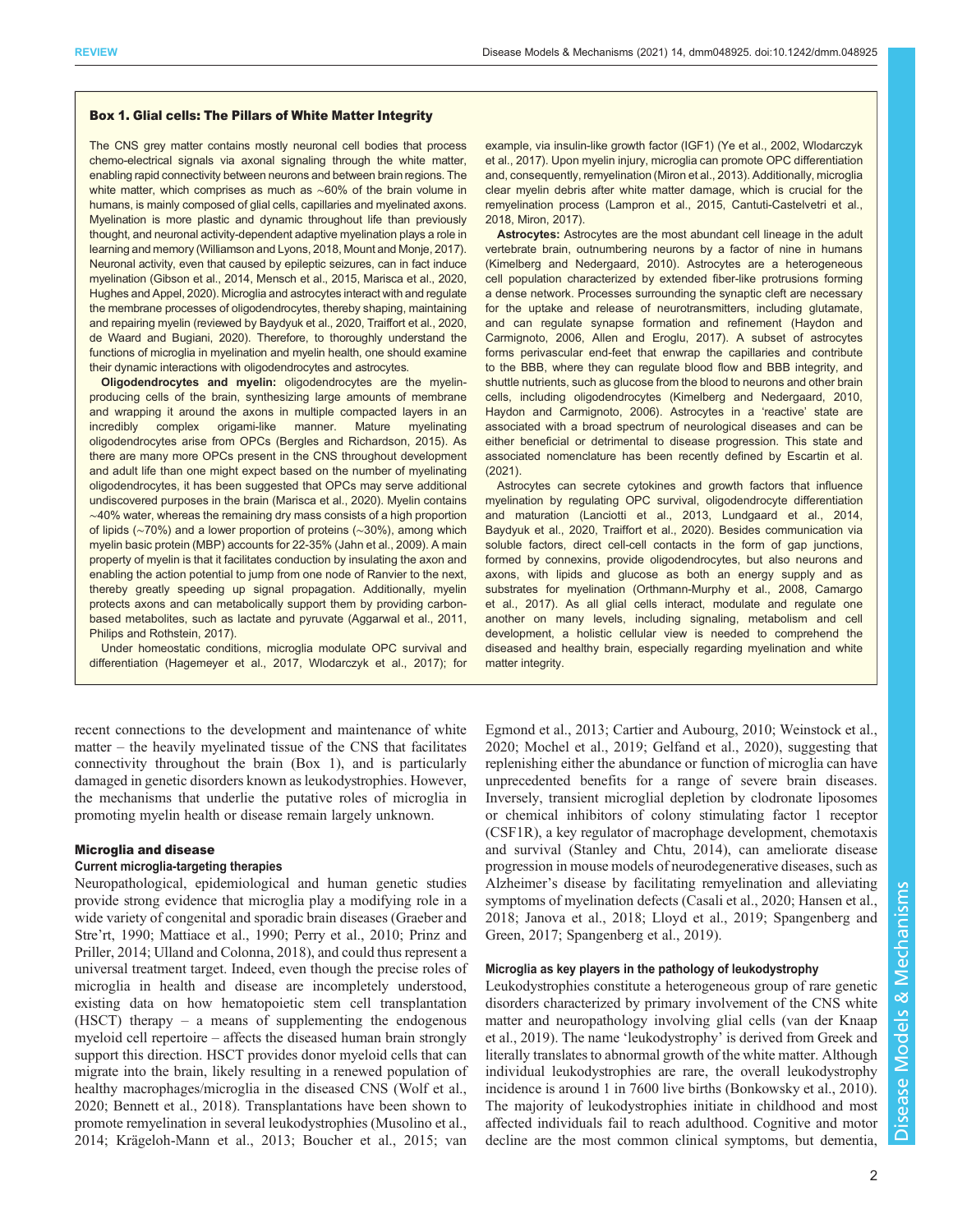personality changes and depression are also highly prevalent [\(Table 1\)](#page-3-0).

We will compare the cellular pathology of two groups of leukodystrophies to build a case for a more global involvement of microglia in neuropathology and, in doing so, highlight the broad promise of this glial cell type as a therapeutic target. First, we will describe microgliopathies, which are white matter diseases believed to be caused primarily by microglial abnormalities ([Prinz and](#page-15-0) [Priller, 2014\)](#page-15-0), including CSF1R-related leukodystrophy, Nasu– Hakola disease (NHD) related to recessive genetic variants in TREM2 and DAP12/TYROBP, and leukodystrophies related to recessive genetic variants in the LRRC33 (also known as NRROS) or USP18 genes. Next, we will address lysosomal and peroxisomal leukodystrophies, including metachromatic leukodystrophy (MLD), X-linked adrenoleukodystrophy (X-ALD) and globoid cell leukodystrophy (GLD), also known as Krabbe disease, that all show beneficial responses to HSCT. Based on the overlapping pathological features of these two groups, we will describe possible mechanisms, supported by circumstantial evidence, through which aberrant microglia could lead to white matter abnormalities and overall disturbance of brain health. We argue that studying these diseases provides a unique opportunity to elucidate the putative roles of microglia in modulating myelin development and maintenance, while expanding our understanding of the detrimental effects caused by aberrant microglia in the human brain.

# Primary microgliopathies: leukodystrophies with central microglial pathology

Glial cell pathology is a major hallmark of leukodystrophies [\(Garcia](#page-13-0) [et al., 2020](#page-13-0)). A classification system based on the main glial contributor to the underlying pathogenesis was recently proposed [\(Vanderver et al., 2015; van der Knaap and Bugiani, 2017\)](#page-16-0). Microgliopathies comprise disorders caused by mutations in genes predominantly expressed by microglia, ultimately leading, either directly or indirectly, to white matter defects [\(Prinz and Priller,](#page-15-0) [2014](#page-15-0)). Leukodystrophies related to bi-allelic loss-of-function mutations in CSF1R, TREM2, TYROBP, LRRC33/NRROS or USP18 can be categorized as primary microgliopathies ([Oosterhof](#page-15-0) [et al., 2019](#page-15-0); [Meuwissen et al., 2016;](#page-14-0) [Schwabenland et al., 2019](#page-16-0); [Dong et al., 2020;](#page-13-0) [Smith et al., 2020](#page-16-0)). To date, only CSF1R also demonstrates a dominant form of disease [\(Rademakers et al., 2011\)](#page-15-0). These genetic disorders lead to overlapping microglial phenotypes, including disturbed distribution, gene expression and morphology [\(Fig. 1\)](#page-5-0), which we discuss in more detail in the coming sections. Individuals affected by these genetic disorders present with severe white matter degeneration predominantly in the frontal and parietal lobes, in the corpus callosum and in periventricular regions. Axon pathology, dilated ventricles and cerebral atrophy are also highly prevalent, although the U-fibers are mostly spared. Additionally, most affected individuals present with calcifications, predominantly periventricular, although these occur specifically in the basal ganglia of NHD and USP18-related disease. An overview of clinical and pathological features can be found in [Table 1.](#page-3-0)

## CSF1R-related leukodystrophy

As mentioned above, CSF1R is a key regulator of microglia and macrophage biology *in vivo*, regulating aspects of proliferation, migration and survival ([Herbomel et al., 2001;](#page-13-0) [Dai et al., 2002](#page-12-0); [Erblich et al., 2011](#page-13-0); [Oosterhof et al., 2018](#page-15-0); [Pridans et al., 2018](#page-15-0); [Rojo](#page-15-0) [et al., 2019](#page-15-0); [Kuil et al., 2019b](#page-14-0), [2020\)](#page-14-0) ([Fig. 2\)](#page-6-0). It is a transmembrane receptor tyrosine kinase primarily expressed on mononuclear phagocytic cells [\(Stanley and Chitu, 2014;](#page-16-0) [Hume et al., 2020\)](#page-13-0). It functions as a homodimer, binding dimers of either CSF-1 or IL-34 [\(Stanley and Chitu, 2014\)](#page-16-0). In humans, heterozygous mutations in the CSF1R gene can lead to adult-onset leukoencephalopathy with axonal spheroids and pigmented glia (ALSP; [Table 1](#page-3-0)) ([Rademakers](#page-15-0) [et al., 2011](#page-15-0)). Loss of CSF1R in zebrafish, mice and rats results in a severe depletion of most macrophages and microglia, though a small number of amoeboid  $IBA1<sup>+</sup>$  cells remain [\(Oosterhof et al.,](#page-15-0) [2018;](#page-15-0) [Erblich et al., 2011](#page-13-0); [Pridans et al., 2018](#page-15-0)). Csflr<sup>-/−</sup> mice show apparently normal myelination but have reduced oligodendrocyte numbers and rarely survive to adulthood ([Erblich et al., 2011\)](#page-13-0).  $Csflr^{-/-}$  rats have reduced myelination ([Pridans et al., 2018\)](#page-15-0), and csf1r-deficient zebrafish have transient myelin abnormalities, as shown in a recent preprint ([Djannatian et al., 2021](#page-13-0)). Unlike mice, both *Csf1r*-deficient rats and zebrafish survive to adulthood.

The first records of ALSP date from 1936, when it was described as pigmentary orthochromatic leukodystrophy (POLD) and later as hereditary diffuse leukoencephalopathy with axonal spheroids (HDLS) ([Konno et al., 2018\)](#page-14-0). Following the identification of their common genetic cause, they are now considered to be the same entity [\(Nicholson et al., 2013](#page-15-0); [Adams et al., 2018](#page-11-0)). Besides global white matter abnormalities and neuropathological features [\(Table 1](#page-3-0)), a major hallmark of ALSP is the presence of axonal spheroids, which contain organelles and aggregated proteins, such as neurofilament and amyloid precursor protein (APP) ([Lin et al.,](#page-14-0) [2010\)](#page-14-0). Human postmortem histological studies showed that cells expressing IBA1 (also known as AIF1), a protein highly enriched in microglia and macrophages, and P2YR12, a microglia-specific protein, are reduced ([Tada et al., 2016;](#page-16-0) [Oosterhof et al., 2018\)](#page-15-0) and have a decreased density with a scattered distribution in three cortical areas, both in white and grey matter [\(Oosterhof et al., 2018\)](#page-15-0). Dense clusters of amoeboid microglia, which are associated with increased phagocytic activity, are nevertheless also observed in cortical areas, predominantly in the cerebral white matter and the corpus callosum, and these cells are strongly positive for the lysosomal protein CD68 [\(Oosterhof et al., 2018;](#page-15-0) [Tada et al., 2016](#page-16-0); [Oyanagi et al., 2017;](#page-15-0) [Kempthorne et al., 2020](#page-14-0)). CD68 is a widely used marker for visualizing phagocytes, including macrophages and microglia. Numerous lipid-laden microglia are present within degenerated white matter lesions, indicating myelin phagocytosis. Our own group recently reported that in brain tissue from a patient with bi-allelic loss-of-function CSF1R mutations, microglia are completely absent, except for sporadic perivascular clusters of phagocytic CD68+ cells [\(Oosterhof et al., 2019](#page-15-0)). The developmental appearance of amoeboid  $IBA1<sup>+</sup>$  and  $CD68<sup>+</sup>$  cells in subcortical regions, including the corpus callosum and periventricular regions [\(Ling and Wong, 1993\)](#page-14-0), a phenomenon first described by del Rio-Hortega (1932), is likely connected to a developmental phagocytic role of these cells. Our group's experiments with zebrafish further showed that induced cell death in the brain of partial csf1r-deficient zebrafish causes a local increase in microglia numbers mainly by migration, which could further promote the local depletion of microglia in other brain areas, as observed in patients ([Oosterhof et al., 2018\)](#page-15-0). Altogether, these findings strongly suggest that microglial depletion or loss of homeostatic microglia, which may precede the onset of symptoms by many years, may be a key pathogenic initiating event in CSF1R-related leukodystrophy.

However, it is possible that some brain pathology may be an indirect consequence of abnormalities caused by macrophage deficiency outside of the CNS. For example, skeletal abnormalities resulting from defective osteoclasts extend to the skull bones, as seen in individuals with bi-allelic CSF1R variants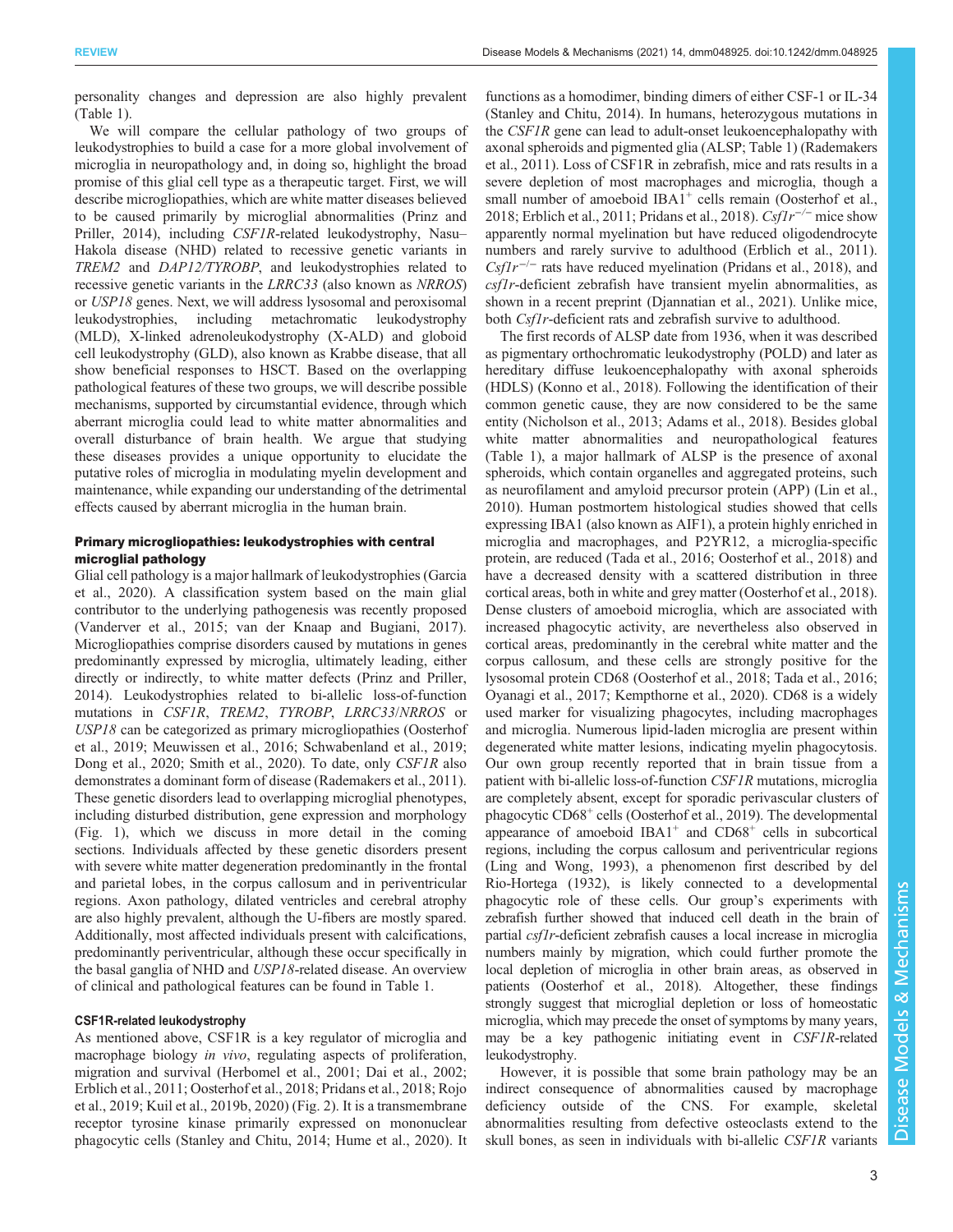<span id="page-3-0"></span>

|                            |                                                                                    |                                                                                                                                  |                                                                             | Primary microgliopathies                                                                                             |                                                                                                                                         |                                                                                                                         |                                                                                                                                                       | Primary lysosomal or peroxisomal leukodystrophies                                                                                             |                                                                                                                               |
|----------------------------|------------------------------------------------------------------------------------|----------------------------------------------------------------------------------------------------------------------------------|-----------------------------------------------------------------------------|----------------------------------------------------------------------------------------------------------------------|-----------------------------------------------------------------------------------------------------------------------------------------|-------------------------------------------------------------------------------------------------------------------------|-------------------------------------------------------------------------------------------------------------------------------------------------------|-----------------------------------------------------------------------------------------------------------------------------------------------|-------------------------------------------------------------------------------------------------------------------------------|
|                            |                                                                                    | CSF1R-related<br>heterozygous<br>(ALSP)                                                                                          | CSF1R-related,<br>bi-allelic                                                | Nasu-Hakola (or PLOSL)                                                                                               | LRRC33-related<br>microgliopathy                                                                                                        | USP18-related<br>microgliopathy                                                                                         | <b>NILD</b>                                                                                                                                           | GLD                                                                                                                                           | <b>X-ALD</b>                                                                                                                  |
| Underlying genes Mutations |                                                                                    | mutations in<br>negative<br><b>CSF1R</b><br>Dominant-                                                                            | Bi-allelic loss-of-<br>mutations in<br>function<br><b>CSF1R</b>             | mutations in TREM2 or<br>Bi-allelic loss-of-function<br>DAP12/TYROBP                                                 | function mutations<br>Bi-allelic loss-of-<br>in LRRC33/<br><b>NRROS</b>                                                                 | Bi-allelic loss-of-<br>mutations in<br>function<br>USP <sub>18</sub>                                                    | function mutations<br>Bi-allelic loss-of-<br>in ARSA                                                                                                  | Bi-allelic loss-of-function<br>mutations in GALC                                                                                              | X-linked loss-of-function<br>mutations in ABCD1                                                                               |
|                            | Gene function                                                                      | CSF1R is critical for microglia.<br>Ligands CSF-1 and IL-34                                                                      |                                                                             | DAP12/TYROBP plus TREM2<br>essential for lipid clearance<br>complex binds lipids (etc.),                             | Negative regulator of<br>Binds and anchors<br>for microglia TGF-<br>TGF- $\beta$ 1, required<br>ROS production.<br><b>B1</b> activation | immunoactivity in<br>pathway, key for<br>Negative regulator<br>of type 1 IFN<br>white matter<br>microglia<br>inhibiting | enzyme digesting<br>ASA, a lysosomal<br>sulfatides                                                                                                    | a<br>hydrolyzes galactose<br>Galactosylceramidase,<br>lysosomal enzyme,<br>ester bonds                                                        | ALDP, a VLCFA transporter<br>on peroxisome                                                                                    |
| Neuropathology             | abnormalities<br>Microglia                                                         | (especially<br>amoeboid<br>scattered<br>ramified),<br>microglia<br>↓ Microglia<br>clusters,<br>number<br>density                 | perivascular<br>amoeboid<br>microglia,<br>microglia<br>sporadic<br>clusters | microglia. Waste accumulation<br>Complete loss of 1 Lipid-filled phagocytic                                          | immunoreactive<br>morphology<br>phagocytic<br>microglia,<br>1 Lipid-filled                                                              | microglia clusters<br>phagocytic<br>Phagocytic<br>amoeboid<br>microglia,                                                | clusters, tlipid-filled<br>microglia. Waste<br>accumulation<br>phagocytic<br>Microglia                                                                | microglia. Multinucleated<br>1 Lipid-filled phagocytic<br>globoid cells. Waste<br>accumulation                                                | tMicroglia density, tlipid-filled<br>phagocytic microglia.<br>Waste accumulation                                              |
|                            | abnormalities<br>White matter                                                      | Defects of (frontal Severe global<br>and parietal)<br>cerebral and<br>cerebellum,<br>deep white<br>callosum<br>matter,<br>corpus | agenesis of<br>callosum<br>defects,<br>corpus                               | Defects of (frontal) cerebral and<br>callosum.1Oligodendrocyte<br>cerebellum, corpus<br>deep white matter,<br>number | Delayed myelination,<br>diffuse global<br>myelin loss                                                                                   | white/grey matter<br>defects. Loss of<br>demarcation<br>Periventricular                                                 | (frontal and parietal)<br>cerebral and deep<br>corpus callosum.<br>Oligodendrocyte<br>Demyelination, in<br>periventricular,<br>white matter,<br>death | deep white matter, corpus<br>Oligodendrocyte death<br>occipital) cerebral and<br>Demyelination, (parieto-<br>periventricular.<br>callosum and | occipital) cerebral and deep<br>callosum. Oligodendrocyte<br>white matter, and corpus<br>Demyelination, in (parieto-<br>death |
|                            | abnormalities*<br>Neuronal                                                         | Axon loss, axonal Extensive axon<br>spheroids,<br>ballooned<br>neurons                                                           | loss, axonal<br>neuron loss<br>spheroids,<br>$CUX1+$                        | Axon loss, axonal spheroids                                                                                          | Unknown, possible<br>axon loss                                                                                                          | heterotopia<br>Neuronal                                                                                                 | Neuronal sulfatides<br>storage, ±axonal<br>spheroids                                                                                                  | JPurkinje cells                                                                                                                               | Axon loss, axonal spheroids                                                                                                   |
|                            | Reactive astrocytes<br>in white matter <sup>#</sup><br>Calcifications <sup>§</sup> | $+1$<br>$\leftarrow$                                                                                                             | periventricular<br>white matter,<br>Yes, cerebral                           | basal ganglia<br>Yes,                                                                                                | $+1$                                                                                                                                    | periventricular,<br>cerebral white<br>matter, basal<br>ganglia<br>Yes,                                                  | $+1$                                                                                                                                                  | Yes, cerebral white matter                                                                                                                    | $+1$                                                                                                                          |
|                            | abnormalities<br>Brain structure                                                   | Dilated ventricles, Dilated<br>cerebral<br>atrophy                                                                               | abnormalities<br>severe brain<br>ventricles,                                | Dilation ventricles, cerebral<br>atrophy                                                                             | Cerebral atrophy                                                                                                                        | cerebral atrophy<br>Dilated ventricles,                                                                                 | cerebral atrophy<br>Dilated ventricles,                                                                                                               | Cerebellar ataxia                                                                                                                             | Cerebellar ataxia                                                                                                             |
|                            | References                                                                         | (Tada et al., 2016; (Oosterhof et al.,<br>Oyanagi et al.,<br>2017; Konno<br>et al., 2018;<br>et al., 2018)<br>Oosterhof          | et al., 2019)<br>2019; Guo                                                  | (Paloneva et al., 2001; Paloneva (Dong et al., 2020;<br>et al., 2002; Bianchin et al.,<br>2004; Satoh et al., 2011)  | Smith et al., 2020)                                                                                                                     | (Meuwissen et al.,<br>Schwabenland<br>et al., 2019)<br>2016;                                                            | 2015; Bergner et al.,<br>(van Rappard et al.,<br>2019)                                                                                                | (Suzuki and Suzuki, 1970;<br>Percy et al., 1994; Itch<br>et al., 2002; Del Bigio,<br>2018)                                                    | (Moser et al., 2007; Bergner<br>et al., 2019)                                                                                 |
|                            |                                                                                    |                                                                                                                                  |                                                                             |                                                                                                                      |                                                                                                                                         |                                                                                                                         |                                                                                                                                                       |                                                                                                                                               | Continued                                                                                                                     |

Table 1. Underlying genes, neuropathology and clinical features of five primary microgliopathies and three primary lysosomal or peroxisomal leukodystrophies Table 1. Underlying genes, neuropathology and clinical features of five primary microgliopathies and three primary lysosomal or peroxisomal leukodystrophies

Disease Models & Mechanisms Disease Models & Mechanisms

4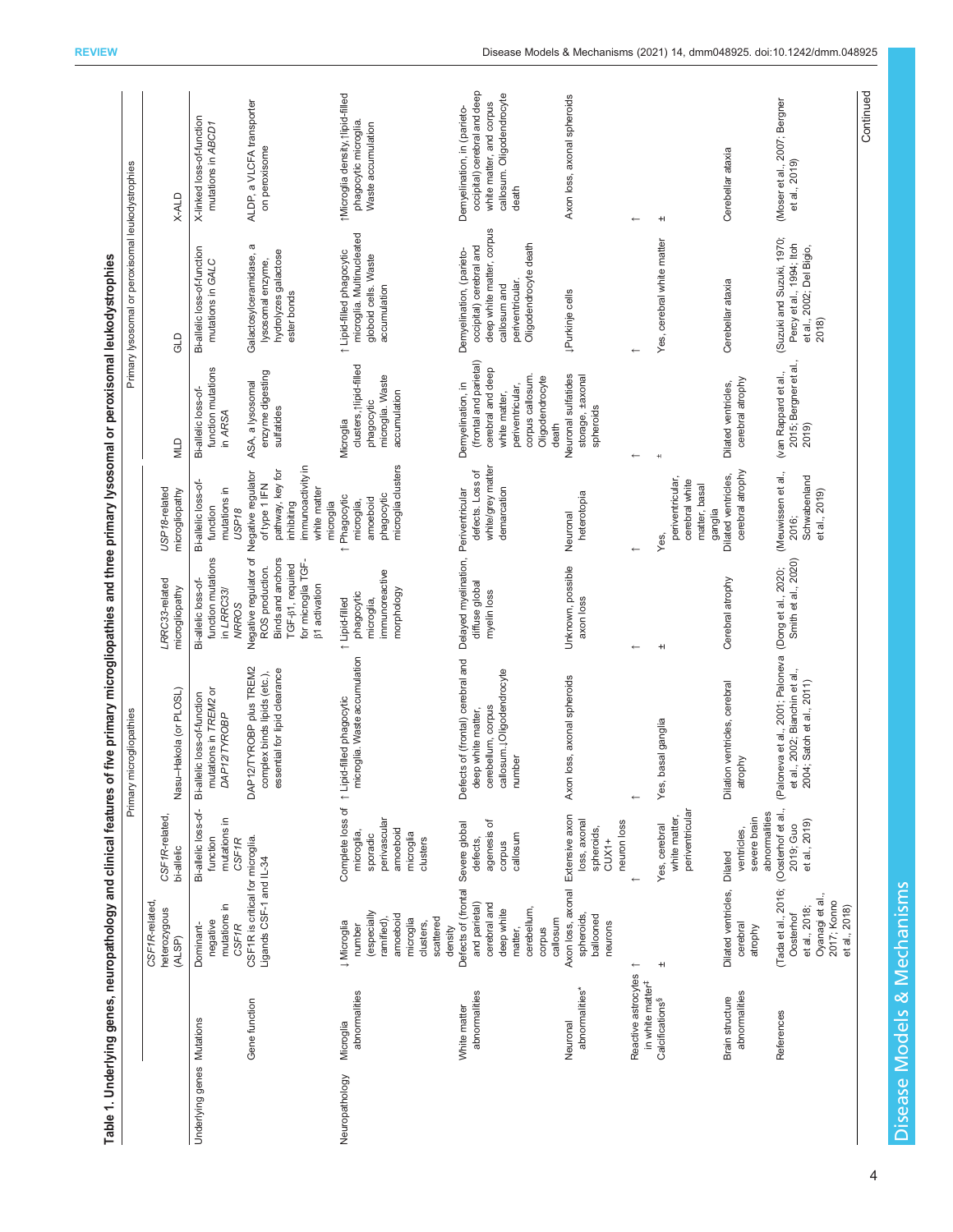| t |
|---|
|   |
|   |
|   |
|   |
|   |

|                                                                  |                                                                               |                                                                       | Primary microgliopathies                                                                                                                                                                                                       |                                       |                                                              |                                                                                                                       | Primary lysosomal or peroxisomal leukodystrophies               |                                                                                                                                                     |
|------------------------------------------------------------------|-------------------------------------------------------------------------------|-----------------------------------------------------------------------|--------------------------------------------------------------------------------------------------------------------------------------------------------------------------------------------------------------------------------|---------------------------------------|--------------------------------------------------------------|-----------------------------------------------------------------------------------------------------------------------|-----------------------------------------------------------------|-----------------------------------------------------------------------------------------------------------------------------------------------------|
|                                                                  | CSF1R-related<br>heterozygous<br>(ALSP)                                       | CSF1R-related,<br>bi-allelic                                          | Nasu-Hakola (or PLOSL)                                                                                                                                                                                                         | LRRC33-related<br>microgliopathy      | USP18-related<br>microgliopathy                              | <b>MLD</b>                                                                                                            | GLD                                                             | X-ALD                                                                                                                                               |
| Clinical features Clinical symptoms Cognitive decline, Cognitive | changes, motor<br>symptoms,<br>behavioral<br>dementia,<br>seizures            | decline, motor<br>abnormalities<br>symptoms,<br>seizures,<br>skeletal | Bone pain and fractures caused Developmental<br>by mild trauma. Cognitive<br>decline, dementia, behavioral<br>changes, motor symptoms,<br>seizures                                                                             | delay, motor<br>symptoms,<br>seizures | Respiratory failure,<br>bradycardia,<br>seizures             | Cognitive decline,<br>changes, motor<br>neuropathy,<br>symptoms,<br>behavioral<br>peripheral<br>dementia,<br>seizures | symptoms, seizures<br>changes, motor                            | behavioral changes, motor<br>Cognitive decline, behavioral Cognitive decline, dementia,<br>auditory impairment,<br>symptoms, seizures,<br>blindness |
| Disease onset and early 40s - late<br>course                     | 40s                                                                           | postnatal $-1-24$ early<br>yrs                                        | $20s -$ early 40s                                                                                                                                                                                                              | first months -<br>$2-4$ years         | prenatal - days                                              | Late-infantile, juvenile, first months - ±2 years<br>adult onset                                                      |                                                                 | adrenomyeloneuropathy,<br>Childhood cerebral form,<br>Addison disease only                                                                          |
| Treatment                                                        | disease stages<br>HSCT in early                                               | treatment<br>No known                                                 | No known treatment                                                                                                                                                                                                             | No known treatment No known           | treatment                                                    | HSCT in early disease HSCT in early disease<br>stages; ex vivo gene<br>therapy; enzyme-<br>replacement<br>therapy     | stages; ex vivo gene<br>replacement therapy<br>therapy; enzyme- | HSCT in early disease stages                                                                                                                        |
| References                                                       | 2019; Gelfand<br>Eichler et al.,<br>et al., 2020;<br>(Mochel et al.,<br>2016) | et al., 2019)<br>2019; Guo                                            | (Oosterhof et al., (Paloneva et al., 2001; Bianchin (Dong et al., 2020;<br>al., 2004)<br>$\vec{e}$                                                                                                                             | Smith et al., 2020)                   | (Meuwissen et al.,<br>Schwabenland<br>et al., 2019)<br>2016; | van Rappard et al.,<br>Mann et al., 2013;<br>(van Egmond et al.,<br>2013; Krägeloh-<br>2015; Boucher<br>et al., 2015) | Weinstock et al., 2020)<br>(Allewelt et al., 2018;              | (Cartier and Aubourg, 2010)                                                                                                                         |
|                                                                  |                                                                               |                                                                       | "ALSP, bi-allelic CSF1R, NHD: axon loss is predominantly found in the cerebral white matter and cerebellum. Axonal spheroids are abundant in the frontal cortex and the cerebral white matter. USP18: neuronal heterotopia are |                                       |                                                              |                                                                                                                       |                                                                 |                                                                                                                                                     |

bodies, here in the white matter, indicating neuronal migration defects. X-ALD: axon loss is found in demyelinated regions.<br>\*ALSP, bi-allelic CSF1R, NHD: reactive astrocytes are present in the cerebral white matter, predom 74LSP, bi-allelic CSF1R, NHD: reactive astrocytes are present in the cerebral white matter, predominantly in the frontal regions. MLD, X-ALD and KD: severe astrogliosis in demyelinated lesions. MLD: metachromatic deposits bodies, here in the white matter, indicating neuronal migration defects. X-ALD: axon loss is found in demyelinated regions. \*ALSP, bi-

astrocyte death in demyelinated lesions.<br><sup>\$ALSP:</sup> some patients show bilateral calcifications in the cerebral white matter. LRRC33: sparse punctate calcifications of the cerebral white matter, periventricular, deep white m §ALSP: some patients show bilateral calcifications in the cerebral white matter. LRRC33: sparse punctate calcifications of the cerebral white matter, periventricular, deep white matter. X-ALD: rarely reported. astrocyte death in demyelinated lesions.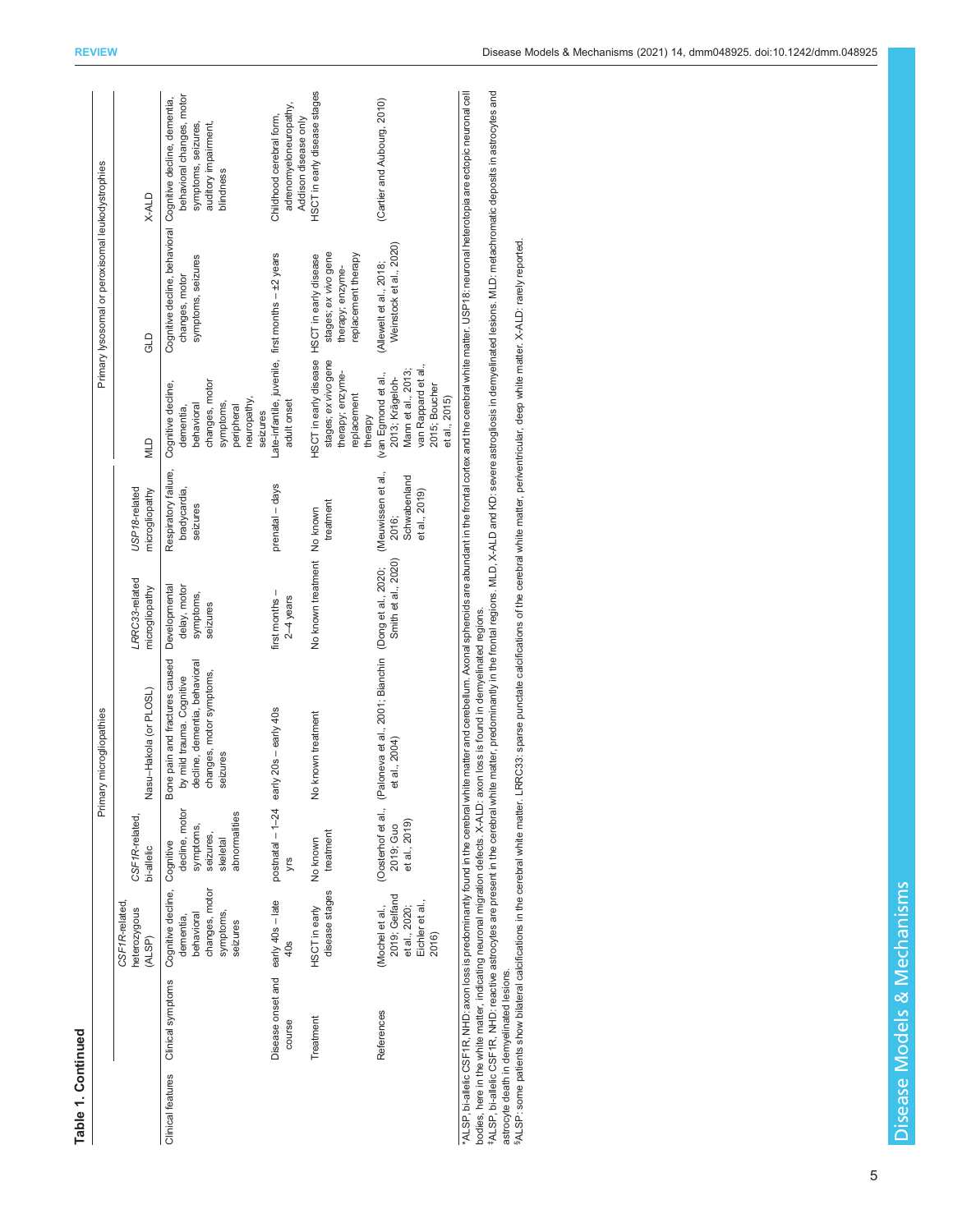<span id="page-5-0"></span>

Fig. 1. Schematic representation of microglial phenotypes in the grey and white matter of homeostatic and leukodystrophic cortical tissue. In the homeostatic brain, most microglia are evenly distributed in the white and grey matter, and appear ramified, expressing homeostatic markers, such as IBA1, TMEM119 and P2YR12. In the leukodystrophic brain, the white matter is affected by degenerative lesions (striped pattern) and microglia are unevenly distributed, clustering in certain areas, especially within white matter lesions. Phagocytic microglia are abundant within lesions and present an amoeboid shape with large CD68<sup>+</sup> intracellular lysosomal vacuoles. Near leukodystrophic lesions, phagocytes display lipid accumulation. Ramified microglia are localized to the grey matter, where their declining density towards the white matter lesions correlates with a gradual loss of homeostatic gene expression and gain of lysosomal CD68 expression. Grey, grey matter; yellow, white matter; stripe pattern, degenerative white matter lesions.

and reminiscent of those observed in *Csf1r*-deficient zebrafish, mouse and rat models, which may additionally affect brain development ([Oosterhof et al., 2019](#page-15-0); [Guo et al., 2019;](#page-13-0) [Caetano-](#page-12-0)[Lopes et al., 2020](#page-12-0); [Pridans et al., 2018](#page-15-0)). Furthermore, Csf1rdeficient rats exhibit a loss of liver macrophages and disrupted liver function, including dysregulation of lipid metabolism and of the GH/IGF1 system, which could be rescued by bone marrow transplantation ([Keshvari et al., 2020](#page-14-0)). Meanwhile, specific depletion of microglia by knockout of a  $Csflr$  enhancer in mice, where other brain-resident macrophages remain, results in less severe myelin and brain abnormalities than those seen in  $Csflr^{-/-}$ mice ([Rojo et al., 2019](#page-15-0)). This suggests that macrophages beyond microglia may indirectly contribute to the severe neuropathology seen in CSF1R deficiency.

The strong effect of heterozygous mutations in CSF1R, resulting in severe progressive leukodystrophy and dramatically reduced microglia numbers, can be explained by a dominant-negative effect: all but a few causative genetic variants in ALSP patients are missense and affect one of the two tyrosine kinase domains [\(Konno et al., 2017](#page-14-0)). In vitro, mutant receptors can still dimerize with wild-type receptors and likely perturb their function [\(Hume](#page-13-0) [et al., 2020;](#page-13-0) [Pridans et al., 2013\)](#page-15-0). Therefore, a single missense variant likely leads to a loss of function closer to 75% rather than 50%. In line with this, in several instances of reported bi-allelic lossof-function variants, including a premature stop codon, no typical ALSP signs were reported in parents that were heterozygous for one of the variants ([Oosterhof et al., 2019](#page-15-0); [Guo et al., 2019](#page-13-0); [Monies et al.,](#page-14-0) [2017\)](#page-14-0).

The ability to deplete microglia via CSF1R inhibition, based on mouse model studies, was recently recognized as a possible therapeutic strategy for the treatment of several brain diseases associated with inflammation, including Alzheimer's disease [\(Spangenberg and Green, 2017](#page-16-0); [Spangenberg et al., 2019;](#page-16-0) [Casali](#page-12-0) [et al., 2020;](#page-12-0) [Hansen et al., 2018](#page-13-0)) and glioma ([Akkari et al., 2020\)](#page-12-0). In ALSP, it might be expected that providing healthy myeloid donor cells, with normal CSF1R signaling, via HSCT during an early stage of disease could provide beneficial effects, possibly by boosting the microglia pool. This is indeed the case in mice [\(Bennett et al.,](#page-12-0) [2018\)](#page-12-0). Additionally, multiple publications have reported cases in which HSCT delayed or even halted disease progression in ALSP patients [\(Mochel et al., 2019](#page-14-0); [Gelfand et al., 2020; Eichler et al.,](#page-13-0) [2016\)](#page-13-0). Importantly, whether individuals benefit from HSCT is likely highly dependent on the level of disease progression at the start of treatment and the ability of an individual to cope with the effects of myeloablative treatment.

Thus, findings in CSF1R-related leukodystrophy patients, with heterozygous and bi-allelic variants, and in CSF1R-mutant animal models strongly indicate that a loss of microglia and macrophages in development and/or in adult life strongly affects both myelin and overall brain health, and that these effects can be at least partially abrogated through HSCT.

## Nasu–Hakola disease

NHD, or polycystic lipomembranous osteodysplasia with sclerosing leukoencephalopathy (PLOSL), was described in the early 1970s by [Hakola \(1972\)](#page-13-0) and Nasu et al. ([1973\)](#page-15-0). Over 200 cases have been reported in the literature since then. Unique hallmarks of this disease are bone pain and fractures caused by mild trauma and bilateral basal ganglial calcifications ([Paloneva et al., 2001](#page-15-0)). Genetic analyses identified causative recessive loss-of-function mutations in one of two genes: triggering receptor expressed on myeloid cells 2 (TREM2) or DNAX activating protein of 12 kDa (DAP12), also known as TYRO protein kinase-binding protein (TYROBP) [\(Paloneva et al., 2002](#page-15-0)) ([Fig. 2\)](#page-6-0). TREM2 is a transmembrane receptor and DAP12/TYROBP a transmembrane adaptor protein that together form a signaling complex [\(Deczkowska et al., 2020](#page-12-0); [Ulland and Colonna, 2018\)](#page-16-0). Both TREM2 and DAP12 are highly expressed in myeloid cells, including microglia. Thus, taken together with the CNS abnormalities and pathology ([Table 1\)](#page-3-0), NHD is considered a microgliopathy ([Bianchin et al., 2004](#page-12-0); [Xing](#page-17-0)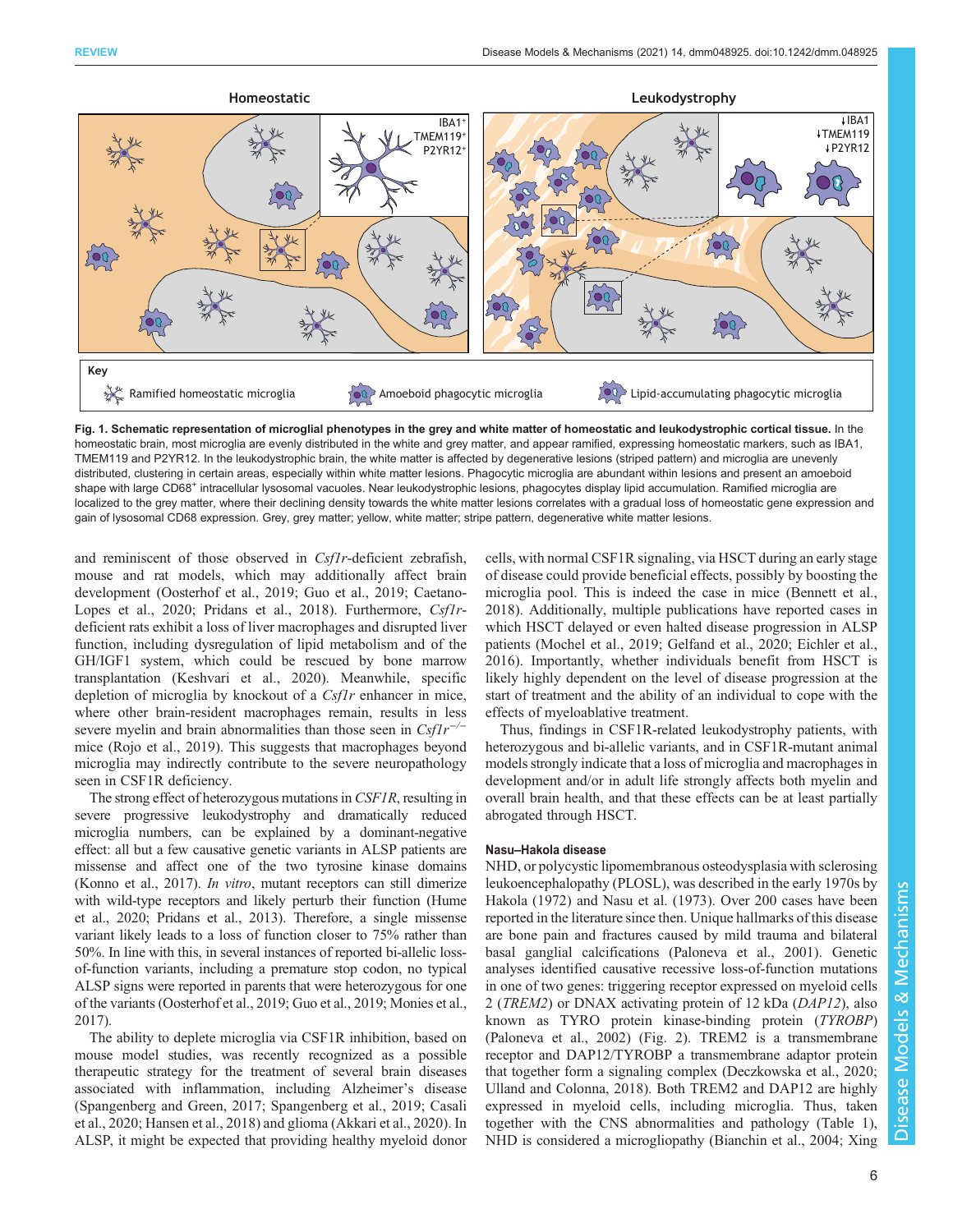<span id="page-6-0"></span>

Fig. 2. Leukodystrophy-associated proteins in microglia. Several microglial proteins, either at the cell surface or residing within organelles, are involved in leukodystrophy-related cellular processes. CSF1R is a dimeric transmembrane receptor that is a key regulator of microglia and macrophage biology, including proliferation, migration and survival, and binds ligands CSF-1 and IL-34. TREM2 is a single-pass transmembrane receptor involved in lipid metabolism and phagocytic clearance by macrophages and microglia. It binds anionic ligands, including phospholipids and bacterial components, and forms a signaling complex with DAP12, which is a dimeric transmembrane adapter required for the cell-surface expression of TREM2, forming a signaling complex. LRRC33 is a leucine-rich repeat-containing protein that anchors latent TGF-β1 at the cell surface. It is required for activation of the TGF-β1 pathway in macrophages and microglia. The USP18 isopeptidase binds to the intracellular domain of IFNAR2, thereby negatively regulating the IFN-I pathway. ALDP, a peroxisomal ABC halftransporter encoded by ABCD1, transports VLCFAs. ASA, encoded by ARSA, is a lysosomal enzyme that digests sulfatides, glycosphingolipids that are highly enriched in myelin. GALC, encoded by GALC, is a lysosomal enzyme catabolizing galactosylceramide and psychosine, both major glycosphingolipids in myelin. ASA and GALC are not known to be expressed at high levels in macrophages and microglia, but there are strong indications that their functions are required by microglia in the context of myelin.

[et al., 2015;](#page-17-0) [Konishi and Kiyama, 2018](#page-14-0); [Bakker et al., 2000;](#page-12-0) [Schmid](#page-16-0) [et al., 2002\)](#page-16-0). Ligands for TREM2 include lipids and bacterial components, including the Alzheimer's disease-associated ApoE and Aβ oligomers ([Konishi and Kiyama, 2018](#page-14-0)). TREM2 in particular has been extensively studied in mouse and induced pluripotent stem cell (iPSC) models, mainly due to its link to microglial involvement in Alzheimer's disease pathology (reviewed by [Ulland and Colonna, 2018](#page-16-0)). TREM2 is involved in lipid metabolism and TREM2<sup>+</sup> lipid-associated macrophages in mouse adipose tissue can sense aberrations in lipid composition and respond by driving the expression of genes associated with phagocytosis, lipid catabolism and energy metabolism ([Jaitin](#page-13-0) [et al., 2019\)](#page-13-0). Microglia in  $Trem2^{-/-}$  mice fail to upregulate these processes in response to acute demyelination ([Poliani et al., 2015](#page-15-0); [Cantoni et al., 2015\)](#page-12-0). TREM2-deficient microglia can phagocytize myelin debris after demyelination but are unable to break it down, especially cholesterol, resulting in intracellular lipid accumulation [\(Cantoni et al., 2015;](#page-12-0) [Linnartz-Gerlach et al., 2019;](#page-14-0) [Nugent et al.,](#page-15-0) [2020\)](#page-15-0). Hence, TREM2 signaling appears to be a major pathway by which macrophages respond to changes in tissue-level lipid homeostasis, and lack of TREM2 signaling contributes to ineffective responses to myelin injury and turnover.

In genetic mouse models of NHD, microglia numbers vary depending on the age of the animal and the brain region analysed. In  $Trem2^{-/-}$  or  $Dap12^{-/-}$  mice, microglia numbers are typically reduced during early development but differences from wild-type mice are largely absent at later stages ([Filipello et al., 2018;](#page-13-0) [Poliani](#page-15-0) [et al., 2015](#page-15-0); [Nataf et al., 2005; Otero et al., 2009;](#page-15-0) [Kaifu et al., 2003\)](#page-13-0). Loss of functional TREM2 has also been shown to impair the phagocytic capacity of microglia in a range of model systems, including mutant mice ([Filipello et al., 2018;](#page-13-0) [Poliani et al., 2015\)](#page-15-0), iPSC-derived microglia [\(Garcia-Reitboeck et al., 2018](#page-13-0); [McQuade](#page-14-0) [et al., 2020\)](#page-14-0) and in primary mouse microglia [\(Takahashi et al., 2005](#page-16-0); [Hsieh et al., 2009;](#page-13-0) [Kleinberger et al., 2014](#page-14-0)). Mouse models recapitulate several pathological features seen in patients [\(Table 1\)](#page-3-0), including degeneration of the white matter ([Kaifu et al., 2003](#page-13-0); [Nataf](#page-15-0) [et al., 2005\)](#page-15-0), bone abnormalities [\(Kaifu et al., 2003;](#page-13-0) [Nataf et al.,](#page-15-0) [2005\)](#page-15-0) and axonal pathology ([Cantoni et al., 2015\)](#page-12-0). Importantly, a loss of microglia or macrophages is also not found in postmortem brain samples of NHD patients [\(Oyanagi et al., 2017\)](#page-15-0). However, an increased phagocytic phenotype and intracellular waste accumulation in both ramified (Satoh et al.,  $2011$ ) and  $CD68<sup>+</sup>$  amoeboid microglia and macrophages is observed in the white matter ([Paloneva et al.,](#page-15-0) [2001; Oyanagi et al., 2017\)](#page-15-0), which is consistent with defective processing of phagocytized material.

#### LRRC33/NRROS and USP18-related leukodystrophies

Two severe pediatric neurodevelopmental white matter diseases caused by bi-allelic variants in the microglia-associated genes LRRC33/NRROS or USP18 have recently been described. The pathological features of these diseases bear similarities to other microgliopathies ([Table 1](#page-3-0)).

LRRC33 is a leucine-rich repeat-containing protein that can anchor latent transforming growth factor beta-1 (TGF-β1) at the cell surface and is required for the activation of TGF-β1 in macrophages and microglia ([Qin et al., 2018\)](#page-15-0) (Fig. 2). In addition, it is a negative regulator of reactive oxygen species (ROS) production, hence the suggested name change to NRROS [\(Noubade et al., 2014](#page-15-0)). TGF-β1 is a trophic factor and cytokine that is a key component of highly conserved signaling pathways with broad regulatory roles in metazoan development, including immune modulation (reviewed by [Gomes et al., 2005](#page-13-0)). In brain development, TGF-β1 plays an important role in axon growth and polarity [\(Yi et al., 2010](#page-17-0)), regulation of astrocyte morphology, motility, proliferation and differentiation [\(Diniz et al., 2017](#page-12-0)), and neuron survival ([Brionne et al., 2003](#page-12-0); [Gomes](#page-13-0)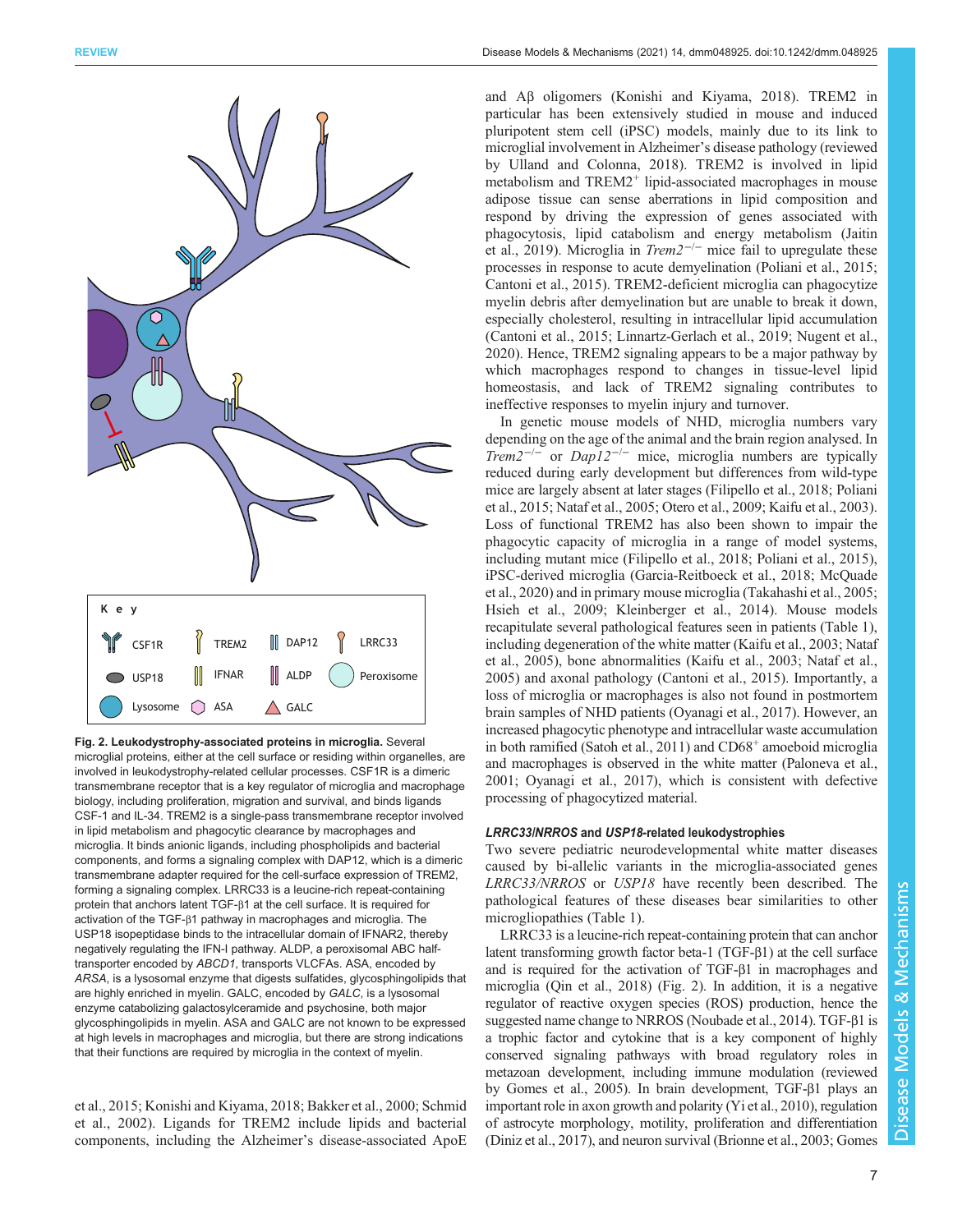[et al., 2005; Dong et al., 2020\)](#page-13-0). In the CNS, LRRC33 is primarily expressed in microglia ([Wong et al., 2017;](#page-17-0) [Qin et al., 2018](#page-15-0)).

 $Lrrc33$  knockout mice show increased  $CD68<sup>+</sup>$  microglia numbers with an altered hypertrophic morphology, along with upregulated cell division and interferon signaling pathways ([Wong et al., 2017](#page-17-0); [Qin et al., 2018\)](#page-15-0). Descriptions of other neuropathological features of these mutant mice show some inconsistencies; whereas one group reported localized demyelination and noted loss of oligodendrocytes [\(Qin et al., 2018](#page-15-0)), another reported normal axon numbers and myelination but reactive astrocytes in the CNS [\(Wong et al., 2017\)](#page-17-0). As conditional deletion of Lrrc33 in mice at 3 weeks of age causes no neurological effects, it is likely that LRRC33 is required for the establishment of the microglial network during development [\(Wong](#page-17-0) [et al., 2017\)](#page-17-0). So far, nine individuals with bi-allelic loss-of-function mutations in LRRC33 have been described, most of whom died between 2 and 4 years of age [\(Dong et al., 2020](#page-13-0); [Smith et al., 2020\)](#page-16-0). Patients present with severe white matter defects and neuropathology [\(Table 1](#page-3-0)). Pathologically lipid-filled  $CD68<sup>+</sup>$  macrophages lacking a homeostatic microglia gene signature were observed throughout the white matter, particularly in perivascular regions [\(Smith et al.,](#page-16-0) [2020\)](#page-16-0). Together, this suggests that microglial modulation of TGF-β signaling is key to brain development. Consistent with this, bi-allelic mutations in TGFB1 itself cause a pediatric neurodevelopmental leukoencephalopathy ([Kotlarz et al., 2018](#page-14-0)).

Ubiquitin specific protease 18 (USP18) is a negative regulator of the type 1 and 3 interferon (IFN-I) pathway by binding to the intracellular domain of interferon alpha and beta receptor subunit 2 (IFNAR2) ([Honke et al., 2016](#page-13-0); [Goldmann et al., 2015](#page-13-0)) [\(Fig. 2\)](#page-6-0). Microglia that lack Usp18 exhibit elevated type I IFN signaling pathway activation ([Goldmann et al., 2015\)](#page-13-0). Conversely, overexpression of USP18 suppresses microglial activation by reducing the release of pro-inflammatory cytokines ([Xiang et al.,](#page-17-0) [2019](#page-17-0)). Microglia in Usp18-deficient mice show increased phagocytosis of myelin [\(Schwabenland et al., 2019\)](#page-16-0) and present in clusters in the white matter, strongly resembling the microglial pathology in ALSP and NHD [\(Goldmann et al., 2015](#page-13-0); [Schwabenland et al., 2019\)](#page-16-0). These mice exhibit diminished structural white matter integrity ([Schwabenland et al., 2019\)](#page-16-0) and low bone density due to osteoclast abnormalities [\(Yim et al., 2016\)](#page-17-0). Homozygous loss-of-function variants in USP18 in humans can result in pseudo-TORCH syndrome (PTS), a type of genetic disorder termed a type I interferonopathy, which causes death within days after birth ([Meuwissen et al., 2016\)](#page-14-0). A striking hallmark of PTS is defective neuronal migration, partly leading to ectopic neuronal cell bodies in the white matter [\(Table 1\)](#page-3-0). Immunohistochemistry on patient postmortem brain tissue reveals a robust presence of IBA1<sup>+</sup> and HLA-DR<sup>+</sup> microglia throughout the brain [\(Meuwissen et al., 2016](#page-14-0)). Additionally, Usp18-deficient mice exhibit an elevated number of microglia that appear to have engulfed oligodendrocytes ([Schwabenland et al., 2019\)](#page-16-0).

Despite differences in their underlying mechanisms, LRRC33/ NRROS and USP18-related microgliopathies reveal that deficiencies in key microglial immune signaling pathways, in this instance TGF-β and interferon signaling, lead to phagocytic abnormalities in the brain and a consequent reduction in brain integrity and function, with particular involvement of the white matter.

# Primary lysosome or peroxisome dysfunction in leukodystrophies: making a case for microglia

There is strong evidence indicating that microglial involvement in leukodystrophies is caused by lysosomal or peroxisomal defects. Lysosomes are key metabolic hubs for the recycling of macromolecules and metabolites [\(Platt et al., 2018\)](#page-15-0). Impairments can lead to the accumulation or 'storage' of partially undigested material and the reduction of lysosomal function, as a well as a deficit of specific metabolites ([Platt et al., 2018\)](#page-15-0). Peroxisomes are membrane-enclosed organelles that contain enzymes involved in lipid metabolism ([Titorenko and Rachubinski, 2004\)](#page-16-0). Deficiencies in peroxisomal enzymes can also result in substrate accumulation. It is common that lysosomal and peroxisomal storage disorders present as severe progressive neurodegenerative diseases [\(Platt](#page-15-0) [et al., 2018](#page-15-0)). Among these, several are also classified as leukodystrophies ([Table 1\)](#page-3-0): MLD, GLD and X-ALD [\(van der](#page-16-0) [Knaap and Bugiani, 2017\)](#page-16-0).

MLD patients have bi-allelic mutations in the ARSA gene that lead to deficiency of arylsulfatase A (ASA), a lysosomal enzyme that digests sulfatides – glycosphingolipids that are highly enriched in myelin sheaths [\(Eckhardt, 2008](#page-13-0); [Fig. 2\)](#page-6-0). Accumulation of sulfatides in white matter macrophages, as well as other brain cells including neurons, astrocytes and oligodendrocytes, coincides with severe destruction of the cerebral and deep white matter ([Table 1\)](#page-3-0). MLD occurs in up to 2.5 cases per 100,000 individuals in the USA ([Platt et al., 2018\)](#page-15-0). Bi-allelic mutations in GALC, encoding the lysosomal hydrolase galactosylceramidase, cause Krabbe disease [\(Suzuki and Suzuki, 1970\)](#page-16-0) ([Fig. 2\)](#page-6-0). Galactosylceramidase catabolizes galactosylceramide and galactosylsphingosine (psychosine), both of which are major glycosphingolipids in the myelin membrane [\(Weinstock et al., 2020](#page-16-0)). The resulting accumulation of psychosine is thought to underlie the progressive white matter disease [\(Suzuki,](#page-16-0) [1998\)](#page-16-0). X-ALD is an X chromosome-linked disorder caused by mutations in the ABCD1 gene, encoding the ATP-binding cassette (ABC) half-transporter ALDP, resulting in the failed transport of very long-chain fatty acids (VLCFA) into the peroxisome [\(Kemp et al.,](#page-13-0) [2001\)](#page-13-0) ([Fig. 2](#page-6-0)). VLCFAs aggregate predominantly in the brain and spinal cord via esterification with glycerophospholipids and cholesterol, as these lipids are abundant in the myelin membrane [\(Schaumburg et al., 1976](#page-16-0)). This ultimately leads to degeneration of the white matter ([Table 1\)](#page-3-0). The estimated incidence of X-ALD is about 1 in 14,700 live births ([Bezman et al., 2001](#page-12-0); [Moser et al., 2016\)](#page-14-0).

The genetic variants defining these leukodystrophies may not immediately appear directly associated with microglia, as the genes are expressed across various brain cell types. However, as microglia are the major phagocytes of the brain, defects in either lysosomes or peroxisomes are likely to substantially affect phagocytosis and waste accumulation in microglia, which could contribute to significant dysfunction. Again, support for microglial involvement in the mechanism of these pathologies is most clearly demonstrated by the beneficial effects of HSCT (reviewed by [Musolino et al.,](#page-15-0) [2014;](#page-15-0) [van Rappard et al., 2015\)](#page-16-0). In postmortem brain tissue of MLD patients who received HSCT, active ASA was clearly detectable in macrophages/microglia but not in resident oligodendrocytes and astrocytes, suggesting no cross-correction by healthy donor enzyme. Moreover, transplanted patients had increased numbers of homeostatic macrophages and oligodendrocyte lineage cells, and there was evidence of remyelination [\(Wolf et al., 2020\)](#page-16-0). Similarly, [Weinstock et al. \(2020\)](#page-16-0) examined enzyme cross-correction and the effects of HSCT on the peripheral nervous system (PNS) in Galc<sup>−</sup> mice and in postmortem spinal cord tissue of GLD patients. In mutant mice, Schwann cells, the myelinating cells of the PNS, require lysosomal Galc to maintain myelin and axonal integrity, and are unable to receive enzyme from the surrounding environment, partly due to ineffective uptake. GLD patients who received HSCT showed an improvement in axonal integrity and myelin thickness, as well as a reduction of phagocytic CD68<sup>+</sup> microglia, fewer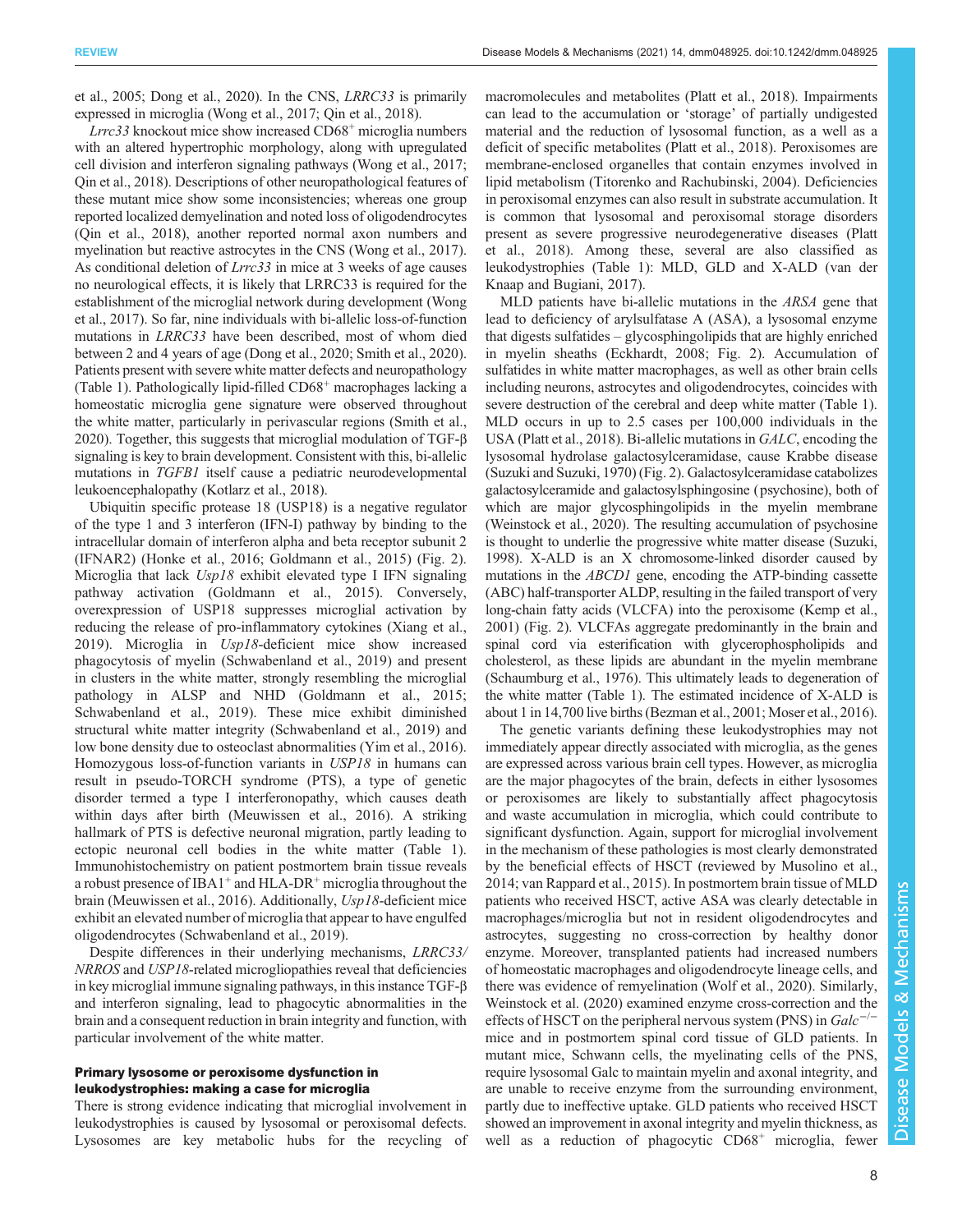#### <span id="page-8-0"></span>Box 2. The Zebrafish – In Vivo Modelling of Glial Cell Dynamics and Myelination in Genetic Brain Disorders

Zebrafish (Danio rerio) are especially suitable for studying early brain development and pediatric disease: the embryos develop rapidly, ex utero, are transparent, and it is now generally accepted that all the major glial cells known in mammals [\(Box 1](#page-1-0)) are also present in zebrafish. Importantly, they share extensive conservation of function, morphology and gene expression ([Lyons and Talbot, 2014; Marisca et al., 2020;](#page-14-0) [Hughes and Appel, 2019;](#page-13-0) [Oosterhof et al., 2017; Mu et al., 2019;](#page-15-0) [Chen et al., 2020](#page-12-0)). Cellular dynamics and interactions, including processes such as myelination and myelin maintenance, can be studied non-invasively with high spatiotemporal precision. With over 70% of genes shared with humans and carrying orthologs of ∼82% of human disease-associated genes, and continuously improving genetic tools, the zebrafish is an increasingly popular model for investigating genetic disorders ([Howe et al., 2013\)](#page-13-0). For more information, please see extensive reviews by [Duncan et al. \(2011\)](#page-13-0), [Ackerman and Monk](#page-11-0) [\(2016\)](#page-11-0) and [Rutherford and Hamilton \(2019\)](#page-15-0) on zebrafish and rodent models of leukodystrophies and myelination.

Transgenic zebrafish lines expressing fluorescent proteins under the control of specific promoters can be used to visualize cell populations in real time [\(Preston and Macklin, 2015\)](#page-15-0). This allows cell type-specific in vivo monitoring of, for example, the calcium signaling of neurons and astrocytes ([Akerboom et al., 2012;](#page-12-0) [Mu et al., 2019](#page-15-0)), cell-cell interactions, cell dynamics and intracellular processes, such as phagocytosis [\(van Ham et al., 2014\)](#page-16-0). Zebrafish allow real-time non-invasive imaging of cells in their natural environment in a whole organism. By imaging fish on consecutive days,

multinucleated phagocyte clumps (also termed globoid cells) and reduced substrate accumulation in macrophages [\(Weinstock et al.,](#page-16-0) [2020](#page-16-0)). Although it is important to note that the effects of HSCT can vary tremendously between individuals and between leukodystrophies, and its potential effectivity is limited by the need to treat early and pre-symptomatically ([Boucher et al., 2015\)](#page-12-0), these data support the theory that microglia are key players in myelin repair and oligodendrocyte lineage regulation. Importantly, we consider it unlikely that the therapeutic benefit of HSCT in these examples is not linked to an initial contribution of microglial abnormalities to the myelin pathology.

Indeed, the contribution of microglia to the pathology of these leukodystrophies is supported by findings in patient postmortem brain tissue, in which CD68+ phagocytic microglia are abundant in both the affected and least-affected white matter of Krabbe disease [\(Del Bigio,](#page-12-0) [2018\)](#page-12-0), MLD and X-ALD patient brain tissue ([Bergner et al., 2019\)](#page-12-0). Ramified homeostatic microglia numbers decrease continuously towards the demyelinated lesion, until there are only amoeboid phagocytic microglia left [\(Fig. 1](#page-5-0); [Bergner et al., 2019](#page-12-0); [Itoh et al.,](#page-13-0) [2002\)](#page-13-0). Importantly, amoeboid phagocytes show large intracellular phagosomes, waste accumulation and MBP inclusions, indicating disrupted (myelin) phagocytosis [\(Bergner et al., 2019;](#page-12-0) [Percy et al.,](#page-15-0) [1994\)](#page-15-0). Galc+/<sup>−</sup> mice do no exhibit a neuropathological phenotype in normal circumstances, but upon induced demyelination, microglia show impaired myelin phagocytosis and reduced *Trem2* expression, which is necessary for clearing myelin ([Scott-Hewitt et al., 2017\)](#page-16-0). In accordance, patient-derived PNS macrophages show defective myelin degradation, resulting in waste material accumulation [\(Weinstock](#page-16-0) [et al., 2020](#page-16-0)). Together, these studies indicate that lysosomal or peroxisomal dysfunction results in waste accumulation in microglia, presumably due to improper degradation, which worsens in the proximity of white matter lesions. Although these diseases likely also have major non-microglial components, the effects seen in microglia appear to be cell-autonomous and not simply responses to pathological processes in other cells of the CNS. This is

researchers can easily follow individual cells longitudinally. This also allows for an unbiased approach to the discovery of novel cell biological processes. Recent examples of this are the discovery of microglial regulation of neuronal activity [\(Li et al., 2012\)](#page-14-0), pruning of myelin sheaths during development [\(Hughes and Appel, 2020\)](#page-13-0), regulation of myelination by neuronal activity via synaptic vesicle release ([Mensch et al., 2015](#page-14-0)) and the existence of functionally distinct subsets of oligodendrocytes in the spinal cord [\(Marisca et al., 2020\)](#page-14-0).

Zebrafish have a tremendous regenerative capacity after injury, which can be exploited to identify molecules and pathways that regulate myelin and axonal regeneration, which could, for example, aid in treatment strategies for spinal cord injury ([Cigliola et al., 2020](#page-12-0)). Drug screening can be performed rapidly, on a large scale and in vivo, which is a major advantage compared to murine models [\(MacRae and Peterson, 2015\)](#page-14-0). Drug screens in zebrafish have another unexpected benefit: as drugs are screened in a complete organism, any leads discovered in zebrafish are more likely to be effective in additional in vivo systems. Indeed, several drugs discovered only recently in zebrafish have made it to phase 2 clinical trials [e.g. Dravet syndrome [\(Baraban et al., 2013](#page-12-0))]. Another drug screen in an abcd1−/<sup>−</sup> zebrafish model shows the potential for leukodystrophies, revealing metabolic rerouting of saturated to mono-unsaturated VLCFAs following pharmacologically increased expression of the enzyme SCD1 ([Raas et al., 2021](#page-15-0)). This led to fewer behavioral abnormalities and reduced lipid toxicity, making it a promising therapeutic strategy for X-ALD and other peroxisomal diseases.

reminiscent of lysosomal storage disorder phenotypes in zebrafish models (Box 2: The Zebrafish  $- In$  Vivo Modelling of Glial Cell Dynamics and Myelination in Genetic Brain Disorders), in which abnormal microglia are typically seen in very early embryogenesis, right at the stages at which they seem to shape brain development [\(Berg et al., 2016;](#page-12-0) [Kuil et al., 2019a;](#page-14-0) [Sanderson et al., 2021](#page-16-0)).

# Overlapping pathologies indicating possible mechanisms: a perfect storm?

Although differences among leukodystrophies do remain profound, we argue that the overlapping pathological features described in this Review are both significant and revealing ([Table 1\)](#page-3-0). A detailed examination of these similarities, combined with recent insights from genetic disease models, will aid in understanding the shared underlying mechanisms and cell types involved, which in turn will facilitate the identification of novel targets for treatment. These analyses will also yield important clues about the function of microglia and macrophages in myelin homeostasis and repair in particular, and in maintaining brain health overall. Here, we suggest a variety of possible ways, supported by circumstantial evidence from rare genetic disease, in which aberrant microglia may lead to white matter abnormalities ([Fig. 3\)](#page-9-0).

#### Axonal pathology

One overlapping hallmark of leukodystrophies is axonal pathology, which may precede white matter degeneration. In fact, a brain biopsy of a patient with ALSP showed abundant spheroids, which are pathological swellings of neuronal processes, 2.5 years before a postmortem examination that revealed fewer spheroids [\(Marotti](#page-14-0) [et al., 2004](#page-14-0)). Additionally, the occipital lobe in ALSP patient brains does not show obvious myelin changes but does present axonal spheroids ([Jin et al., 2015\)](#page-13-0). Axonal spheroids can be caused by impaired ATP-dependent axonal transport of proteins, lipids, organelles and autophagy-lysosomal degradation, processes that are implicated in several neurological diseases [\(Sleigh et al., 2019\)](#page-16-0).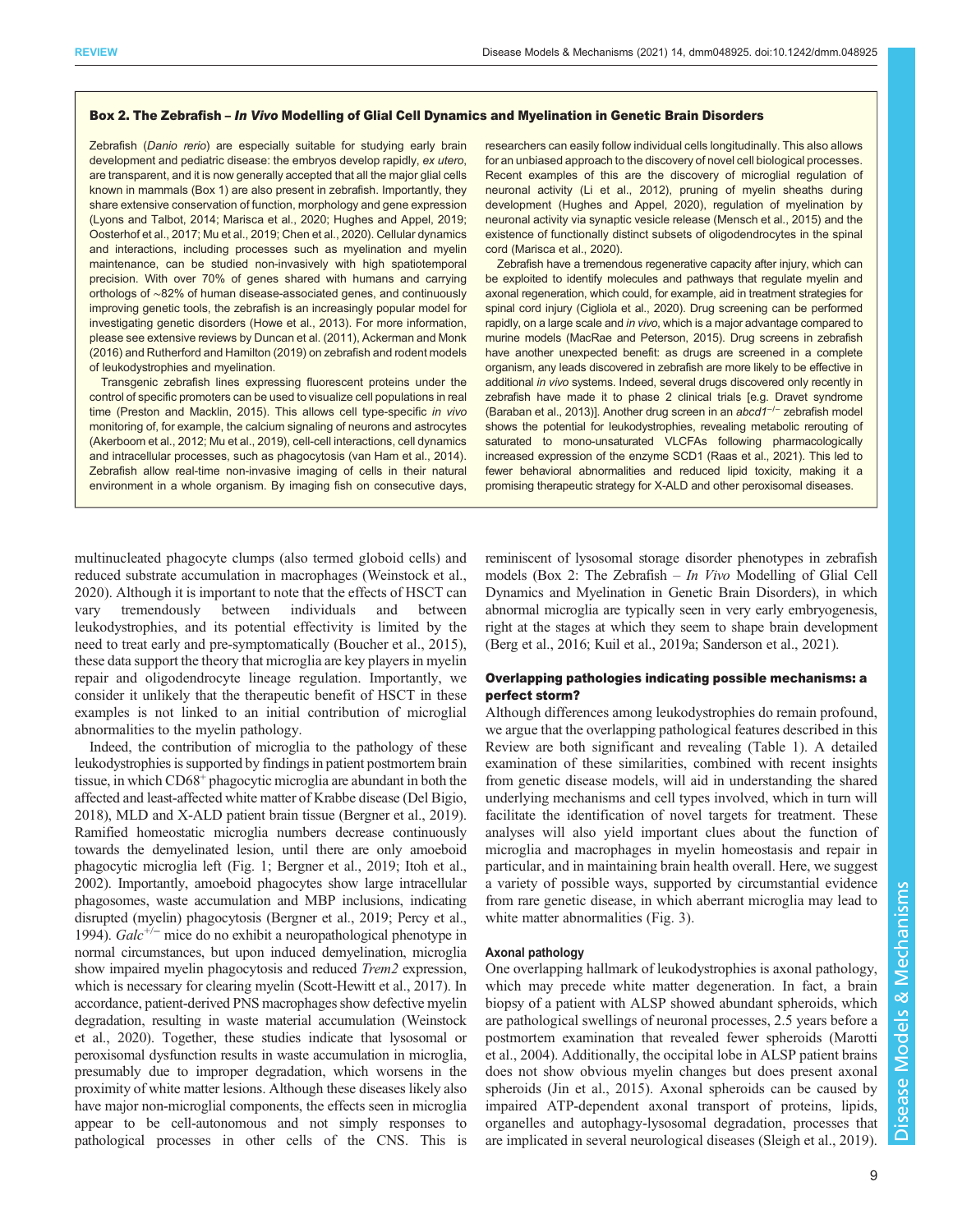<span id="page-9-0"></span>

Fig. 3. Loss of microglial functions could lead to white matter degeneration by affecting multiple intercellular connections. Routes whereby microglia, directly or indirectly, affect the white matter (WM) have been supported by data from experimental studies as described here; however, their relevance to disease remains to be fully explored. Astrocytes compensate for a lack of microglial phagocytosis by becoming more phagocytic, although they are less efficient than microglia and this response may result in the neglect of critical astrocytic functions. Together with the increased astrocytic reactivity observed in leukodystrophies, this can result in disturbed lipid and metabolic supply to oligodendrocytes (OL) and an unsupportive ECM environment for OPCs. Additionally, altered interactions between the BBB and astrocytic end-feet can perturb metabolic supply to brain cells. Aberrant microglia can lead to insufficient trophic support for OPCs and oligodendrocytes, and a diminished oligodendrocyte lineage. Aberrant microglia may also exhibit perturbed clearance and pruning capacity and contribute to impaired remyelination. Both aberrant microglia and affected astrocytes can cause neuronal stress due to neurotoxicity, ineffective phagocytosis and/or dysregulation of neuroactivity. Axonal pathology and abnormal neuronal activation can affect myelination and, in turn, the degeneration of myelin results in a loss of metabolic support for axons. In sum, white matter degeneration in leukodystrophies is likely preceded by distinct effects of aberrant microglia, possibly forming a 'perfect storm' of parallel effects particularly detrimental for the myelinated white matter tracts. Solid arrows indicate established interaction/consequence. Dashed arrows indicate hypothesized interaction/consequence in leukodystrophic brain.

Other axon pathologies, such as the neuritic beading regularly found in neurodegenerative diseases, are linked to microglial glutamate release leading to inhibition of mitochondrial activity and a rapid drop in neuronal ATP levels ([Takeuchi et al., 2005\)](#page-16-0). This energy loss leads to defective axonal transport and potential subsequent excitotoxic neuronal death. Importantly, as myelin provides protection and metabolic support to axons ([Aggarwal et al.,](#page-12-0) [2011](#page-12-0)), myelin degeneration also likely results in axonal defects, making it difficult to pinpoint the initial culprit (Fig. 3).

Axon loss could also occur due to failed axon guidance and growth during development. Defective neuronal migration is observed in USP18-related leukodystrophy patients ([Meuwissen](#page-14-0) [et al., 2016\)](#page-14-0). In the complete absence of microglia, as in bi-allelic CSF1R mutations, there is almost no development of the corpus callosum. This is supported by studies in mouse models showing that microglia are crucial for dorsal axon guidance in the corpus callosum [\(Pont-Lezica et al., 2014\)](#page-15-0), and for axon guidance and growth in other parts of the brain [\(Rigby et al., 2020;](#page-15-0) [Squarzoni](#page-16-0) [et al., 2014\)](#page-16-0). However, Csf1r-deficient rats have only a slight thinning of the corpus callosum [\(Keshvari et al., 2020](#page-14-0)), and there were no apparent commissural abnormalities in zebrafish deficient for *csflr* ([Oosterhof et al., 2018\)](#page-15-0).

Microglia have been shown in mouse studies to prune synapses and axons, which is important for normal brain development [\(Paolicelli et al., 2011](#page-15-0); [Schafer et al., 2012\)](#page-16-0). Another intriguing function has been identified in zebrafish, in which neuronal activity steers microglial processes and facilitates direct contact with highly active neurons to reduce stimulus-evoked neuronal excitation [\(Li et al., 2012\)](#page-14-0). In mice, microglia can also suppress neuronal activity by an adenosine-mediated mechanism ([Badimon et al.,](#page-12-0) [2020\)](#page-12-0). Microglia can sense and catabolize the extracellular ATP released by neurons and astrocytes via the purinergic P2YR12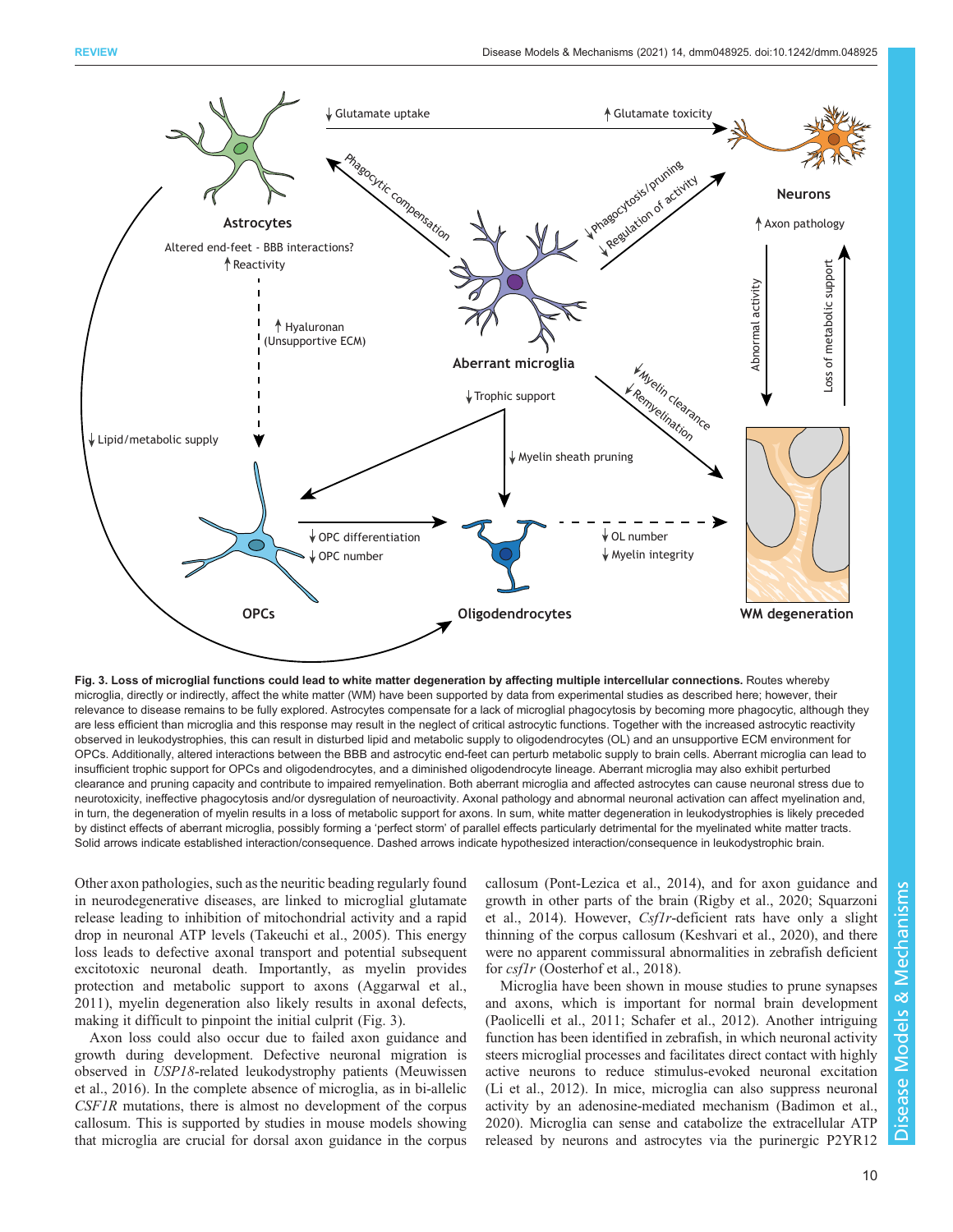[\(Badimon et al., 2020\)](#page-12-0). Microglial ablation, or P2RY12 blockade, can induce amplification and synchronization of neuronal excitation, leading to seizures [\(Badimon et al., 2020\)](#page-12-0). P2RY12 dependent somatic microglia-neuron junctions are found in mouse and human brains, and, upon injury, trigger P2RY12-dependent neuronal protection and regulation of neuronal calcium load ([Cserép](#page-12-0) [et al., 2020\)](#page-12-0). Thus, microglial processes can sense, monitor and inhibit neuronal activity and protect neuronal functions. The absence of normally functioning microglia can thereby lead to overexcitation and seizures [\(Badimon et al., 2020](#page-12-0)). An as-yet unstudied potential implication of this process is the possibility of aberrant neuronal activity patterns and neuroplasticity in patients with abnormal microglia ([Fig. 3](#page-9-0)). As neuronal activity can regulate and drive myelination, numerous studies, including a recent preprint ([Knowles et al., 2020](#page-14-0)), indicate that these altered activity patterns could subsequently lead to abnormal myelination patterns [\(Mensch et al., 2015; Marisca et al., 2020](#page-14-0); [Hughes and](#page-13-0) [Appel, 2020](#page-13-0)).

## Phagocytic clearance and lipid metabolism

Both NHD and storage-related leukodystrophies show that defective myelin and lipid processing by microglia could be an initiating event for white matter defects. Myelin membranes are incredibly lipid rich, as lipids are required for myelin stability ([Schmitt et al., 2015\)](#page-16-0). Hence, disrupted lipid metabolism could cause abnormal membrane lipid composition or the accumulation of toxic lipid species in the brain environment [\(Schmitt et al., 2015\)](#page-16-0).

Lysosomal and peroxisomal storage-related leukodystrophies have shown that insufficient waste degradation leads to the accumulation of myelin debris and other phagocytic cargo in microglia. During normal aging, the degradative capacity of microglia is known to decrease, leading to lysosomal storage ([Safaiyan et al., 2016\)](#page-15-0). Recently, abnormal microglia have been identified in aging white matter in mice. These are characterized by the upregulation of phagocytic activity and lipid metabolism, are found in clusters in the white matter and engage in clearing degenerated myelin [\(Safaiyan](#page-16-0) [et al., 2021\)](#page-16-0). Dysfunctional myelin recycling by microglia presumably results in excessive myelin debris and (lipid) toxins in the brain environment, which could impede the availability of lipids for myelin formation, and proper clearance of debris is crucial for remyelination [\(Lampron et al., 2015;](#page-14-0) [Cantuti-Castelvetri et al., 2018\)](#page-12-0). Owing to the high plasticity of developing myelin, which in humans continues into adulthood and is linked to learning and memory [\(Mount and Monje, 2017](#page-15-0); [Williamson and Lyons, 2018](#page-16-0); [Bonetto](#page-12-0) [et al., 2020\)](#page-12-0), white matter could be specifically and devastatingly affected by progressive microglial storage dysfunction. The adultonset cases of microgliopathies described here could involve an accumulation of detrimental microglial dysfunction throughout life, leading to a progressive inability to maintain white matter integrity. Impairment of myelin degradation, as occurs during normal aging, could be the final blow from where pathology starts to manifest in clinical symptoms.

In addition to clearing myelin debris from the brain environment, microglia also actively phagocytize myelin sheaths during development, a process regulated by neuronal activity. Interestingly, when microglia are ablated, oligodendrocytes maintain excessive myelin sheaths ([Hughes and Appel, 2020](#page-13-0)) and show ultrastructural myelin pathologies, as described in a recent preprint ([Djannatian](#page-13-0) [et al., 2021\)](#page-13-0). This suggests that in the absence of healthy functioning microglia, myelin sheaths are not properly pruned during myelin development. One can speculate that improper pruning during development can lead to an unstable myelin structure and integrity

[\(Fig. 3](#page-9-0)). How and whether this could affect myelin health is not yet fully understood.

# Aberrant astrocytes

Astrocytes characterized by elevated GFAP expression and hypertrophic processes, often termed reactive astrocytes ([Box 1](#page-1-0); [Escartin et al., 2021](#page-13-0)), are detected in virtually all neurodegenerative diseases, including the leukodystrophies described in this article. Astrogliotic scars are particularly abundant in the most affected white matter lesions in leukodystrophy. Reactive astrocytes can be both pro-inflammatory and neurotoxic, leading to the death of neurons and oligodendrocytes, by losing the ability to promote neuronal survival, synaptogenesis and phagocytosis ([Bi et al., 2013](#page-12-0); [Liddelow and Barres, 2017; Liddelow et al., 2017](#page-14-0)). However, reactive astrocytes can also have beneficial effects, including limiting tissue damage after injury and modulating the immune response ([Faulkner et al., 2004;](#page-13-0) [Myer et al., 2006](#page-15-0); [Escartin et al.,](#page-13-0) [2021\)](#page-13-0). Hence, it is still unclear whether reactive astrocytes are detrimental to the progression of leukodystrophies or are serving a protective purpose. Similarly, it is unclear what relationship they have to the observed white matter defects.

Two studies have shown that both microglial dysfunction [\(Konishi et al., 2020](#page-14-0)) and microglia depletion ([Damisah et al.,](#page-12-0) [2020\)](#page-12-0) lead to elevated astrocytic phagocytosis. An enhanced phagocytic phenotype is also observed in reactive astrocytes after brain ischemia [\(Morizawa et al., 2017](#page-14-0)). Although astrocytes can phagocytize apoptotic cell bodies and debris, they are much less efficient than microglia [\(Damisah et al., 2020](#page-12-0)). When taking over the role of the major phagocyte in the brain in the absence of (functioning) microglia, astrocytes may fail to execute critical astrocytic functions important for maintaining brain health ([Fig. 3\)](#page-9-0). For example, lipid and nutrient supply by astrocytes to oligodendrocytes via connexin-coupled gap junctions is essential for proper myelination ([Camargo et al., 2017](#page-12-0); [Orthmann-Murphy](#page-15-0) [et al., 2008](#page-15-0)). Abnormalities in astrocytic end-feet and blood-brain barrier (BBB) defects have also been noted in neurodegenerative diseases [\(Oksanen et al., 2019](#page-15-0)). The surrounding of vessels by astrocytic end-feet is vital for BBB integrity and overall brain health [\(Box 1\)](#page-1-0). Compromised BBB integrity could contribute to the calcifications observed in most microglia-related leukodystrophy patients ([Table 1\)](#page-3-0). Notably, the BBB appears to be intact in  $Csflr^{-/}$ rats [\(Pridans et al., 2018](#page-15-0)), and vascular barriers may even be less permissive. Further research is needed to establish whether and how astrocytes lose certain functions vital for white matter and overall brain health in the absence of functioning microglia.

Important clues on the impact of aberrant astrocytes on white matter integrity come from astrocyte-related leukodystrophies. Gain-of-function mutations in GFAP lead to Alexander disease (AxD), which is characterized by a severe reactive astrocyte phenotype, including hypertrophic GFAP<sup>+</sup> processes and astrocytic cytoplasmic inclusions of GFAP called Rosenthal fibers [\(Sosunov](#page-16-0) [et al., 2018\)](#page-16-0). AxD mouse models have revealed reduced glutamate transporter expression on astrocytes, indicating decreased glutamate uptake by astrocytes ([Tian et al., 2010](#page-16-0); [Hagemann et al., 2009\)](#page-13-0), which is supported by an observed glutamate toxicity-induced neuron loss in a Drosophila AxD model [\(Wang et al., 2011\)](#page-16-0). Astrocytes remove ∼90% of all released glutamate in the brain, thereby maintaining glutamate homeostasis by regulating the balance between glutamate uptake and release in the synaptic cleft [\(Mahmoud et al., 2019](#page-14-0)). Excessive glutamate toxicity is hypothesized to be one of the mechanisms driving myelin loss in AxD ([Sosunov et al., 2018](#page-16-0)). As elevated GFAP<sup>+</sup> astrocytes are also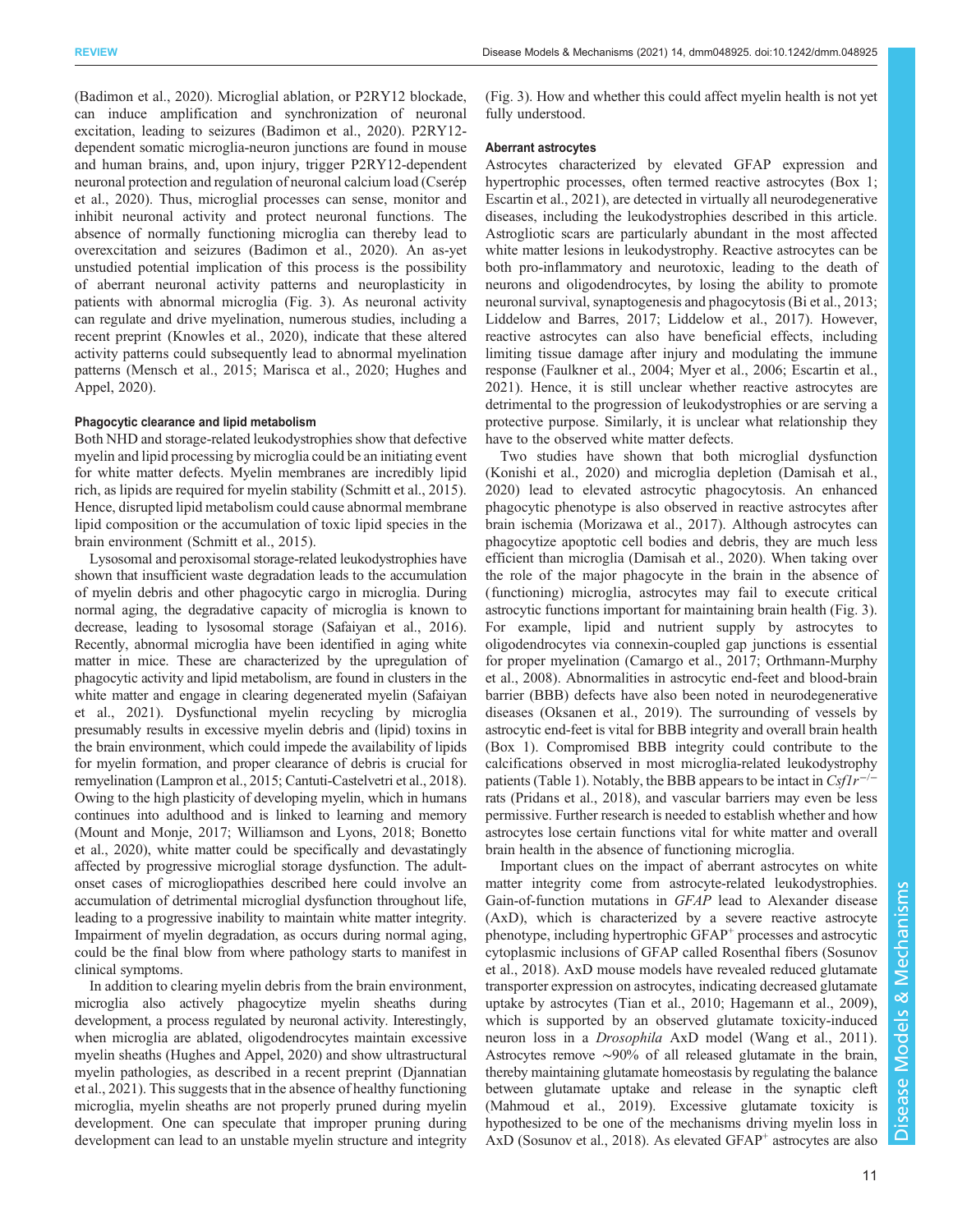<span id="page-11-0"></span>abundantly present in microglia-related leukodystrophies, and glutamate toxicity is a known cause of axon pathology, a similar astrocyte phenotype could partly underlie the white matter defects in microglia-related leukodystrophies [\(Fig. 3](#page-9-0)). Deposition of the glycosaminoglycan hyaluronan in the ECM, which occurs in the astrogliosis seen in various diseases and in AxD mice, has also been suggested to contribute to myelin defects [\(Sosunov et al., 2018\)](#page-16-0). Hyaluronan inhibits oligodendrocyte precursor cell (OPC) maturation [\(Box 1](#page-1-0), [Fig. 3\)](#page-9-0) and is thought to be important to the pathology of vanishing white matter disease, another astrocyte-related leukodystrophy [\(Sosunov et al., 2018\)](#page-16-0). Microglia engulf the ECM in an IL-33-dependent manner to promote synapse plasticity and deficiency of this process leads to an accumulation of ECM proteins around synapses and dendrites ([Nguyen et al., 2020\)](#page-15-0). Hence, disturbed white matter integrity due to abnormalities in ECM composition, resulting from the inability of microglia to properly prune and maintain it, is a promising future line of investigation.

## The zebrafish: a promising leukodystrophy model

Looking forward, it will be important to combine and compare data from diverse models, human material and clinical observations of disease to improve insight into the cellular brain. Rare brain diseases can give unique and precious clues into human genetics, physiology and pathology. Nevertheless, high quality postmortem brain tissue is very rare, and studies often allow only limited quantitative analysis. So far, the majority of available leukodystrophy animal models have been mice. Hence, their neuropathological and clinical features are thoroughly characterized. Mouse models allow thorough investigation by highly standardized techniques and reagents in a well-characterized system. Yet, despite the substantial advantages of mouse models, direct in vivo cell biological observations are still challenging, and developmental processes in particular are relatively obscured. Cerebral organoids derived from iPSCs are improving but are not yet able to effectively model myelination and the native interactions of multiple glial cell types. The zebrafish has repeatedly proven its value as a system for unparalleled developmental observations of in vivo cellular mechanisms, and its many unique advantages readily complement data obtained through other model systems [\(Box 2](#page-8-0)). Especially for understanding the highly interactive cellular processes of myelination and glial cell development in leukodystrophy, the ability to perform real-time, unbiased and non-invasive imaging of dynamic cellular interactions during early embryonic development in a whole organism makes the zebrafish a promising model that can take the field far beyond the current knowledge ([Rutherford](#page-15-0) [and Hamilton, 2019](#page-15-0); [Keefe et al., 2020\)](#page-13-0). The major players in leukodystrophies have been well-characterized in zebrafish [\(Herbomel et al., 1999](#page-13-0); [Peri and Nüsslein-Volhard, 2008](#page-15-0); [Oosterhof et al., 2017](#page-15-0); [Marisca et al., 2020](#page-14-0); [Park et al., 2002](#page-15-0); [Mu](#page-15-0) [et al., 2019;](#page-15-0) [Chen et al., 2020](#page-12-0)) and have led to major discoveries in the functions of glial cells and myelination [\(Mensch et al., 2015](#page-14-0); [Almeida et al., 2018; Djannatian et al., 2019](#page-12-0); [Hughes and Appel,](#page-13-0) [2019](#page-13-0), [2020](#page-13-0); [Marisca et al., 2020;](#page-14-0) [Mu et al., 2019;](#page-15-0) [Li et al., 2012\)](#page-14-0). Indeed, a number of genetic zebrafish models have provided important data on the disease mechanisms of several leukodystrophies [\(Pant et al., 2019](#page-15-0); [Strachan et al., 2017\)](#page-16-0), including the involvement of microglia in the early disease pathology of CSF1R-related leukodystrophy ([Oosterhof et al.,](#page-15-0) [2018](#page-15-0), [2019\)](#page-15-0) and RNASET2-related leukodystrophy [\(Haud et al.,](#page-13-0) [2011](#page-13-0); [Hamilton et al., 2020](#page-13-0); [Weber et al., 2020\)](#page-16-0), and the identification of possible therapeutic targets for the treatment of X-ALD [\(Raas et al., 2021\)](#page-15-0).

#### **Conclusions**

Leukodystrophies involving microglia raise intriguing hypotheses regarding the impact of macrophages and microglia on the developing and adult brain, in particular on myelination. In addition, they may help provide insight regarding the issues of optimal macrophage and microglia enhancement or depletion strategies that, although avoiding detrimental side effects related to macrophage function, could treat human disease. It is now clear that depleting microglia, at least temporarily via CSF1R inhibitors, can be beneficial in mouse models of Alzheimer's disease, and therefore has clinical potential. Conversely, studies of rare human disease complemented by zebrafish and rodent disease models has demonstrated that there are undoubtedly negative effects associated with microglial depletion. Therefore, understanding the breadth of roles microglia have in normal human brain development and in the maintenance of adult brain health would be very helpful to further fine-tune methods of modulating microglia in disease to mitigate disease progression and benefit recovery. Insight from CSF1R-related leukodystrophies and CSF1R-deficient animal models could assist in deducing the consequences of the absence or local depletion of macrophages and microglia on the human brain.

It is clear that several important questions remain to be answered regarding how microglia, as well as peripheral macrophages, affect myelin development and the maintenance of white matter and brain health in both development and adult life. For example, defective osteoclasts and other macrophage populations can lead to skeletal abnormalities, as observed in some of the leukodystrophies described here. Skeletal abnormalities are present in several microglia-related leukodystrophies and are likely caused by abnormal osteoclast populations, which originate from similar hematopoietic progenitors as other macrophages and microglia [\(Bar-Shavit, 2007](#page-12-0)). In the case of bi-allelic loss of CSF1R function, skeletal abnormalities are identified across vertebrate model systems. It is unclear whether this bone phenotype could contribute to the neuropathology, opening up intriguing opportunities for future research.

Integrating the application of novel methods on postmortem brain tissue of patients, including single-cell and high-throughput genomic, proteomic and metabolomic approaches with genetic model systems, in particular the zebrafish, will aid in unraveling how both microglia and other brain cell types modulate white matter integrity and overall brain health. Importantly, rare genetic brain disorders provide a unique window into human brain physiology and continue to provide clues to the inner workings of the brain and to potential avenues of therapeutic modulation that may be pursued for a broad range of neurological diseases.

#### Acknowledgements

We thank Dr Stefan Barakat for valuable feedback on the manuscript and all of the members of the van Ham lab for constructive discussion.

#### Competing interests

The authors declare no competing or financial interests.

#### Funding

L.E.S. is supported by a LEaDing fellowship from the European Union Horizon 2020 research and innovation programme, under the Marie Skłodowska-Curie grant agreement number 707404. T.J.v.H. is supported by Erasmus Universiteit Rotterdam fellowships.

#### References

- Ackerman, S. D. and Monk, K. R. [\(2016\). The scales and tales of myelination: using](https://doi.org/10.1016/j.brainres.2015.10.011) [zebrafish and mouse to study myelinating glia.](https://doi.org/10.1016/j.brainres.2015.10.011) Brain Res. 1641, 79-91. doi:10. [1016/j.brainres.2015.10.011](https://doi.org/10.1016/j.brainres.2015.10.011)
- Adams, S. J., Kirk, A. and Auer, R. N. [\(2018\). Adult-onset leukoencephalopathy](https://doi.org/10.1016/j.jocn.2017.10.060) [with axonal spheroids and pigmented glia \(ALSP\): Integrating the literature on](https://doi.org/10.1016/j.jocn.2017.10.060) [hereditary diffuse leukoencephalopathy with spheroids \(HDLS\) and pigmentary](https://doi.org/10.1016/j.jocn.2017.10.060)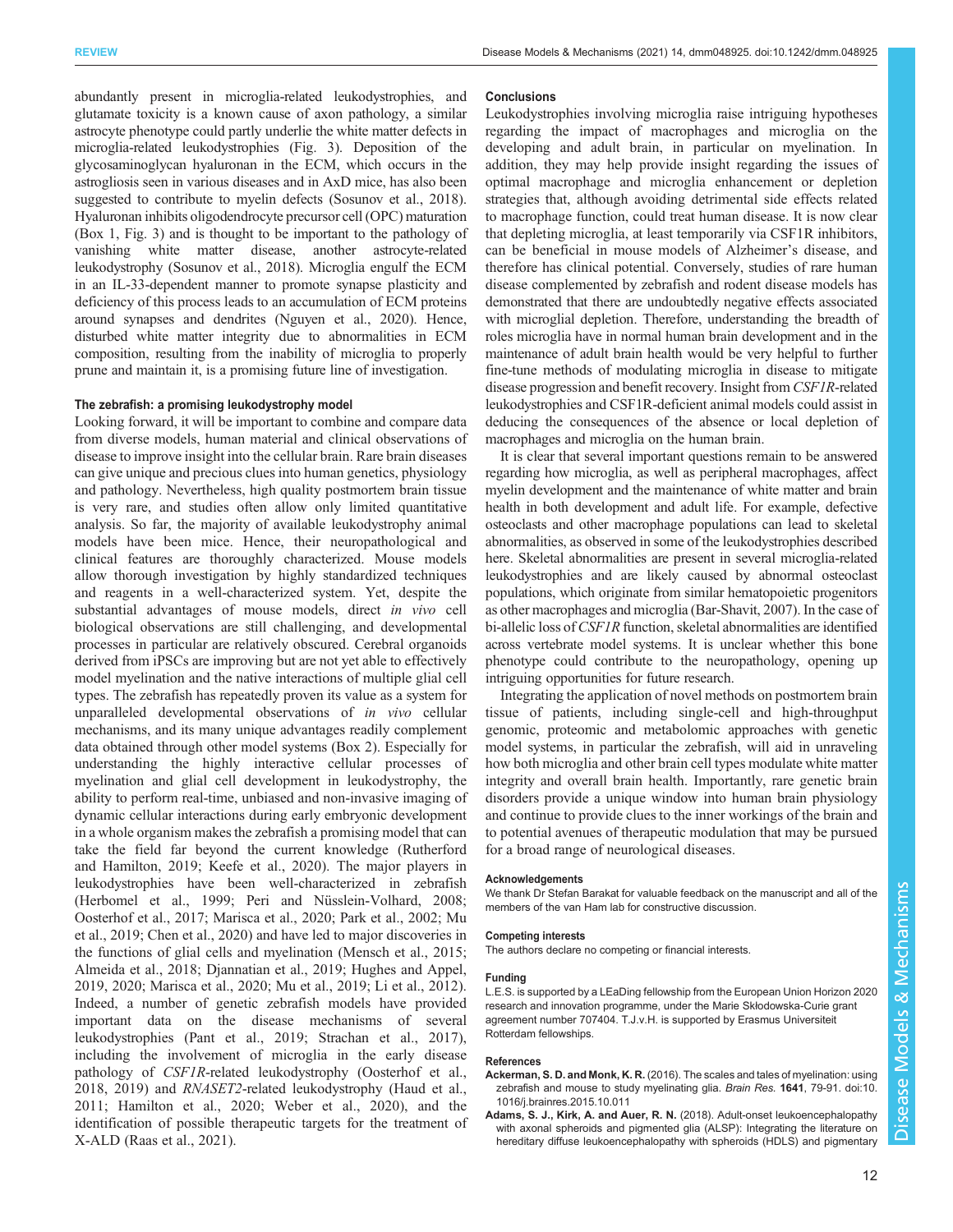<span id="page-12-0"></span>[orthochromatic leukodystrophy \(POLD\).](https://doi.org/10.1016/j.jocn.2017.10.060) J. Clin. Neurosci. 48, 42-49. doi:10.1016/ [j.jocn.2017.10.060](https://doi.org/10.1016/j.jocn.2017.10.060)

- [Aggarwal, S., Yurlova, L. and Simons, M.](https://doi.org/10.1016/j.tcb.2011.06.004) (2011). Central nervous system myelin: [structure, synthesis and assembly.](https://doi.org/10.1016/j.tcb.2011.06.004) Trends Cell Biol. 21, 585-593. doi:10.1016/j. [tcb.2011.06.004](https://doi.org/10.1016/j.tcb.2011.06.004)
- [Ajami, B., Samusik, N., Wieghofer, P., Ho, P. P., Crotti, A., Bjornson, Z., Prinz,](https://doi.org/10.1038/s41593-018-0100-x) [M., Fantl, W. J., Nolan, G. P. and Steinman, L.](https://doi.org/10.1038/s41593-018-0100-x) (2018). Single-cell mass [cytometry reveals distinct populations of brain myeloid cells in mouse](https://doi.org/10.1038/s41593-018-0100-x) [neuroinflammation and neurodegeneration models.](https://doi.org/10.1038/s41593-018-0100-x) Nat. Neurosci. 21, 541-551. [doi:10.1038/s41593-018-0100-x](https://doi.org/10.1038/s41593-018-0100-x)
- [Akerboom, J., Chen, T.-W., Wardill, T. J., Tian, L., Marvin, J. S., Mutlu, S.,](https://doi.org/10.1523/JNEUROSCI.2601-12.2012) [Calderon, N. C., Esposti, F., Borghuis, B. G., Sun, X. R. et al.](https://doi.org/10.1523/JNEUROSCI.2601-12.2012) (2012). [Optimization of a GCaMP calcium indicator for neural activity imaging.](https://doi.org/10.1523/JNEUROSCI.2601-12.2012) J. Neurosci. 32[, 13819-13840. doi:10.1523/JNEUROSCI.2601-12.2012](https://doi.org/10.1523/JNEUROSCI.2601-12.2012)
- [Akkari, L., Bowman, R. L., Tessier, J., Klemm, F., Handgraaf, S. M., de Groot, M.,](https://doi.org/10.1126/scitranslmed.aaw7843) [Quail, D. F., Tillard, L., Gadiot, J., Huse, J. T. et al.](https://doi.org/10.1126/scitranslmed.aaw7843) (2020). Dynamic changes in [glioma macrophage populations after radiotherapy reveal CSF-1R inhibition as a](https://doi.org/10.1126/scitranslmed.aaw7843) [strategy to overcome resistance.](https://doi.org/10.1126/scitranslmed.aaw7843) Sci. Transl. Med. 12, eaaw7843. doi:10.1126/ [scitranslmed.aaw7843](https://doi.org/10.1126/scitranslmed.aaw7843)
- Allen, N. J. and Eroglu, C. [\(2017\). Cell biology of astrocyte-synapse interactions.](https://doi.org/10.1016/j.neuron.2017.09.056) Neuron 96[, 697-708. doi:10.1016/j.neuron.2017.09.056](https://doi.org/10.1016/j.neuron.2017.09.056)
- [Allewelt, H., Taskindoust, M., Troy, J., Page, K., Wood, S., Parikh, S., Prasad,](https://doi.org/10.1016/j.bbmt.2018.06.020) V. K. and Kurtzberg, J. [\(2018\). Long-term functional outcomes after](https://doi.org/10.1016/j.bbmt.2018.06.020) [hematopoietic stem cell transplant for early infantile Krabbe disease.](https://doi.org/10.1016/j.bbmt.2018.06.020) Biol. Blood Marrow Transplant. 24[, 2233-2238. doi:10.1016/j.bbmt.2018.06.020](https://doi.org/10.1016/j.bbmt.2018.06.020)
- [Almeida, R. G., Pan, S., Cole, K. L. H., Williamson, J. M., Early, J. J., Czopka, T.,](https://doi.org/10.1016/j.cub.2018.02.068) [Klingseisen, A., Chan, J. R. and Lyons, D. A.](https://doi.org/10.1016/j.cub.2018.02.068) (2018). Myelination of neuronal [cell bodies when myelin supply exceeds axonal demand.](https://doi.org/10.1016/j.cub.2018.02.068) Curr. Biol. 28. [1296-1305.e5. doi:10.1016/j.cub.2018.02.068](https://doi.org/10.1016/j.cub.2018.02.068)
- [Badimon, A., Strasburger, H. J., Ayata, P., Chen, X., Nair, A., Ikegami, A.,](https://doi.org/10.1038/s41586-020-2777-8) [Hwang, P., Chan, A. T., Graves, S. M., Uweru, J. O. et al.](https://doi.org/10.1038/s41586-020-2777-8) (2020). Negative [feedback control of neuronal activity by microglia.](https://doi.org/10.1038/s41586-020-2777-8) Nature 586, 417-423. doi:10. [1038/s41586-020-2777-8](https://doi.org/10.1038/s41586-020-2777-8)
- [Bakker, A. B. H., Hoek, R. M., Cerwenka, A., Blom, B., Lucian, L., Mcneil, T.,](https://doi.org/10.1016/S1074-7613(00)00034-0) [Murray, R., Phillips, J. H., Sedgwick, J. D. and Lanier, L. L.](https://doi.org/10.1016/S1074-7613(00)00034-0) (2000). DAP12 [deficient mice fail to develop autoimmunity due to impaired antigen priming.](https://doi.org/10.1016/S1074-7613(00)00034-0) Immunity 13[, 345-353. doi:10.1016/S1074-7613\(00\)00034-0](https://doi.org/10.1016/S1074-7613(00)00034-0)
- Bar-Shavit, Z. [\(2007\). The osteoclast: a multinucleated, hematopoietic-origin, bone-](https://doi.org/10.1002/jcb.21553)resorbing osteoimmune cell. J. Cell. Biochem. 102[, 1130-1139. doi:10.1002/jcb.](https://doi.org/10.1002/jcb.21553) [21553](https://doi.org/10.1002/jcb.21553)
- [Baraban, S. C., Dinday, M. T. and Hortopan, G. A.](https://doi.org/10.1038/ncomms3410) (2013). Drug screening in [Scn1a zebrafish mutant identifies clemizole as a potential Dravet syndrome](https://doi.org/10.1038/ncomms3410) treatment. Nat. Commun. 4[, 2410. doi:10.1038/ncomms3410](https://doi.org/10.1038/ncomms3410)
- [Baydyuk, M., Morrison, V. E., Gross, P. S. and Huang, J. K.](https://doi.org/10.1007/s11064-020-02967-7) (2020). Extrinsic [factors driving oligodendrocyte lineage cell progression in CNS development and](https://doi.org/10.1007/s11064-020-02967-7) injury. Neurochem. Res. 45[, 630-642. doi:10.1007/s11064-020-02967-7](https://doi.org/10.1007/s11064-020-02967-7)
- [Bennett, F. C., Bennett, M. L., Yaqoob, F., Mulinyawe, S. B., Grant, G. A., Hayden](https://doi.org/10.1016/j.neuron.2018.05.014) [Gephart, M., Plowey, E. D. and Barres, B. A.](https://doi.org/10.1016/j.neuron.2018.05.014) (2018). A combination of ontogeny [and CNS environment establishes microglial identity.](https://doi.org/10.1016/j.neuron.2018.05.014) Neuron 98, 1170-1183.e8. [doi:10.1016/j.neuron.2018.05.014](https://doi.org/10.1016/j.neuron.2018.05.014)
- Berg, R. D., Levitte, S., O'sullivan, M. P., O'[leary, S. M., Cambier, C. J.,](https://doi.org/10.1016/j.cell.2016.02.034) [Cameron, J., Takaki, K. K., Moens, C. B., Tobin, D. M., Keane, J. et al.](https://doi.org/10.1016/j.cell.2016.02.034) (2016). [Lysosomal disorders drive susceptibility to tuberculosis by compromising](https://doi.org/10.1016/j.cell.2016.02.034) macrophage migration. Cell 165[, 139-152. doi:10.1016/j.cell.2016.02.034](https://doi.org/10.1016/j.cell.2016.02.034)
- Bergles, D. E. and Richardson, W. D. [\(2015\). Oligodendrocyte development and](https://doi.org/10.1101/cshperspect.a020453) plasticity. Cold Spring Harb. Perspect. Biol. 8[, a020453. doi:10.1101/cshperspect.](https://doi.org/10.1101/cshperspect.a020453) [a020453](https://doi.org/10.1101/cshperspect.a020453)
- [Bergner, C. G., van der Meer, F., Winkler, A., Wrzos, C., Turkmen, M., Valizada,](https://doi.org/10.1002/glia.23598) [E., Fitzner, D., Hametner, S., Hartmann, C., Pfeifenbring, S. et al.](https://doi.org/10.1002/glia.23598) (2019). [Microglia damage precedes major myelin breakdown in X-linked](https://doi.org/10.1002/glia.23598) [adrenoleukodystrophy and metachromatic leukodystrophy.](https://doi.org/10.1002/glia.23598) Glia 67, 1196-1209. [doi:10.1002/glia.23598](https://doi.org/10.1002/glia.23598)
- [Bezman, L., Moser, A. B., Raymond, G. V., Rinaldo, P., Watkins, P. A., Smith,](https://doi.org/10.1002/ana.101) K. D., Kass, N. E. and Moser, H. W. [\(2001\). Adrenoleukodystrophy: incidence,](https://doi.org/10.1002/ana.101) [new mutation rate, and results of extended family screening.](https://doi.org/10.1002/ana.101) Ann. Neurol. 49, [512-517. doi:10.1002/ana.101](https://doi.org/10.1002/ana.101)
- [Bi, F., Huang, C., Tong, J., Qiu, G., Huang, B., Wu, Q., Li, F., Xu, Z., Bowser, R.,](https://doi.org/10.1073/pnas.1218497110) Xia, X.-G. et al. [\(2013\). Reactive astrocytes secrete lcn2 to promote neuron death.](https://doi.org/10.1073/pnas.1218497110) Proc. Natl. Acad. Sci. USA 110[, 4069-4074. doi:10.1073/pnas.1218497110](https://doi.org/10.1073/pnas.1218497110)
- [Bianchin, M. M., Capella, H. M., Chaves, D. L., Steindel, M., Grisard, E. C.,](https://doi.org/10.1023/B:CEMN.0000012721.08168.ee) [Ganev, G. G., da Silva, J. P., Jr, Neto Evaldo, S., Poffo, M. A., Walz, R. et al.](https://doi.org/10.1023/B:CEMN.0000012721.08168.ee) [\(2004\). Nasu-Hakola disease \(polycystic lipomembranous osteodysplasia with](https://doi.org/10.1023/B:CEMN.0000012721.08168.ee) sclerosing leukoencephalopathy–[PLOSL\): a dementia associated with bone](https://doi.org/10.1023/B:CEMN.0000012721.08168.ee) [cystic lesions. From clinical to genetic and molecular aspects.](https://doi.org/10.1023/B:CEMN.0000012721.08168.ee) Cell. Mol. Neurobiol. 24[, 1-24. doi:10.1023/B:CEMN.0000012721.08168.ee](https://doi.org/10.1023/B:CEMN.0000012721.08168.ee)
- Bonetto, G., Kamen, Y., Evans, K. A. and Káradóttir, R. T. (2020). Unraveling Myelin Plasticity. Front Cell Neurosci 14[, 156. doi:10.3389/fncel.2020.00156](https://doi.org/10.3389/fncel.2020.00156)
- [Bonkowsky, J. L., Nelson, C., Kingston, J. L., Filloux, F. M., Mundorff, M. B. and](https://doi.org/10.1212/WNL.0b013e3181eee46b) Srivastava, R. [\(2010\). The burden of inherited leukodystrophies in children.](https://doi.org/10.1212/WNL.0b013e3181eee46b) Neurology 75[, 718-725. doi:10.1212/WNL.0b013e3181eee46b](https://doi.org/10.1212/WNL.0b013e3181eee46b)
- [Boucher, A. A., Miller, W., Shanley, R., Ziegler, R., Lund, T., Raymond, G. and](https://doi.org/10.1186/s13023-015-0313-y) Orchard, P. J. [\(2015\). Long-term outcomes after allogeneic hematopoietic stem](https://doi.org/10.1186/s13023-015-0313-y) [cell transplantation for metachromatic leukodystrophy: the largest single-](https://doi.org/10.1186/s13023-015-0313-y)institution cohort report. Orphanet J. Rare Dis. 10[, 94. doi:10.1186/s13023-015-](https://doi.org/10.1186/s13023-015-0313-y) [0313-y](https://doi.org/10.1186/s13023-015-0313-y)
- [Brionne, T. C., Tesseur, I., Masliah, E. and Wyss-Coray, T.](https://doi.org/10.1016/S0896-6273(03)00766-9) (2003). Loss of TGFβ[1 leads to increased neuronal cell death and microgliosis in mouse brain.](https://doi.org/10.1016/S0896-6273(03)00766-9) Neuron 40[, 1133-1145. doi:10.1016/S0896-6273\(03\)00766-9](https://doi.org/10.1016/S0896-6273(03)00766-9)
- [Caetano-Lopes, J., Henke, K., Urso, K., Duryea, J., Charles, J. F., Warman, M. L.](https://doi.org/10.1242/dev.192211) and Harris, M. P. [\(2020\). Unique and non-redundant function of csf1r paralogues](https://doi.org/10.1242/dev.192211) [in regulation and evolution of post-embryonic development of the zebrafish.](https://doi.org/10.1242/dev.192211) Development 147[, dev192211. doi:10.1242/dev.192211](https://doi.org/10.1242/dev.192211)
- [Camargo, N., Goudriaan, A., van Deijk, A.-L. F., Otte, W. M., Brouwers, J. F.,](https://doi.org/10.1371/journal.pbio.1002605) [Lodder, H., Gutmann, D. H., Nave, K.-A., Dijkhuizen, R. M., Mansvelder, H. D.](https://doi.org/10.1371/journal.pbio.1002605) et al. [\(2017\). Oligodendroglial myelination requires astrocyte-derived lipids.](https://doi.org/10.1371/journal.pbio.1002605) PLoS Biol. 15[, e1002605. doi:10.1371/journal.pbio.1002605](https://doi.org/10.1371/journal.pbio.1002605)
- [Cantoni, C., Bollman, B., Licastro, D., Xie, M., Mikesell, R., Schmidt, R., Yuede,](https://doi.org/10.1007/s00401-015-1388-1) [C. M., Galimberti, D., Olivecrona, G., Klein, R. S. et al.](https://doi.org/10.1007/s00401-015-1388-1) (2015). TREM2 regulates [microglial cell activation in response to demyelination in vivo.](https://doi.org/10.1007/s00401-015-1388-1) Acta Neuropathol. 129[, 429-447. doi:10.1007/s00401-015-1388-1](https://doi.org/10.1007/s00401-015-1388-1)
- [Cantuti-Castelvetri, L., Fitzner, D., Bosch-Queralt, M., Weil, M.-T., Su, M., Sen,](https://doi.org/10.1126/science.aan4183) [P., Ruhwedel, T., Mitkovski, M., Trendelenburg, G., Lu](https://doi.org/10.1126/science.aan4183)̈tjohann, D. et al. (2018). [Defective cholesterol clearance limits remyelination in the aged central nervous](https://doi.org/10.1126/science.aan4183) system. Science 359[, 684-688. doi:10.1126/science.aan4183](https://doi.org/10.1126/science.aan4183)
- Cartier, N. and Aubourg, P. [\(2010\). Hematopoietic stem cell transplantation and](https://doi.org/10.1111/j.1750-3639.2010.00394.x) [hematopoietic stem cell gene therapy in X-linked adrenoleukodystrophy.](https://doi.org/10.1111/j.1750-3639.2010.00394.x) Brain Pathol. 20[, 857-862. doi:10.1111/j.1750-3639.2010.00394.x](https://doi.org/10.1111/j.1750-3639.2010.00394.x)
- [Casali, B. T., Macpherson, K. P., Reed-Geaghan, E. G. and Landreth, G. E.](https://doi.org/10.1016/j.nbd.2020.104956) [\(2020\). Microglia depletion rapidly and reversibly alters amyloid pathology by](https://doi.org/10.1016/j.nbd.2020.104956) [modification of plaque compaction and morphologies.](https://doi.org/10.1016/j.nbd.2020.104956) Neurobiol. Dis. 142, [104956. doi:10.1016/j.nbd.2020.104956](https://doi.org/10.1016/j.nbd.2020.104956)
- [Chen, J., Poskanzer, K. E., Freeman, M. R. and Monk, K. R.](https://doi.org/10.1038/s41593-020-0703-x) (2020). Live-imaging [of astrocyte morphogenesis and function in zebrafish neural circuits.](https://doi.org/10.1038/s41593-020-0703-x) Nat. Neurosci. 23[, 1297-1306. doi:10.1038/s41593-020-0703-x](https://doi.org/10.1038/s41593-020-0703-x)
- [Cigliola, V., Becker, C. J. and Poss, K. D.](https://doi.org/10.1242/dmm.044131) (2020). Building bridges, not walls: spinal [cord regeneration in zebrafish.](https://doi.org/10.1242/dmm.044131) Dis. Model. Mech. 13, dmm044131. doi:10.1242/ [dmm.044131](https://doi.org/10.1242/dmm.044131)
- [Cignarella, F., Filipello, F., Bollman, B., Cantoni, C., Locca, A., Mikesell, R.,](https://doi.org/10.1007/s00401-020-02193-z) [Manis, M., Ibrahim, A., Deng, L., Benitez, B. A. et al.](https://doi.org/10.1007/s00401-020-02193-z) (2020). TREM2 activation [on microglia promotes myelin debris clearance and remyelination in a model of](https://doi.org/10.1007/s00401-020-02193-z) multiple sclerosis. Acta Neuropathol. 140[, 513-534. doi:10.1007/s00401-020-](https://doi.org/10.1007/s00401-020-02193-z) [02193-z](https://doi.org/10.1007/s00401-020-02193-z)
- Cserép, C., Pósfai, B., Lénárt, N., Fekete, R., László[, Z. I., Lele, Z., Orsolits, B.,](https://doi.org/10.1126/science.aax6752) Molná[r, G., Heindl, S., Schwarcz, A. D. et al.](https://doi.org/10.1126/science.aax6752) (2020). Microglia monitor and [protect neuronal function through specialized somatic purinergic junctions.](https://doi.org/10.1126/science.aax6752) Science 367[, 528-537. doi:10.1126/science.aax6752](https://doi.org/10.1126/science.aax6752)
- [Dai, X.-M., Ryan, G. R., Hapel, A. J., Dominguez, M. G., Russell, R. G., Kapp, S.,](https://doi.org/10.1182/blood.V99.1.111) Sylvestre, V. and Stanley, E. R. [\(2002\). Targeted disruption of the mouse colony](https://doi.org/10.1182/blood.V99.1.111)[stimulating factor 1 receptor gene results in osteopetrosis, mononuclear](https://doi.org/10.1182/blood.V99.1.111) [phagocyte deficiency, increased primitive progenitor cell frequencies, and](https://doi.org/10.1182/blood.V99.1.111) reproductive defects. Blood 99[, 111-120. doi:10.1182/blood.V99.1.111](https://doi.org/10.1182/blood.V99.1.111)
- [Damisah, E. C., Hill, R. A., Rai, A., Chen, F., Rothlin, C. V., Ghosh, S. and](https://doi.org/10.1126/sciadv.aba3239) Grutzendler, J. [\(2020\). Astrocytes and microglia play orchestrated roles and](https://doi.org/10.1126/sciadv.aba3239) [respect phagocytic territories during neuronal corpse removal in vivo.](https://doi.org/10.1126/sciadv.aba3239) Sci. Adv. 6, [eaba3239. doi:10.1126/sciadv.aba3239](https://doi.org/10.1126/sciadv.aba3239)
- [Davalos, D., Grutzendler, J., Yang, G., Kim, J. V., Zuo, Y., Jung, S., Littman,](https://doi.org/10.1038/nn1472) [D. R., Dustin, M. L. and Gan, W.-B.](https://doi.org/10.1038/nn1472) (2005). ATP mediates rapid microglial [response to local brain injury in vivo.](https://doi.org/10.1038/nn1472) Nat. Neurosci. 8, 752-758. doi:10.1038/ [nn1472](https://doi.org/10.1038/nn1472)
- [De, S., van Deren, D., Peden, E., Hockin, M., Boulet, A., Titen, S. and Capecchi,](https://doi.org/10.1242/dev.152306) M. R. [\(2018\). Two distinct ontogenies confer heterogeneity to mouse brain](https://doi.org/10.1242/dev.152306) microglia. Development 145[, dev152306. doi:10.1242/dev.152306](https://doi.org/10.1242/dev.152306)
- de Waard, D. M. and Bugiani, M. [\(2020\). Astrocyte-Oligodendrocyte-Microglia](https://doi.org/10.3389/fncel.2020.608073) [Crosstalk in Astrocytopathies.](https://doi.org/10.3389/fncel.2020.608073) Front Cell Neurosci 14, 608073. doi:10.3389/fncel. [2020.608073](https://doi.org/10.3389/fncel.2020.608073)
- [Deczkowska, A., Weiner, A. and Amit, I.](https://doi.org/10.1016/j.cell.2020.05.003) (2020). The physiology, pathology, and [potential therapeutic applications of the TREM2 signaling pathway.](https://doi.org/10.1016/j.cell.2020.05.003) Cell 181, [1207-1217. doi:10.1016/j.cell.2020.05.003](https://doi.org/10.1016/j.cell.2020.05.003)
- del Bigio, M. R. [\(2018\). Autopsy neuropathology findings in a child with chronic](https://doi.org/10.1016/j.pediatrneurol.2018.03.002) [infantile krabbe leukoencephalopathy.](https://doi.org/10.1016/j.pediatrneurol.2018.03.002) Pediatr. Neurol. 82, 51-52. doi:10.1016/j. [pediatrneurol.2018.03.002](https://doi.org/10.1016/j.pediatrneurol.2018.03.002)
- del Rio-Hortega, P. (1932). Microglia. In Cytology and Cellular Pathology of the Nervous System, Vol. 2 (ed. W. Hoeber), pp. 483-534. New York: Penfield.
- Diniz, L. P., Tortelli, V., Matias, I., Morgado, J., Bérgamo Araujo, A. P., Melo, [H. M., Seixas da Silva, G. S., Alves-Leon, S. V., de Souza, J. M., Ferreira, S. T.](https://doi.org/10.1523/JNEUROSCI.3351-16.2017) et al. [\(2017\). Astrocyte transforming growth factor Beta 1 protects synapses](https://doi.org/10.1523/JNEUROSCI.3351-16.2017) against Aβ [oligomers in Alzheimer](https://doi.org/10.1523/JNEUROSCI.3351-16.2017)'s disease model. J. Neurosci. 37, 6797-6809. [doi:10.1523/JNEUROSCI.3351-16.2017](https://doi.org/10.1523/JNEUROSCI.3351-16.2017)
- [Djannatian, M., Timmler, S., Arends, M., Luckner, M., Weil, M.-T., Alexopoulos,](https://doi.org/10.1038/s41467-019-12789-z) I., Snaidero, N., Schmid, B., Misgeld, T., Möbius, W. et al. (2019). Two adhesive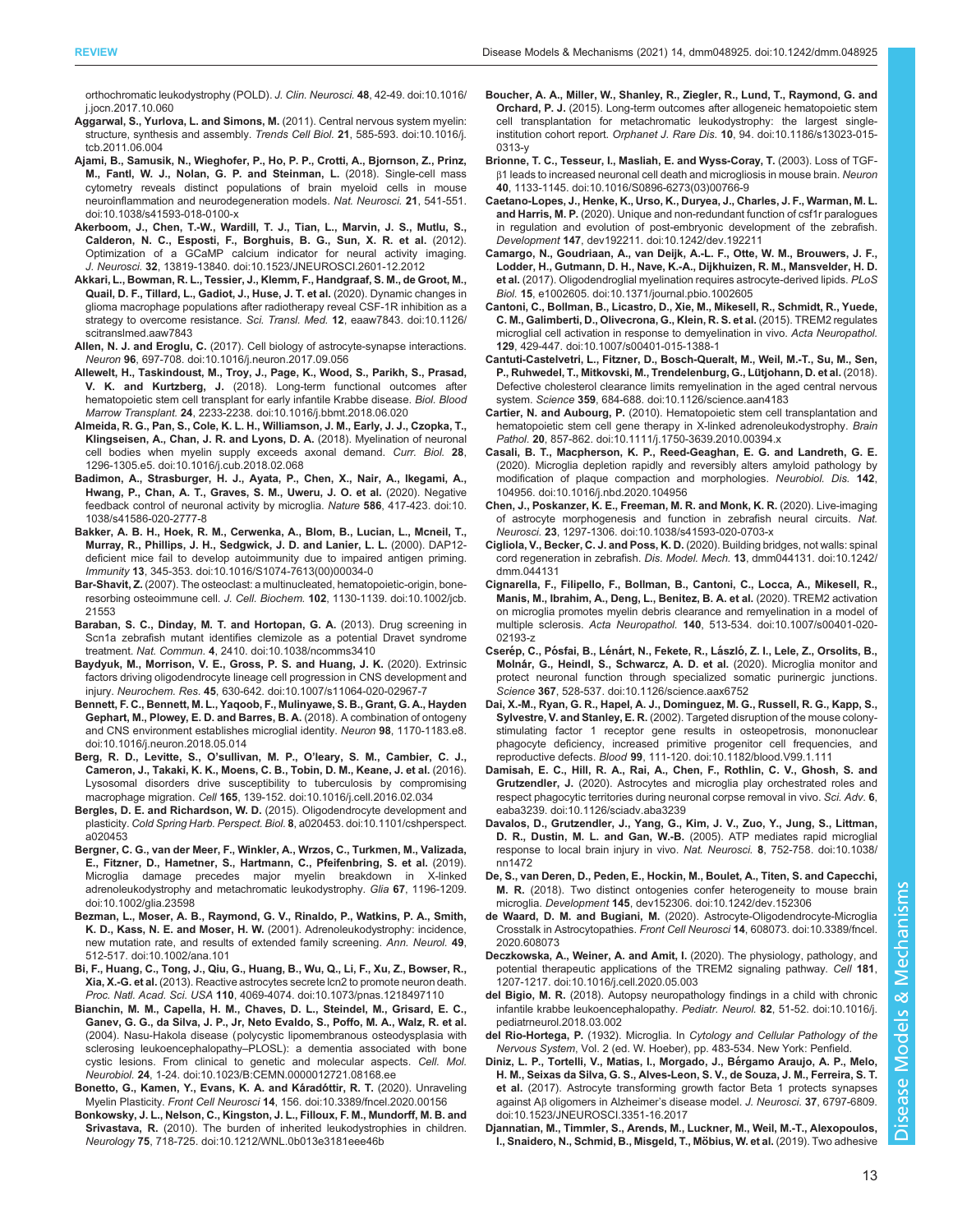<span id="page-13-0"></span>[systems cooperatively regulate axon ensheathment and myelin growth in the](https://doi.org/10.1038/s41467-019-12789-z) CNS. Nat. Commun. 10[, 4794. doi:10.1038/s41467-019-12789-z](https://doi.org/10.1038/s41467-019-12789-z)

- Djannatian, M., Weikert, U., Safaiyan, S., Wrede, C., Deichsel, C., Kislinger, G., Ruhwedel, T., Campbell, D. S., VAN Ham, T., Schmid, B. et al. (2021). Myelin biogenesis is associated with pathological ultrastructure that is resolved by microglia during development. bioRxive 2021.02.02.429485.
- [Dong, X., Tan, N. B., Howell, K. B., Barresi, S., Freeman, J. L., Vecchio, D.,](https://doi.org/10.1016/j.ajhg.2020.02.014) [Piccione, M., Radio, F. C., Calame, D., Zong, S. et al.](https://doi.org/10.1016/j.ajhg.2020.02.014) (2020). Bi-allelic LoF NRROS variants impairing active TGF-β[1 delivery cause a severe infantile-onset](https://doi.org/10.1016/j.ajhg.2020.02.014) [neurodegenerative condition with intracranial calcification.](https://doi.org/10.1016/j.ajhg.2020.02.014) Am. J. Hum. Genet. 106[, 559-569. doi:10.1016/j.ajhg.2020.02.014](https://doi.org/10.1016/j.ajhg.2020.02.014)
- [Duncan, I. D., Kondo, Y. and Zhang, S.-C.](https://doi.org/10.1007/s13311-011-0080-y) (2011). The myelin mutants as models [to study myelin repair in the leukodystrophies.](https://doi.org/10.1007/s13311-011-0080-y) Neurotherapeutics 8, 607-624. [doi:10.1007/s13311-011-0080-y](https://doi.org/10.1007/s13311-011-0080-y)
- Eckhardt, M. [\(2008\). The role and metabolism of sulfatide in the nervous system.](https://doi.org/10.1007/s12035-008-8022-3) Mol. Neurobiol. 37[, 93-103. doi:10.1007/s12035-008-8022-3](https://doi.org/10.1007/s12035-008-8022-3)
- [Eichler, F. S., Li, J., Guo, Y., Caruso, P. A., Bjonnes, A. C., Pan, J., Booker, J. K.,](https://doi.org/10.1093/brain/aww066) Lane, J. M., Tare, A., Vlasac, I. et al. [\(2016\). CSF1R mosaicism in a family with](https://doi.org/10.1093/brain/aww066) [hereditary diffuse leukoencephalopathy with spheroids.](https://doi.org/10.1093/brain/aww066) Brain 139, 1666-1672. [doi:10.1093/brain/aww066](https://doi.org/10.1093/brain/aww066)
- [Erblich, B., Zhu, L., Etgen, A. M., Dobrenis, K. and Pollard, J. W.](https://doi.org/10.1371/journal.pone.0026317) (2011). Absence [of colony stimulation factor-1 receptor results in loss of microglia, disrupted brain](https://doi.org/10.1371/journal.pone.0026317) [development and olfactory deficits.](https://doi.org/10.1371/journal.pone.0026317) PLoS ONE 6, e26317. doi:10.1371/journal. [pone.0026317](https://doi.org/10.1371/journal.pone.0026317)
- Escartin, C., Galea, E., Lakatos, A., O'[callaghan, J. P., Petzold, G. C., Serrano](https://doi.org/10.1038/s41593-020-00783-4)Pozo, A., Steinhä[user, C., Volterra, A., Carmignoto, G., Agarwal, A. et al.](https://doi.org/10.1038/s41593-020-00783-4) [\(2021\). Reactive astrocyte nomenclature, definitions, and future directions.](https://doi.org/10.1038/s41593-020-00783-4) Nat. Neurosci. 24[, 312-325. doi:10.1038/s41593-020-00783-4](https://doi.org/10.1038/s41593-020-00783-4)
- [Faulkner, J. R., Herrmann, J. E., Woo, M. J., Tansey, K. E., Doan, N. B. and](https://doi.org/10.1523/JNEUROSCI.3547-03.2004) Sofroniew, M. V. [\(2004\). Reactive astrocytes protect tissue and preserve function](https://doi.org/10.1523/JNEUROSCI.3547-03.2004) after spinal cord injury. J. Neurosci. 24[, 2143-2155. doi:10.1523/JNEUROSCI.](https://doi.org/10.1523/JNEUROSCI.3547-03.2004) [3547-03.2004](https://doi.org/10.1523/JNEUROSCI.3547-03.2004)
- [Ferrero, G., Mahony, C. B., Dupuis, E., Yvernogeau, L., DI Ruggiero, E.,](https://doi.org/10.1016/j.celrep.2018.05.066) [Miserocchi, M., Caron, M., Robin, C., Traver, D., Bertrand, J. Y. et al.](https://doi.org/10.1016/j.celrep.2018.05.066) (2018). [Embryonic microglia derive from primitive macrophages and are replaced by](https://doi.org/10.1016/j.celrep.2018.05.066) [cmyb-dependent definitive microglia in zebrafish.](https://doi.org/10.1016/j.celrep.2018.05.066) Cell Rep. 24, 130-141. doi:10. [1016/j.celrep.2018.05.066](https://doi.org/10.1016/j.celrep.2018.05.066)
- [Ferrero, G., Miserocchi, M., Di Ruggiero, E. and Wittamer, V.](https://doi.org/10.1242/dev.194241) (2020). A csf1rb [mutation uncouples two waves of microglia development in zebrafish.](https://doi.org/10.1242/dev.194241) Development 148[, dev194241. doi:10.1242/dev.194241](https://doi.org/10.1242/dev.194241)
- [Filipello, F., Morini, R., Corradini, I., Zerbi, V., Canzi, A., Michalski, B., Erreni, M.,](https://doi.org/10.1016/j.immuni.2018.04.016) [Markicevic, M., Starvaggi-Cucuzza, C., Otero, K. et al.](https://doi.org/10.1016/j.immuni.2018.04.016) (2018). The microglial [innate immune receptor TREM2 is required for synapse elimination and normal](https://doi.org/10.1016/j.immuni.2018.04.016) brain connectivity. Immunity 48[, 979-991.e8. doi:10.1016/j.immuni.2018.04.016](https://doi.org/10.1016/j.immuni.2018.04.016)
- [Garcia, L. M., Hacker, J. L., Sase, S., Adang, L. and Almad, A.](https://doi.org/10.1016/j.nbd.2020.105087) (2020). Glial cells in [the driver seat of leukodystrophy pathogenesis.](https://doi.org/10.1016/j.nbd.2020.105087) Neurobiol. Dis. 146, 105087. [doi:10.1016/j.nbd.2020.105087](https://doi.org/10.1016/j.nbd.2020.105087)
- [Garcia-Reitboeck, P., Phillips, A., Piers, T. M., Villegas-Llerena, C., Butler, M.,](https://doi.org/10.1016/j.celrep.2018.07.094) [Mallach, A., Rodrigues, C., Arber, C. E., Heslegrave, A., Zetterberg, H. et al.](https://doi.org/10.1016/j.celrep.2018.07.094) [\(2018\). Human induced pluripotent stem cell-derived microglia-like cells harboring](https://doi.org/10.1016/j.celrep.2018.07.094) [TREM2 missense mutations show specific deficits in phagocytosis.](https://doi.org/10.1016/j.celrep.2018.07.094) Cell Rep. 24, [2300-2311. doi:10.1016/j.celrep.2018.07.094](https://doi.org/10.1016/j.celrep.2018.07.094)
- [Gelfand, J. M., Greenfield, A. L., Barkovich, M., Mendelsohn, B. A., VAN Haren,](https://doi.org/10.1093/brain/awz390) K., Hess, C. P. and Mannis, G. N. [\(2020\). Allogeneic HSCT for adult-onset](https://doi.org/10.1093/brain/awz390) [leukoencephalopathy with spheroids and pigmented glia.](https://doi.org/10.1093/brain/awz390) Brain 143, 503-511. [doi:10.1093/brain/awz390](https://doi.org/10.1093/brain/awz390)
- [Gibson, E. M., Purger, D., Mount, C. W., Goldstein, A. K., Lin, G. L., Wood, L. S.,](https://doi.org/10.1126/science.1252304) [Inema, I., Miller, S. E., Bieri, G., Zuchero, J. B. et al.](https://doi.org/10.1126/science.1252304) (2014). Neuronal activity [promotes oligodendrogenesis and adaptive myelination in the mammalian brain.](https://doi.org/10.1126/science.1252304) Science 344[, 1252304. doi:10.1126/science.1252304](https://doi.org/10.1126/science.1252304)
- [Ginhoux, F., Greter, M., Leboeuf, M., Nandi, S., See, P., Gokhan, S., Mehler,](https://doi.org/10.1126/science.1194637) [M. F., Conway, S. J., Ng, L. G., Stanley, E. R. et al.](https://doi.org/10.1126/science.1194637) (2010). Fate mapping [analysis reveals that adult microglia derive from primitive macrophages.](https://doi.org/10.1126/science.1194637) Science 330[, 841-845. doi:10.1126/science.1194637](https://doi.org/10.1126/science.1194637)
- [Goldmann, T., Zeller, N., Raasch, J., Kierdorf, K., Frenzel, K., Ketscher, L.,](https://doi.org/10.15252/embj.201490791) [Basters, A., Staszewski, O., Brendecke, S. M., Spiess, A. et al.](https://doi.org/10.15252/embj.201490791) (2015). USP18 [lack in microglia causes destructive interferonopathy of the mouse brain.](https://doi.org/10.15252/embj.201490791) EMBO J. 34[, 1612-1629. doi:10.15252/embj.201490791](https://doi.org/10.15252/embj.201490791)
- **Gomes, F. C. A., Sousa, V. O. and Romão, L.** (2005). Emerging roles for TGF-β1 in nervous system development. Int. J. Dev. Neurosci. 23[, 413-424. doi:10.1016/j.](https://doi.org/10.1016/j.ijdevneu.2005.04.001) [ijdevneu.2005.04.001](https://doi.org/10.1016/j.ijdevneu.2005.04.001)
- Gordon, S. and Martinez-Pomares, L. [\(2017\). Physiological roles of macrophages.](https://doi.org/10.1007/s00424-017-1945-7) Pflugers Arch. 469[, 365-374. doi:10.1007/s00424-017-1945-7](https://doi.org/10.1007/s00424-017-1945-7)
- Graeber, M. B. and Stre'rt, W. J. [\(1990\). Microglia: immune network in the CNS.](https://doi.org/10.1111/j.1750-3639.1990.tb00630.x) Brain Pathol. 1[, 2-5. doi:10.1111/j.1750-3639.1990.tb00630.x](https://doi.org/10.1111/j.1750-3639.1990.tb00630.x)
- [Guilliams, M., Thierry, G. R., Bonnardel, J. and Bajenoff, M.](https://doi.org/10.1016/j.immuni.2020.02.015) (2020). [Establishment and Maintenance of the Macrophage Niche.](https://doi.org/10.1016/j.immuni.2020.02.015) Immunity 52, [434-451. doi:10.1016/j.immuni.2020.02.015](https://doi.org/10.1016/j.immuni.2020.02.015)
- [Guo, L., Bertola, D. R., Takanohashi, A., Saito, A., Segawa, Y., Yokota, T.,](https://doi.org/10.1016/j.ajhg.2019.03.004) [Ishibashi, S., Nishida, Y., Yamamoto, G. L., Franco, J. F. S. et al.](https://doi.org/10.1016/j.ajhg.2019.03.004) (2019). Bi-

[allelic CSF1R mutations cause skeletal dysplasia of dysosteosclerosis-Pyle](https://doi.org/10.1016/j.ajhg.2019.03.004) [disease spectrum and degenerative encephalopathy with brain malformation.](https://doi.org/10.1016/j.ajhg.2019.03.004) Am. J. Hum. Genet. 104[, 925-935. doi:10.1016/j.ajhg.2019.03.004](https://doi.org/10.1016/j.ajhg.2019.03.004)

- [Hagemann, T. L., Boelens, W. C., Wawrousek, E. F. and Messing, A.](https://doi.org/10.1093/hmg/ddp013) (2009). Suppression of GFAP toxicity by α[B-crystallin in mouse models of Alexander](https://doi.org/10.1093/hmg/ddp013) disease. Hum. Mol. Genet. 18[, 1190-1199. doi:10.1093/hmg/ddp013](https://doi.org/10.1093/hmg/ddp013)
- [Hagemeyer, N., Hanft, K.-M., Akriditou, M., Unger, N., Park, E. S., Stanley, E. R.,](https://doi.org/10.1007/s00401-017-1747-1) [Staszewski, O., Dimou, L. and Prinz, M.](https://doi.org/10.1007/s00401-017-1747-1) (2017). Microglia contribute to normal [myelinogenesis and to oligodendrocyte progenitor maintenance during](https://doi.org/10.1007/s00401-017-1747-1) adulthood. Acta Neuropathol. 134[, 441-458. doi:10.1007/s00401-017-1747-1](https://doi.org/10.1007/s00401-017-1747-1)
- Hakola, H. P. (1972). Neuropsychiatric and genetic aspects of a new hereditary disease characterized by progressive dementia and lipomembranous polycystic osteodysplasia. Acta Psychiatr. Scand. Suppl. 232, 1-173.
- [Hamilton, N., Rutherford, H. A., Petts, J. J., Isles, H. M., Weber, T., Henneke, M.,](https://doi.org/10.1002/glia.23829) Gä[rtner, J., Dunning, M. J. and Renshaw, S. A.](https://doi.org/10.1002/glia.23829) (2020). The failure of microglia [to digest developmental apoptotic cells contributes to the pathology of RNASET2](https://doi.org/10.1002/glia.23829) deficient leukoencephalopathy. Glia 68[, 1531-1545. doi:10.1002/glia.23829](https://doi.org/10.1002/glia.23829)
- [Hansen, D. V., Hanson, J. E. and Sheng, M.](https://doi.org/10.1083/jcb.201709069) (2018). Microglia in Alzheimer's disease. J. Cell Biol. 217[, 459-472. doi:10.1083/jcb.201709069](https://doi.org/10.1083/jcb.201709069)
- [Haud, N., Kara, F., Diekmann, S., Henneke, M., Willer, J. R., Hillwig, M. S.,](https://doi.org/10.1073/pnas.1009811107) [Gregg, R. G., Macintosh, G. C., Gartner, J., Alia, A. et al.](https://doi.org/10.1073/pnas.1009811107) (2011). rnaset2 mutant [zebrafish model familial cystic leukoencephalopathy and reveal a role for RNase](https://doi.org/10.1073/pnas.1009811107) [T2 in degrading ribosomal RNA.](https://doi.org/10.1073/pnas.1009811107) Proc. Natl. Acad. Sci. USA 108, 1099-1103. [doi:10.1073/pnas.1009811107](https://doi.org/10.1073/pnas.1009811107)
- [Haydon, P. G. and Carmignoto, G.](https://doi.org/10.1152/physrev.00049.2005) (2006). Astrocyte control of synaptic [transmission and neurovascular coupling.](https://doi.org/10.1152/physrev.00049.2005) Physiol. Rev. 86, 1009-1031. doi:10. [1152/physrev.00049.2005](https://doi.org/10.1152/physrev.00049.2005)
- [Herbomel, P., Thisse, B. and Thisse, C.](https://doi.org/10.1242/dev.126.17.3735) (1999). Ontogeny and behaviour of early [macrophages in the zebrafish embryo.](https://doi.org/10.1242/dev.126.17.3735) Development 126, 3735-3745. doi:10. [1242/dev.126.17.3735](https://doi.org/10.1242/dev.126.17.3735)
- [Herbomel, P., Thisse, B. and Thisse, C.](https://doi.org/10.1006/dbio.2001.0393) (2001). Zebrafish early macrophages [colonize cephalic mesenchyme and developing brain, retina, and epidermis](https://doi.org/10.1006/dbio.2001.0393) [through a M-CSF receptor-dependent invasive process.](https://doi.org/10.1006/dbio.2001.0393) Dev. Biol. 238, 274-288. [doi:10.1006/dbio.2001.0393](https://doi.org/10.1006/dbio.2001.0393)
- [Honke, N., Shaabani, N., Zhang, D.-E., Hardt, C. and Lang, K. S.](https://doi.org/10.1038/cddis.2016.326) (2016). Multiple functions of USP18. Cell Death Dis. 7[, e2444. doi:10.1038/cddis.2016.326](https://doi.org/10.1038/cddis.2016.326)
- [Howe, K., Clark, M. D., Torroja, C. F., Torrance, J., Berthelot, C., Muffato, M.,](https://doi.org/10.1038/nature12111) [Collins, J. E., Humphray, S., Mclaren, K., Matthews, L., et al.](https://doi.org/10.1038/nature12111) (2013). The [zebrafish reference genome sequence and its relationship to the human genome.](https://doi.org/10.1038/nature12111) Nature 496[, 498-503. doi:10.1038/nature12111](https://doi.org/10.1038/nature12111)
- [Hsieh, C. L., Koike, M., Spusta, S. C., Niemi, E. C., Yenari, M., Nakamura, M. C.](https://doi.org/10.1111/j.1471-4159.2009.06042.x) and Seaman, W. E. [\(2009\). A role for TREM2 ligands in the phagocytosis of](https://doi.org/10.1111/j.1471-4159.2009.06042.x) [apoptotic neuronal cells by microglia.](https://doi.org/10.1111/j.1471-4159.2009.06042.x) J. Neurochem. 109, 1144-1156. doi:10. [1111/j.1471-4159.2009.06042.x](https://doi.org/10.1111/j.1471-4159.2009.06042.x)
- Hughes, A. N. and Appel, B. [\(2019\). Oligodendrocytes express synaptic proteins](https://doi.org/10.1038/s41467-019-12059-y) [that modulate myelin sheath formation.](https://doi.org/10.1038/s41467-019-12059-y) Nat. Commun. 10, 4125. doi:10.1038/ [s41467-019-12059-y](https://doi.org/10.1038/s41467-019-12059-y)
- Hughes, A. N. and Appel, B. [\(2020\). Microglia phagocytose myelin sheaths to](https://doi.org/10.1038/s41593-020-0654-2) [modify developmental myelination.](https://doi.org/10.1038/s41593-020-0654-2) Nat. Neurosci. 23, 1055-1066. doi:10.1038/ [s41593-020-0654-2](https://doi.org/10.1038/s41593-020-0654-2)
- [Hume, D. A., Caruso, M., Ferrari-Cestari, M., Summers, K. M., Pridans, C. and](https://doi.org/10.1002/JLB.MR0519-143R) Irvine, K. M. [\(2020\). Phenotypic impacts of CSF1R deficiencies in humans and](https://doi.org/10.1002/JLB.MR0519-143R) model organisms. J. Leukoc. Biol. 107[, 205-219. doi:10.1002/JLB.MR0519-143R](https://doi.org/10.1002/JLB.MR0519-143R)
- [Itoh, M., Hayashi, M., Fujioka, Y., Nagashima, K., Morimatsu, Y. and](https://doi.org/10.1016/S0387-7604(02)00057-8) Matsuyama, H. [\(2002\). Immunohistological study of globoid cell](https://doi.org/10.1016/S0387-7604(02)00057-8)
- leukodystrophy. Brain Dev. 24[, 284-290. doi:10.1016/S0387-7604\(02\)00057-8](https://doi.org/10.1016/S0387-7604(02)00057-8) [Jahn, O., Tenzer, S. and Werner, H. B.](https://doi.org/10.1007/s12035-009-8071-2) (2009). Myelin proteomics: molecular [anatomy of an insulating sheath.](https://doi.org/10.1007/s12035-009-8071-2) Mol. Neurobiol. 40, 55-72. doi:10.1007/s12035- [009-8071-2](https://doi.org/10.1007/s12035-009-8071-2)
- [Jaitin, D. A., Adlung, L., Thaiss, C. A., Weiner, A., Li, B., Descamps, H.,](https://doi.org/10.1016/j.cell.2019.05.054) [Lundgren, P., Bleriot, C., Liu, Z., Deczkowska, A. et al.](https://doi.org/10.1016/j.cell.2019.05.054) (2019). Lipid-associated [macrophages control metabolic homeostasis in a Trem2-dependent manner.](https://doi.org/10.1016/j.cell.2019.05.054) Cell 178[, 686-698.e14. doi:10.1016/j.cell.2019.05.054](https://doi.org/10.1016/j.cell.2019.05.054)
- [Janova, H., Arinrad, S., Balmuth, E., Mitjans, M., Hertel, J., Habes, M., Bittner,](https://doi.org/10.1172/JCI97032) [R. A., Pan, H., Goebbels, S., Begemann, M. et al.](https://doi.org/10.1172/JCI97032) (2018). Microglia ablation [alleviates myelin-associated catatonic signs in mice.](https://doi.org/10.1172/JCI97032) J. Clin. Invest. 128, 734-745. [doi:10.1172/JCI97032](https://doi.org/10.1172/JCI97032)
- [Jin, C., Washimi, Y., Yoshida, K., Hashizume, Y. and Yazawa, I.](https://doi.org/10.1016/j.jns.2015.03.033) (2015). [Characterization of spheroids in hereditary diffuse leukoencephalopathy with](https://doi.org/10.1016/j.jns.2015.03.033) axonal spheroids. J. Neurol. Sci. 352[, 74-78. doi:10.1016/j.jns.2015.03.033](https://doi.org/10.1016/j.jns.2015.03.033)
- [Kaifu, T., Nakahara, J., Inui, M., Mishima, K., Momiyama, T., Kaji, M., Sugahara,](https://doi.org/10.1172/JCI16923) [A., Koito, H., Ujike-Asai, A., Nakamura, A. et al.](https://doi.org/10.1172/JCI16923) (2003). Osteopetrosis and [thalamic hypomyelinosis with synaptic degeneration in DAP12-deficient mice.](https://doi.org/10.1172/JCI16923) J. Clin. Invest. 111[, 323-332. doi:10.1172/JCI16923](https://doi.org/10.1172/JCI16923)
- [Keefe, M. D., Soderholm, H. E., Shih, H.-Y., Stevenson, T. J., Glaittli, K. A.,](https://doi.org/10.7554/eLife.56319) [Bowles, D. M., Scholl, E., Colby, S., Merchant, S., Hsu, E. W. et al.](https://doi.org/10.7554/eLife.56319) (2020). [Vanishing white matter disease expression of truncated EIF2B5 activates induced](https://doi.org/10.7554/eLife.56319) stress response. eLife 9[, e56319. doi:10.7554/eLife.56319](https://doi.org/10.7554/eLife.56319)
- [Kemp, S., Pujol, A., Waterham, H. R., van Geel, B. M., Boehm, C. D., Raymond,](https://doi.org/10.1002/humu.1227) [G. V., Cutting, G. R., Wanders, R. J. A. and Moser, H. W.](https://doi.org/10.1002/humu.1227) (2001). ABCD1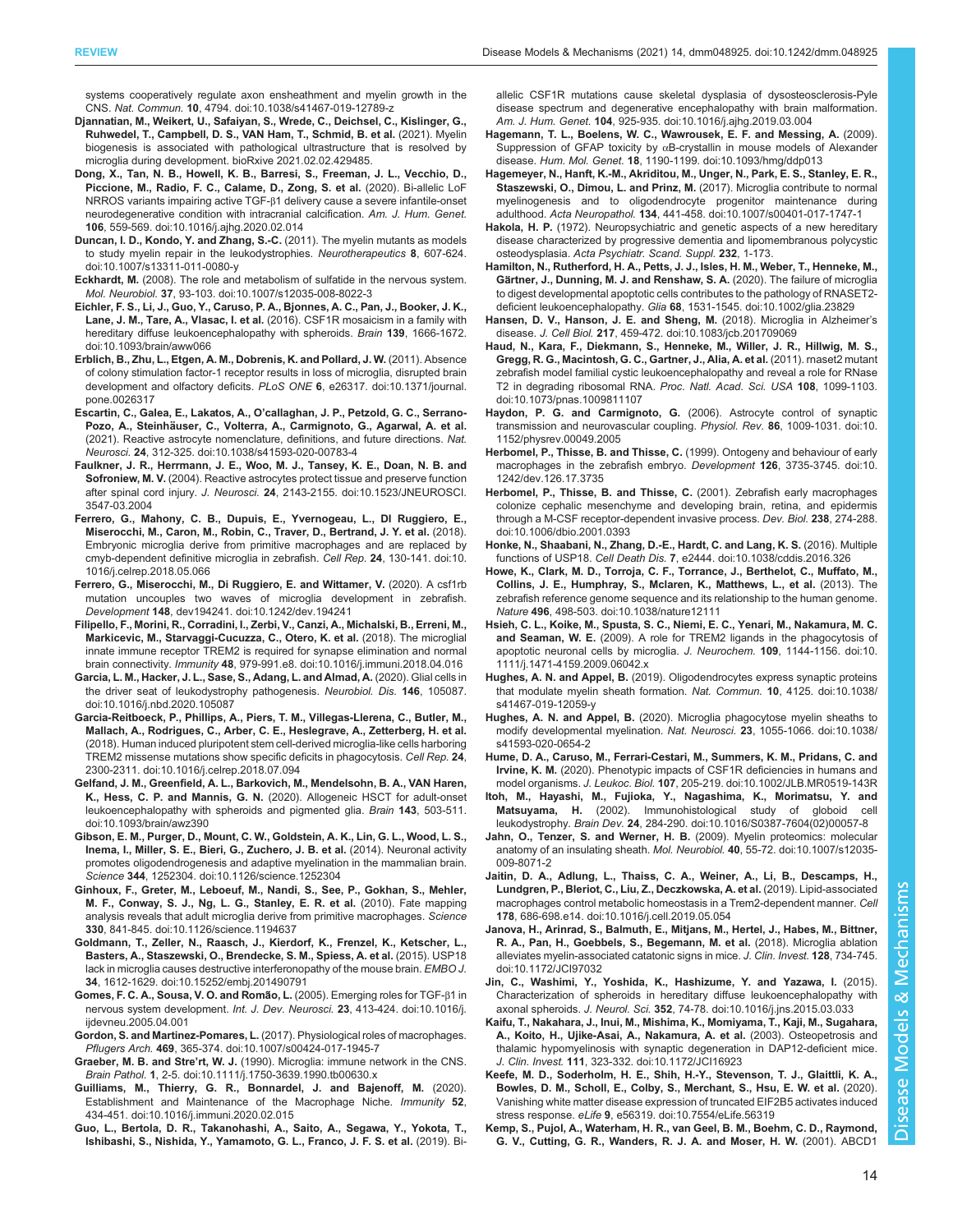<span id="page-14-0"></span>[mutations and the X-linked adrenoleukodystrophy mutation database: role in](https://doi.org/10.1002/humu.1227) [diagnosis and clinical correlations.](https://doi.org/10.1002/humu.1227) Hum. Mutat. 18, 499-515. doi:10.1002/humu. [1227](https://doi.org/10.1002/humu.1227)

- [Kempthorne, L., Yoon, H., Madore, C., Smith, S., Wszolek, Z. K., Rademakers,](https://doi.org/10.1186/s40478-020-00947-0) [R., Kim, J., Butovsky, O. and Dickson, D. W.](https://doi.org/10.1186/s40478-020-00947-0) (2020). Loss of homeostatic [microglial phenotype in CSF1R-related Leukoencephalopathy.](https://doi.org/10.1186/s40478-020-00947-0) Acta Neuropathol. Commun. 8[, 72. doi:10.1186/s40478-020-00947-0](https://doi.org/10.1186/s40478-020-00947-0)
- [Keshvari, S., Caruso, M., Teakle, N., Batoon, L., Sehgal, A., Patkar, O. L.,](https://doi.org/10.1371/journal.pgen.1009605) [Ferrari-Cestari, M., Snell, C. E., Chen, C., Stevenson, A. et al.](https://doi.org/10.1371/journal.pgen.1009605) (2021). CSF1R[dependent macrophages control postnatal somatic growth and organ maturation.](https://doi.org/10.1371/journal.pgen.1009605) PLoS Genet. 17[, 6. doi:10.1371/journal.pgen.1009605.](https://doi.org/10.1371/journal.pgen.1009605)
- Kimelberg, H. K. and Nedergaard, M. [\(2010\). Functions of astrocytes and their](https://doi.org/10.1016/j.nurt.2010.07.006) [potential as therapeutic targets.](https://doi.org/10.1016/j.nurt.2010.07.006) Neurotherapeutics 7, 338-353. doi:10.1016/j.nurt. [2010.07.006](https://doi.org/10.1016/j.nurt.2010.07.006)
- [Kleinberger, G., Yamanishi, Y., Suarez-Calvet, M., Czirr, E., Lohmann, E.,](https://doi.org/10.1126/scitranslmed.3009093) [Cuyvers, E., Struyfs, H., Pettkus, N., Wenninger-Weinzierl, A., Mazaheri, F.](https://doi.org/10.1126/scitranslmed.3009093) et al. [\(2014\). TREM2 mutations implicated in neurodegeneration impair cell](https://doi.org/10.1126/scitranslmed.3009093) [surface transport and phagocytosis.](https://doi.org/10.1126/scitranslmed.3009093) Sci. Transl. Med. 6, 243ra86. doi:10.1126/ [scitranslmed.3009093](https://doi.org/10.1126/scitranslmed.3009093)
- Knowles, J. K., Soane, C., Frost, E., Tam, L. T., Fraga, D., Xu, H., Batra, A., Ni, L., Villar, K., Saucedo, T. et al. (2020). Maladaptive myelination promotes epileptogenesis in absence epilepsy. bioRxive 2020.08.20.260083.
- Konishi, H. and Kiyama, H. [\(2018\). Microglial TREM2/DAP12 signaling: a double](https://doi.org/10.3389/fncel.2018.00206)[edged sword in neural diseases.](https://doi.org/10.3389/fncel.2018.00206) Front. Cell Neurosci. 12, 206. doi:10.3389/fncel. [2018.00206](https://doi.org/10.3389/fncel.2018.00206)
- [Konishi, H., Okamoto, T., Hara, Y., Komine, O., Tamada, H., Maeda, M., Osako,](https://doi.org/10.15252/embj.2020104464) [F., Kobayashi, M., Nishiyama, A., Kataoka, Y. et al.](https://doi.org/10.15252/embj.2020104464) (2020). Astrocytic [phagocytosis is a compensatory mechanism for microglial dysfunction.](https://doi.org/10.15252/embj.2020104464) EMBO J. 39[, e104464. doi:10.15252/embj.2020104464](https://doi.org/10.15252/embj.2020104464)
- [Konno, T., Yoshida, K., Mizuno, T., Kawarai, T., Tada, M., Nozaki, H., Ikeda, S.-I.,](https://doi.org/10.1111/ene.13125) [Nishizawa, M., Onodera, O., Wszolek, Z. K. et al.](https://doi.org/10.1111/ene.13125) (2017). Clinical and genetic [characterization of adult-onset leukoencephalopathy with axonal spheroids and](https://doi.org/10.1111/ene.13125) [pigmented glia associated with CSF1R mutation.](https://doi.org/10.1111/ene.13125) Eur. J. Neurol. 24, 37-45. doi:10. [1111/ene.13125](https://doi.org/10.1111/ene.13125)
- [Konno, T., Kasanuki, K., Ikeuchi, T., Dickson, D. W. and Wszolek, Z. K.](https://doi.org/10.1212/WNL.0000000000006642) (2018). [CSF1R-related leukoencephalopathy: a major player in primary microgliopathies.](https://doi.org/10.1212/WNL.0000000000006642) Neurology 91[, 1092-1104. doi:10.1212/WNL.0000000000006642](https://doi.org/10.1212/WNL.0000000000006642)
- [Kotlarz, D., Marquardt, B., Barøy, T., Lee, W. S., Konnikova, L., Hollizeck, S.,](https://doi.org/10.1038/s41588-018-0063-6) [Magg, T., Lehle, A. S., Walz, C., Borggraefe, I. et al.](https://doi.org/10.1038/s41588-018-0063-6) (2018). Human TGF-β1 [deficiency causes severe inflammatory bowel disease and encephalopathy.](https://doi.org/10.1038/s41588-018-0063-6) Nat. Genet. 50[, 344-348. doi:10.1038/s41588-018-0063-6](https://doi.org/10.1038/s41588-018-0063-6)
- Krägeloh-Mann, I., Groeschel, S., Kehrer, C., Opherk, K., Nägele, T., Handgretinger, R. and Müller, I. [\(2013\). Juvenile metachromatic](https://doi.org/10.1038/bmt.2012.155) [leukodystrophy 10 years post transplant compared with a non-transplanted](https://doi.org/10.1038/bmt.2012.155) cohort. Bone Marrow. Transplant. 48[, 369-375. doi:10.1038/bmt.2012.155](https://doi.org/10.1038/bmt.2012.155)
- Kuil, L. E., López Martí[, A., Carreras Mascaro, A., van den Bosch, J. C., van den](https://doi.org/10.1002/glia.23641) [Berg, P., van der Linde, H. C., Schoonderwoerd, K., Ruijter, G. J. G. and VAN](https://doi.org/10.1002/glia.23641) Ham, T. J. [\(2019a\). Hexb enzyme deficiency leads to lysosomal abnormalities in](https://doi.org/10.1002/glia.23641) [radial glia and microglia in zebrafish brain development.](https://doi.org/10.1002/glia.23641) Glia 67, 1705-1718. [doi:10.1002/glia.23641](https://doi.org/10.1002/glia.23641)
- [Kuil, L. E., Oosterhof, N., Geurts, S. N., van der Linde, H. C., Meijering, E. and](https://doi.org/10.1242/dmm.037762) van Ham, T. J. [\(2019b\). Reverse genetic screen reveals that Il34 facilitates yolk](https://doi.org/10.1242/dmm.037762) [sac macrophage distribution and seeding of the brain.](https://doi.org/10.1242/dmm.037762) Dis. Model. Mech. 12, [dmm037762. doi:10.1242/dmm.037762](https://doi.org/10.1242/dmm.037762)
- [Kuil, L. E., Oosterhof, N., Ferrero, G., Mikula](https://doi.org/10.7554/eLife.53403)́šová, T., Hason, M., Dekker, J., [Rovira, M., van der Linde, H. C., van Strien, P. M. H., de Pater, E. et al.](https://doi.org/10.7554/eLife.53403) (2020). [Zebrafish macrophage developmental arrest underlies depletion of microglia and](https://doi.org/10.7554/eLife.53403) [reveals Csf1r-independent metaphocytes.](https://doi.org/10.7554/eLife.53403) eLife 9, e53403. doi:10.7554/eLife. [53403](https://doi.org/10.7554/eLife.53403)
- Lampron, A., Larochelle, A., Laflamme, N., Préfontaine, P., Plante, M.-M., Sá[nchez, M. G., Yong, V. W., Stys, P. K., Tremblay, M.-E. and Rivest, S.](https://doi.org/10.1084/jem.20141656) (2015). [Inefficient clearance of myelin debris by microglia impairs remyelinating](https://doi.org/10.1084/jem.20141656) processes. J. Exp. Med. 212[, 481-495. doi:10.1084/jem.20141656](https://doi.org/10.1084/jem.20141656)
- [Lanciotti, A., Brignone, M. S., Bertini, E., Petrucci, T. C., Aloisi, F. and](https://doi.org/10.2478/s13380-013-0118-1) Ambrosini, E. [\(2013\). Astrocytes: emerging stars in leukodystrophy](https://doi.org/10.2478/s13380-013-0118-1) pathogenesis. Transl. Neurosci. 4[, 144-164. doi:10.2478/s13380-013-0118-1](https://doi.org/10.2478/s13380-013-0118-1)
- Li, Q. and Barres, B. A. [\(2018\). Microglia and macrophages in brain homeostasis](https://doi.org/10.1038/nri.2017.125) and disease. Nat. Rev. Immunol. 18[, 225-242. doi:10.1038/nri.2017.125](https://doi.org/10.1038/nri.2017.125)
- [Li, Y., Du, X.-F., Liu, C.-S., Wen, Z.-L. and Du, J.-L.](https://doi.org/10.1016/j.devcel.2012.10.027) (2012). Reciprocal regulation [between resting microglial dynamics and neuronal activity in vivo.](https://doi.org/10.1016/j.devcel.2012.10.027) Dev. Cell 23, [1189-1202. doi:10.1016/j.devcel.2012.10.027](https://doi.org/10.1016/j.devcel.2012.10.027)
- Liddelow, S. A. and Barres, B. A. [\(2017\). Reactive astrocytes: production, function,](https://doi.org/10.1016/j.immuni.2017.06.006) and therapeutic potential. Immunity 46[, 957-967. doi:10.1016/j.immuni.2017.06.](https://doi.org/10.1016/j.immuni.2017.06.006) [006](https://doi.org/10.1016/j.immuni.2017.06.006)
- [Liddelow, S. A., Guttenplan, K. A., Clarke, L. E., Bennett, F. C., Bohlen, C. J.,](https://doi.org/10.1038/nature21029) Schirmer, L., Bennett, M. L., Mü[nch, A. E., Chung, W.-S., Peterson, T. C. et al.](https://doi.org/10.1038/nature21029) [\(2017\). Neurotoxic reactive astrocytes are induced by activated microglia.](https://doi.org/10.1038/nature21029) Nature 541[, 481-487. doi:10.1038/nature21029](https://doi.org/10.1038/nature21029)
- Lin, W. L., Wszolek, Z. K. and Dickson, D. W. (2010). Hereditary diffuse leukoencephalopathy with spheroids: ultrastructural and immunoelectron microscopic studies. Int. J. Clin. Exp. Pathol. 3, 665-674.
- Ling, E.-A. and Wong, W.-C. [\(1993\). The origin and nature of ramified and](https://doi.org/10.1002/glia.440070105) [amoeboid microglia: a historical review and current concepts.](https://doi.org/10.1002/glia.440070105) Glia 7, 9-18. doi:10. [1002/glia.440070105](https://doi.org/10.1002/glia.440070105)
- [Linnartz-Gerlach, B., Bodea, L. G., Klaus, C., Ginolhac, A., Halder, R.,](https://doi.org/10.1002/glia.23563) [Sinkkonen, L., Walter, J., Colonna, M. and Neumann, H.](https://doi.org/10.1002/glia.23563) (2019). TREM2 [triggers microglial density and age-related neuronal loss.](https://doi.org/10.1002/glia.23563) Glia 67, 539-550. doi:10. [1002/glia.23563](https://doi.org/10.1002/glia.23563)
- [Lloyd, A. F., Davies, C. L., Holloway, R. K., Labrak, Y., Ireland, G., Carradori, D.,](https://doi.org/10.1038/s41593-019-0418-z) [Dillenburg, A., Borger, E., Soong, D., Richardson, J. C. et al.](https://doi.org/10.1038/s41593-019-0418-z) (2019). Central [nervous system regeneration is driven by microglia necroptosis and repopulation.](https://doi.org/10.1038/s41593-019-0418-z) Nat. Neurosci. 22[, 1046-1052. doi:10.1038/s41593-019-0418-z](https://doi.org/10.1038/s41593-019-0418-z)
- Lundgaard, I., Osó[rio, M. J., Kress, B. T., Sanggaard, S. and Nedergaard, M.](https://doi.org/10.1016/j.neuroscience.2013.10.050) [\(2014\). White matter astrocytes in health and disease.](https://doi.org/10.1016/j.neuroscience.2013.10.050) Neuroscience 276, [161-173. doi:10.1016/j.neuroscience.2013.10.050](https://doi.org/10.1016/j.neuroscience.2013.10.050)
- Lyons, D. A. and Talbot, W. S. [\(2014\). Glial cell development and function in](https://doi.org/10.1101/cshperspect.a020586) zebrafish. [Cold Spring Harb. Perspect. Biol.](https://doi.org/10.1101/cshperspect.a020586) 7, a020586. doi:10.1101/ [cshperspect.a020586](https://doi.org/10.1101/cshperspect.a020586)
- Macrae, C. A. and Peterson, R. T. [\(2015\). Zebrafish as tools for drug discovery.](https://doi.org/10.1038/nrd4627) Nat. Rev. Drug Discov. 14[, 721-731. doi:10.1038/nrd4627](https://doi.org/10.1038/nrd4627)
- [Mahmoud, S., Gharagozloo, M., Simard, C. and Gris, D.](https://doi.org/10.3390/cells8020184) (2019). Astrocytes [maintain glutamate homeostasis in the CNS by controlling the balance between](https://doi.org/10.3390/cells8020184) glutamate uptake and release. Cells 8[, 184. doi:10.3390/cells8020184](https://doi.org/10.3390/cells8020184)
- [Marisca, R., Hoche, T., Agirre, E., Hoodless, L. J., Barkey, W., Auer, F., Castelo-](https://doi.org/10.1038/s41593-019-0581-2)Branco, G. and Czopka, T. [\(2020\). Functionally distinct subgroups of](https://doi.org/10.1038/s41593-019-0581-2) [oligodendrocyte precursor cells integrate neural activity and execute myelin](https://doi.org/10.1038/s41593-019-0581-2) formation. Nat. Neurosci. 23[, 363-374. doi:10.1038/s41593-019-0581-2](https://doi.org/10.1038/s41593-019-0581-2)
- [Marotti, J. D., Tobias, S., Fratkin, J. D., Powers, J. M. and Rhodes, C. H.](https://doi.org/10.1007/s00401-004-0847-x) (2004). [Adult onset leukodystrophy with neuroaxonal spheroids and pigmented glia:](https://doi.org/10.1007/s00401-004-0847-x) [report of a family, historical perspective, and review of the literature.](https://doi.org/10.1007/s00401-004-0847-x) Acta Neuropathol. 107[, 481-488. doi:10.1007/s00401-004-0847-x](https://doi.org/10.1007/s00401-004-0847-x)
- [Mattiace, L. A., Davies, P., Yen, S.-H. and Dickson, D. W.](https://doi.org/10.1007/BF00294609) (1990). Microglia in [cerebellar plaques in Alzheimer](https://doi.org/10.1007/BF00294609)'s disease. Acta Neuropathol. 80, 493-498. doi:10. [1007/BF00294609](https://doi.org/10.1007/BF00294609)
- [Mcquade, A., Kang, Y. J., Hasselmann, J., Jairaman, A., Sotelo, A., Coburn, M.,](https://doi.org/10.1038/s41467-020-19227-5) [Shabestari, S. K., Chadarevian, J. P., Fote, G., Tu, C. H. et al.](https://doi.org/10.1038/s41467-020-19227-5) (2020). Gene [expression and functional deficits underlie TREM2-knockout microglia responses](https://doi.org/10.1038/s41467-020-19227-5) [in human models of Alzheimer](https://doi.org/10.1038/s41467-020-19227-5)'s disease. Nat. Commun. 11, 5370. doi:10.1038/ [s41467-020-19227-5](https://doi.org/10.1038/s41467-020-19227-5)
- [Mensch, S., Baraban, M., Almeida, R., Czopka, T., Ausborn, J., EL Manira, A.](https://doi.org/10.1038/nn.3991) and Lyons, D. A. [\(2015\). Synaptic vesicle release regulates myelin sheath](https://doi.org/10.1038/nn.3991) [number of individual oligodendrocytes in vivo.](https://doi.org/10.1038/nn.3991) Nat. Neurosci. 18, 628-630. doi:10. [1038/nn.3991](https://doi.org/10.1038/nn.3991)
- [Meuwissen, M. E. C., Schot, R., Buta, S., Oudesluijs, G., Tinschert, S., Speer,](https://doi.org/10.1084/jem.20151529) [S. D., Li, Z., van Unen, L., Heijsman, D., Goldmann, T. et al.](https://doi.org/10.1084/jem.20151529) (2016). Human [USP18 deficiency underlies type 1 interferonopathy leading to severe pseudo-](https://doi.org/10.1084/jem.20151529)TORCH syndrome. J. Exp. Med. 213[, 1163-1174. doi:10.1084/jem.20151529](https://doi.org/10.1084/jem.20151529)
- [Mildner, A., Schmidt, H., Nitsche, M., Merkler, D., Hanisch, U.-K., Mack, M.,](https://doi.org/10.1038/nn2015) Heikenwalder, M., Brü[ck, W., Priller, J. and Prinz, M.](https://doi.org/10.1038/nn2015) (2007). Microglia in the [adult brain arise from Ly-6ChiCCR2+ monocytes only under defined host](https://doi.org/10.1038/nn2015) conditions. Nat. Neurosci. 10[, 1544-1553. doi:10.1038/nn2015](https://doi.org/10.1038/nn2015)
- Miron, V. E. [\(2017\). Microglia-driven regulation of oligodendrocyte lineage cells,](https://doi.org/10.1189/jlb.3RI1116-494R) [myelination, and remyelination.](https://doi.org/10.1189/jlb.3RI1116-494R) J. Leukoc. Biol. 101, 1103-1108. doi:10.1189/jlb. [3RI1116-494R](https://doi.org/10.1189/jlb.3RI1116-494R)
- [Miron, V. E., Boyd, A., Zhao, J.-W., Yuen, T. J., Ruckh, J. M., Shadrach, J. L., van](https://doi.org/10.1038/nn.3469) [Wijngaarden, P., Wagers, A. J., Williams, A., Franklin, R. J. M. et al.](https://doi.org/10.1038/nn.3469) (2013). M2 [microglia and macrophages drive oligodendrocyte differentiation during CNS](https://doi.org/10.1038/nn.3469) remyelination. Nat. Neurosci. 16[, 1211-1218. doi:10.1038/nn.3469](https://doi.org/10.1038/nn.3469)
- [Mochel, F., Delorme, C., Czernecki, V., Froger, J., Cormier, F., Ellie, E.,](https://doi.org/10.1136/jnnp-2019-320701) [Fegueux, N., Lehericy, S., Lumbroso, S., Schiffmann, R. et al.](https://doi.org/10.1136/jnnp-2019-320701) (2019). [Haematopoietic stem cell transplantation in CSF1R-related adult-onset](https://doi.org/10.1136/jnnp-2019-320701) [leukoencephalopathy with axonal spheroids and pigmented glia.](https://doi.org/10.1136/jnnp-2019-320701) J. Neurol. Neurosurg. Psychiatry 90[, 1375-1376. doi:10.1136/jnnp-2019-320701](https://doi.org/10.1136/jnnp-2019-320701)
- [Monies, D., Maddirevula, S., Kurdi, W., Alanazy, M. H., Alkhalidi, H., Al-Owain,](https://doi.org/10.1038/gim.2017.22) [M., Sulaiman, R. A., Faqeih, E., Goljan, E., Ibrahim, N. et al.](https://doi.org/10.1038/gim.2017.22) (2017). [Autozygosity reveals recessive mutations and novel mechanisms in dominant](https://doi.org/10.1038/gim.2017.22) [genes: implications in variant interpretation.](https://doi.org/10.1038/gim.2017.22) Genet. Med. 19, 1144-1150. doi:10. [1038/gim.2017.22](https://doi.org/10.1038/gim.2017.22)
- [Morizawa, Y. M., Hirayama, Y., Ohno, N., Shibata, S., Shigetomi, E., Sui, Y.,](https://doi.org/10.1038/s41467-017-00037-1) [Nabekura, J., Sato, K., Okajima, F., Takebayashi, H. et al.](https://doi.org/10.1038/s41467-017-00037-1) (2017). Reactive [astrocytes function as phagocytes after brain ischemia via ABCA1-mediated](https://doi.org/10.1038/s41467-017-00037-1) pathway. Nat. Commun. 8[, 28. doi:10.1038/s41467-017-00037-1](https://doi.org/10.1038/s41467-017-00037-1)
- [Moser, H. W., Mahmood, A. and Raymond, G. V.](https://doi.org/10.1038/ncpneuro0421) (2007). X-linked adrenoleukodystrophy. [Nat. Clin. Pract. Neurol.](https://doi.org/10.1038/ncpneuro0421) 3, 140-151. doi:10.1038/ [ncpneuro0421](https://doi.org/10.1038/ncpneuro0421)
- [Moser, A. B., Jones, R. O., Hubbard, W. C., Tortorelli, S., Orsini, J. J., Caggana,](https://doi.org/10.3390/ijns2040015) M., Vogel, B. H. and Raymond, G. V. [\(2016\). Newborn screening for X-Linked](https://doi.org/10.3390/ijns2040015) Adrenoleukodystrophy. Int J Neonatal Screen 2[, 15. doi:10.3390/ijns2040015](https://doi.org/10.3390/ijns2040015)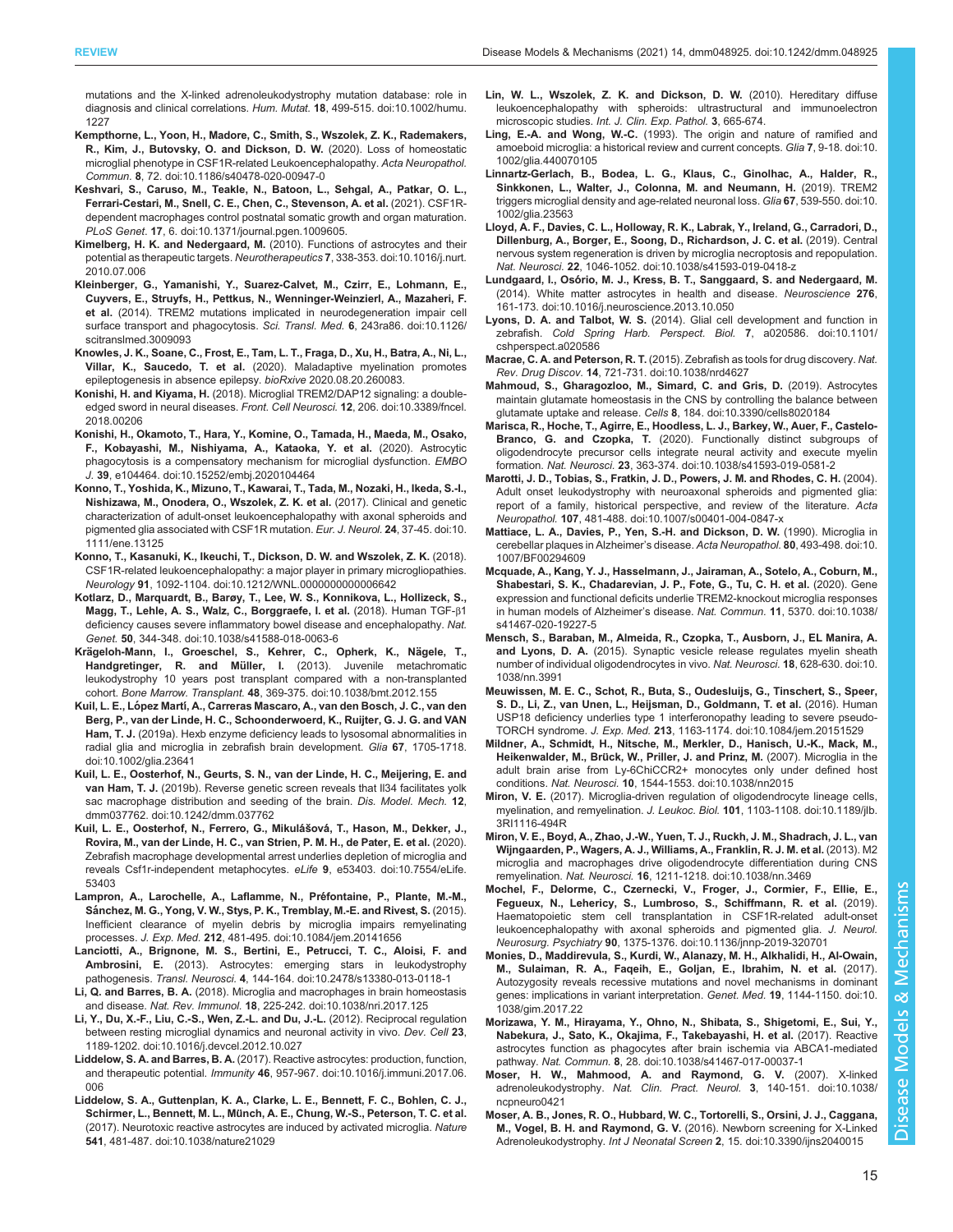- <span id="page-15-0"></span>[Mu, Y., Bennett, D. V., Rubinov, M., Narayan, S., Yang, C.-T., Tanimoto, M.,](https://doi.org/10.1016/j.cell.2019.05.050) [Mensh, B. D., Looger, L. L. and Ahrens, M. B.](https://doi.org/10.1016/j.cell.2019.05.050) (2019). Glia accumulate evidence [that actions are futile and suppress unsuccessful behavior.](https://doi.org/10.1016/j.cell.2019.05.050) Cell 178, 27-43.e19. [doi:10.1016/j.cell.2019.05.050](https://doi.org/10.1016/j.cell.2019.05.050)
- [Musolino, P. L., Lund, T. C., Pan, J., Escolar, M. L., Paker, A. M., Duncan, C. N.](https://doi.org/10.1055/s-0033-1364179) and Eichler, F. S. [\(2014\). Hematopoietic stem cell transplantation in the](https://doi.org/10.1055/s-0033-1364179) leukodystrophies: a [systematic review of the literature.](https://doi.org/10.1055/s-0033-1364179) Neuropediatrics 45, [169-174. doi:10.1055/s-0033-1364179](https://doi.org/10.1055/s-0033-1364179)
- [Myer, D. J., Gurkoff, G. G., Lee, S. M., Hovda, D. A. and Sofroniew, M. V.](https://doi.org/10.1093/brain/awl165) (2006). [Essential protective roles of reactive astrocytes in traumatic brain injury.](https://doi.org/10.1093/brain/awl165) Brain 129, [2761-2772. doi:10.1093/brain/awl165](https://doi.org/10.1093/brain/awl165)
- [Nasu, T., Tsukahara, Y. and Terayama, K.](https://doi.org/10.1111/j.1440-1827.1973.tb01223.x) (1973). A lipid metabolic disease- "membranous lipodystrophy"[-an autopsy case demonstrating numerous peculiar](https://doi.org/10.1111/j.1440-1827.1973.tb01223.x) [membrane-structures composed of compound lipid in bone and bone marrow and](https://doi.org/10.1111/j.1440-1827.1973.tb01223.x) various adipose tissues. Acta Pathol. Jpn. 23[, 539-558. doi:10.1111/j.1440-1827.](https://doi.org/10.1111/j.1440-1827.1973.tb01223.x) [1973.tb01223.x](https://doi.org/10.1111/j.1440-1827.1973.tb01223.x)
- [Nataf, S., Anginot, A., Vuaillat, C., Malaval, L., Fodil, N., Chereul, E., Langlois,](https://doi.org/10.1016/S0002-9440(10)62251-1) [J.-B., Dumontel, C., Cavillon, G., Confavreux, C. et al.](https://doi.org/10.1016/S0002-9440(10)62251-1) (2005). Brain and bone [damage in KARAP/DAP12 loss-of-function mice correlate with alterations in](https://doi.org/10.1016/S0002-9440(10)62251-1) [microglia and osteoclast lineages.](https://doi.org/10.1016/S0002-9440(10)62251-1) Am. J. Pathol. 166, 275-286. doi:10.1016/ [S0002-9440\(10\)62251-1](https://doi.org/10.1016/S0002-9440(10)62251-1)
- [Neumann, H., Kotter, M. R. and Franklin, R. J. M.](https://doi.org/10.1093/brain/awn109) (2009). Debris clearance by [microglia: an essential link between degeneration and regeneration.](https://doi.org/10.1093/brain/awn109) Brain 132, [288-295. doi:10.1093/brain/awn109](https://doi.org/10.1093/brain/awn109)
- [Nguyen, P. T., Dorman, L. C., Pan, S., Vainchtein, I. D., Han, R. T., Nakao-Inoue,](https://doi.org/10.1016/j.cell.2020.05.050) [H., Taloma, S. E., Barron, J. J., Molofsky, A. B., Kheirbek, M. A. et al.](https://doi.org/10.1016/j.cell.2020.05.050) (2020). [Microglial remodeling of the extracellular matrix promotes synapse plasticity.](https://doi.org/10.1016/j.cell.2020.05.050) Cell 182[, 388-403.e15. doi:10.1016/j.cell.2020.05.050](https://doi.org/10.1016/j.cell.2020.05.050)
- [Nicholson, A. M., Baker, M. C., Finch, N. A., Rutherford, N. J., Wider, C., Graff-](https://doi.org/10.1212/WNL.0b013e31828726a7)[Radford, N. R., Nelson, P. T., Clark, H. B., Wszolek, Z. K., Dickson, D. W. et al.](https://doi.org/10.1212/WNL.0b013e31828726a7) [\(2013\). CSF1R mutations link POLD and HDLS as a single disease entity.](https://doi.org/10.1212/WNL.0b013e31828726a7) Neurology 80[, 1033-1040. doi:10.1212/WNL.0b013e31828726a7](https://doi.org/10.1212/WNL.0b013e31828726a7)
- [Nimmerjahn, A., Kirchhoff, F. and Helmchen, F.](https://doi.org/10.1126/science.1110647) (2005). Resting microglial cells [are highly dynamic surveillants of brain parenchyma in vivo.](https://doi.org/10.1126/science.1110647) Science 308, [1314-1318. doi:10.1126/science.1110647](https://doi.org/10.1126/science.1110647)
- [Noubade, R., Wong, K., Ota, N., Rutz, S., Eidenschenk, C., Valdez, P. A., Ding,](https://doi.org/10.1038/nature13152) [J., Peng, I., Sebrell, A., Caplazi, P. et al.](https://doi.org/10.1038/nature13152) (2014). NRROS negatively regulates [reactive oxygen species during host defence and autoimmunity.](https://doi.org/10.1038/nature13152) Nature 509, [235-239. doi:10.1038/nature13152](https://doi.org/10.1038/nature13152)
- [Nugent, A. A., Lin, K., van Lengerich, B., Lianoglou, S., Przybyla, L., Davis,](https://doi.org/10.1016/j.neuron.2019.12.007) [S. S., Llapashtica, C., Wang, J., Kim, D. J., Xia, D. et al.](https://doi.org/10.1016/j.neuron.2019.12.007) (2020). TREM2 [regulates microglial cholesterol metabolism upon chronic phagocytic challenge.](https://doi.org/10.1016/j.neuron.2019.12.007) Neuron 105[, 837-854.e9. doi:10.1016/j.neuron.2019.12.007](https://doi.org/10.1016/j.neuron.2019.12.007)
- Oksanen, M., Lehtonen, S., Jaronen, M., Goldsteins, G., Hämäläinen, R. H. and Koistinaho, J. [\(2019\). Astrocyte alterations in neurodegenerative pathologies](https://doi.org/10.1007/s00018-019-03111-7) [and their modeling in human induced pluripotent stem cell platforms.](https://doi.org/10.1007/s00018-019-03111-7) Cell. Mol. Life Sci. 76[, 2739-2760. doi:10.1007/s00018-019-03111-7](https://doi.org/10.1007/s00018-019-03111-7)
- [Oosterhof, N., Holtman, I. R., Kuil, L. E., van der Linde, H. C., Boddeke, E. W. G.](https://doi.org/10.1002/glia.23083) M., Eggen, B. J. L. and van Ham, T. J. [\(2017\). Identification of a conserved and](https://doi.org/10.1002/glia.23083) [acute neurodegeneration-specific microglial transcriptome in the zebrafish.](https://doi.org/10.1002/glia.23083) Glia 65[, 138-149. doi:10.1002/glia.23083](https://doi.org/10.1002/glia.23083)
- [Oosterhof, N., Kuil, L. E., van der Linde, H. C., Burm, S. M., Berdowski, W., van](https://doi.org/10.1016/j.celrep.2018.06.113) [Ijcken, W. F. J., van Swieten, J. C., Hol, E. M., Verheijen, M. H. G. and van Ham,](https://doi.org/10.1016/j.celrep.2018.06.113) T. J. [\(2018\). Colony-Stimulating Factor 1 Receptor \(CSF1R\) regulates microglia](https://doi.org/10.1016/j.celrep.2018.06.113) [density and distribution, but not microglia differentiation in vivo.](https://doi.org/10.1016/j.celrep.2018.06.113) Cell Rep. 24, [1203-1217 e6. doi:10.1016/j.celrep.2018.06.113](https://doi.org/10.1016/j.celrep.2018.06.113)
- [Oosterhof, N., Chang, I. J., Karimiani, E. G., Kuil, L. E., Jensen, D. M., Daza, R.,](https://doi.org/10.1016/j.ajhg.2019.03.010) [Young, E., Astle, L., van der Linde, H. C., Shivaram, G. M. et al.](https://doi.org/10.1016/j.ajhg.2019.03.010) (2019). [Homozygous mutations in CSF1R cause a pediatric-onset leukoencephalopathy](https://doi.org/10.1016/j.ajhg.2019.03.010) [and can result in congenital absence of microglia.](https://doi.org/10.1016/j.ajhg.2019.03.010) Am. J. Hum. Genet. 104, [936-947. doi:10.1016/j.ajhg.2019.03.010](https://doi.org/10.1016/j.ajhg.2019.03.010)
- [Orthmann-Murphy, J. L., Abrams, C. K. and Scherer, S. S.](https://doi.org/10.1007/s12031-007-9027-5) (2008). Gap junctions [couple astrocytes and oligodendrocytes.](https://doi.org/10.1007/s12031-007-9027-5) J. Mol. Neurosci. 35, 101-116. doi:10. [1007/s12031-007-9027-5](https://doi.org/10.1007/s12031-007-9027-5)
- [Otero, K., Turnbull, I. R., Poliani, P. L., Vermi, W., Cerutti, E., Aoshi, T., Tassi, I.,](https://doi.org/10.1038/ni.1744) [Takai, T., Stanley, S. L., Miller, M. et al.](https://doi.org/10.1038/ni.1744) (2009). Macrophage colony-stimulating [factor induces the proliferation and survival of macrophages via a pathway](https://doi.org/10.1038/ni.1744) [involving DAP12 and beta-catenin.](https://doi.org/10.1038/ni.1744) Nat. Immunol. 10, 734-743. doi:10.1038/ni. [1744](https://doi.org/10.1038/ni.1744)
- [Oyanagi, K., Kinoshita, M., Suzuki-Kouyama, E., Inoue, T., Nakahara, A.,](https://doi.org/10.1111/bpa.12443) [Tokiwai, M., Arai, N., Satoh, J.-I., Aoki, N., Jinnai, K. et al.](https://doi.org/10.1111/bpa.12443) (2017). Adult onset [leukoencephalopathy with axonal spheroids and pigmented glia \(ALSP\) and](https://doi.org/10.1111/bpa.12443) [Nasu-Hakola disease: lesion staging and dynamic changes of axons and](https://doi.org/10.1111/bpa.12443) microglial subsets. Brain Pathol. 27[, 748-769. doi:10.1111/bpa.12443](https://doi.org/10.1111/bpa.12443)
- [Paloneva, J., Autti, T., Raininko, R., Partanen, J., Salonen, O., Puranen, M.,](https://doi.org/10.1212/WNL.56.11.1552) Hakola, P. and Haltia, M. [\(2001\). CNS manifestations of Nasu-Hakola disease: a](https://doi.org/10.1212/WNL.56.11.1552) frontal dementia with bone cysts. Neurology 56[, 1552-1558. doi:10.1212/WNL.56.](https://doi.org/10.1212/WNL.56.11.1552) [11.1552](https://doi.org/10.1212/WNL.56.11.1552)
- [Paloneva, J., Manninen, T., Christman, G., Hovanes, K., Mandelin, J.,](https://doi.org/10.1086/342259) [Adolfsson, R., Bianchin, M., Bird, T., Miranda, R., Salmaggi, A. et al.](https://doi.org/10.1086/342259) (2002). [Mutations in two genes encoding different subunits of a receptor signaling](https://doi.org/10.1086/342259) [complex result in an identical disease phenotype.](https://doi.org/10.1086/342259) Am. J. Hum. Genet. 71, [656-662. doi:10.1086/342259](https://doi.org/10.1086/342259)
- [Pant, D. C., Dorboz, I., Schluter, A., Fourcade, S., Launay, N., Joya, J., Aguilera-](https://doi.org/10.1172/JCI123959)[Albesa, S., Yoldi, M. E., Casasnovas, C., Willis, M. J. et al.](https://doi.org/10.1172/JCI123959) (2019). Loss of the [sphingolipid desaturase DEGS1 causes hypomyelinating leukodystrophy.](https://doi.org/10.1172/JCI123959) J. Clin. Invest. 129[, 1240-1256. doi:10.1172/JCI123959](https://doi.org/10.1172/JCI123959)
- [Paolicelli, R. C., Bolasco, G., Pagani, F., Maggi, L., Scianni, M., Panzanelli, P.,](https://doi.org/10.1126/science.1202529) [Giustetto, M., Ferreira, T. A., Guiducci, E., Dumas, L. et al.](https://doi.org/10.1126/science.1202529) (2011). Synaptic [pruning by microglia is necessary for normal brain development.](https://doi.org/10.1126/science.1202529) Science 333, [1456-1458. doi:10.1126/science.1202529](https://doi.org/10.1126/science.1202529)
- [Park, H.-C., Mehta, A., Richardson, J. S. and Appel, B.](https://doi.org/10.1006/dbio.2002.0738) (2002). olig2 is required for [zebrafish primary motor neuron and oligodendrocyte development.](https://doi.org/10.1006/dbio.2002.0738) Dev. Biol. 248, [356-368. doi:10.1006/dbio.2002.0738](https://doi.org/10.1006/dbio.2002.0738)
- [Percy, A. K., Odrezin, G. T., Knowles, P. D., Rouah, E. and Armstrong, D. D.](https://doi.org/10.1007/BF00294356) [\(1994\). Globoid cell leukodystrophy: comparison of neuropathology with magnetic](https://doi.org/10.1007/BF00294356) resonance imaging. Acta Neuropathol. 88[, 26-32. doi:10.1007/BF00294356](https://doi.org/10.1007/BF00294356)
- Peri, F. and Nüsslein-Volhard, C. [\(2008\). Live imaging of neuronal degradation by](https://doi.org/10.1016/j.cell.2008.04.037) [microglia reveals a role for v0-ATPase a1 in phagosomal fusion in vivo.](https://doi.org/10.1016/j.cell.2008.04.037) Cell 133, [916-927. doi:10.1016/j.cell.2008.04.037](https://doi.org/10.1016/j.cell.2008.04.037)
- [Perry, V. H., Nicoll, J. A. R. and Holmes, C.](https://doi.org/10.1038/nrneurol.2010.17) (2010). Microglia in neurodegenerative disease. Nat. Rev. Neurol. 6[, 193-201. doi:10.1038/nrneurol.2010.17](https://doi.org/10.1038/nrneurol.2010.17)
- Philips, T. and Rothstein, J. D. [\(2017\). Oligodendroglia: metabolic supporters of](https://doi.org/10.1172/JCI90610) neurons. J. Clin. Invest. 127[, 3271-3280. doi:10.1172/JCI90610](https://doi.org/10.1172/JCI90610)
- Platt, F. M., D'[azzo, A., Davidson, B. L., Neufeld, E. F. and Tifft, C. J.](https://doi.org/10.1038/s41572-018-0025-4) (2018). [Lysosomal storage diseases.](https://doi.org/10.1038/s41572-018-0025-4) Nat. Rev. Dis. Primers 4, 27. doi:10.1038/s41572- [018-0025-4](https://doi.org/10.1038/s41572-018-0025-4)
- [Poliani, P. L., Wang, Y., Fontana, E., Robinette, M. L., Yamanishi, Y., Gilfillan, S.](https://doi.org/10.1172/JCI77983) and Colonna, M. [\(2015\). TREM2 sustains microglial expansion during aging and](https://doi.org/10.1172/JCI77983) response to demyelination. J. Clin. Invest. 125[, 2161-2170. doi:10.1172/JCI77983](https://doi.org/10.1172/JCI77983)
- Pollard, J. W. [\(2009\). Trophic macrophages in development and disease.](https://doi.org/10.1038/nri2528) Nat. Rev. Immunol. 9[, 259-270. doi:10.1038/nri2528](https://doi.org/10.1038/nri2528)
- [Pont-Lezica, L., Beumer, W., Colasse, S., Drexhage, H., Versnel, M. and Bessis,](https://doi.org/10.1111/ejn.12508) A. [\(2014\). Microglia shape corpus callosum axon tract fasciculation: functional](https://doi.org/10.1111/ejn.12508) [impact of prenatal inflammation.](https://doi.org/10.1111/ejn.12508) Eur. J. Neurosci. 39, 1551-1557. doi:10.1111/ejn. [12508](https://doi.org/10.1111/ejn.12508)
- Preston, M. A. and Macklin, W. B. [\(2015\). Zebrafish as a model to investigate CNS](https://doi.org/10.1002/glia.22755) myelination. Glia 63[, 177-193. doi:10.1002/glia.22755](https://doi.org/10.1002/glia.22755)
- [Pridans, C., Sauter, K. A., Baer, K., Kissel, H. and Hume, D. A.](https://doi.org/10.1038/srep03013) (2013). CSF1R [mutations in hereditary diffuse leukoencephalopathy with spheroids are loss of](https://doi.org/10.1038/srep03013) function. Sci. Rep. 3[, 3013. doi:10.1038/srep03013](https://doi.org/10.1038/srep03013)
- [Pridans, C., Raper, A., Davis, G. M., Alves, J., Sauter, K. A., Lefevre, L., Regan,](https://doi.org/10.4049/jimmunol.1701783) [T., Meek, S., Sutherland, L., Thomson, A. J. et al.](https://doi.org/10.4049/jimmunol.1701783) (2018). Pleiotropic impacts of [macrophage and microglial deficiency on development in rats with targeted](https://doi.org/10.4049/jimmunol.1701783) mutation of the Csf1r locus. J. Immunol. 201[, 2683-2699. doi:10.4049/jimmunol.](https://doi.org/10.4049/jimmunol.1701783) [1701783](https://doi.org/10.4049/jimmunol.1701783)
- Prinz, M. and Priller, J. [\(2014\). Microglia and brain macrophages in the molecular](https://doi.org/10.1038/nrn3722) [age: from origin to neuropsychiatric disease.](https://doi.org/10.1038/nrn3722) Nat. Rev. Neurosci. 15, 300-312. [doi:10.1038/nrn3722](https://doi.org/10.1038/nrn3722)
- [Qin, Y., Garrison, B. S., Ma, W., Wang, R., Jiang, A., Li, J., Mistry, M., Bronson,](https://doi.org/10.1016/j.cell.2018.05.027) R. T., Santoro, D., Franco, C. et al. [\(2018\). A milieu molecule for TGF-beta](https://doi.org/10.1016/j.cell.2018.05.027) [required for microglia function in the nervous system.](https://doi.org/10.1016/j.cell.2018.05.027) Cell 174, 156-171.e16. [doi:10.1016/j.cell.2018.05.027](https://doi.org/10.1016/j.cell.2018.05.027)
- [Raas, Q., van de Beek, M.-C., Forss-Petter, S., Dijkstra, I. M. E., Deschiffart, A.,](https://doi.org/10.1172/JCI142500) [Freshner, B. C., Stevenson, T. J., Jaspers, Y. R. J., Nagtzaam, L. M., Wanders,](https://doi.org/10.1172/JCI142500) R. J. A. et al. [\(2021\). Metabolic rerouting via SCD1 induction impacts X-linked](https://doi.org/10.1172/JCI142500) adrenoleukodystrophy. J. Clin. Invest. 131[. doi:10.1172/JCI142500](https://doi.org/10.1172/JCI142500)
- [Rademakers, R., Baker, M., Nicholson, A. M., Rutherford, N. J., Finch, N. C.,](https://doi.org/10.1038/ng.1027) [Soto-Ortolaza, A., Lash, J., Wider, C., Wojtas, A., Dejesus-Hernandez, M.](https://doi.org/10.1038/ng.1027) et al. [\(2011\). Mutations in the colony stimulating factor 1 receptor \(CSF1R\) gene](https://doi.org/10.1038/ng.1027) [cause hereditary diffuse leukoencephalopathy with spheroids.](https://doi.org/10.1038/ng.1027) Nat. Genet. 44, [200-205. doi:10.1038/ng.1027](https://doi.org/10.1038/ng.1027)
- [Rigby, M. J., Gomez, T. M. and Puglielli, L.](https://doi.org/10.3389/fnins.2020.00203) (2020). Glial cell-axonal growth cone [interactions in neurodevelopment and regeneration.](https://doi.org/10.3389/fnins.2020.00203) Front. Neurosci. 14, 203. [doi:10.3389/fnins.2020.00203](https://doi.org/10.3389/fnins.2020.00203)
- [Rojo, R., Raper, A., Ozdemir, D. D., Lefevre, L., Grabert, K., Wollscheid-](https://doi.org/10.1038/s41467-019-11053-8)Lengeling, E., Bradford, B., Caruso, M., Gazova, I., Sánchez, A. et al. (2019). [Deletion of a Csf1r enhancer selectively impacts CSF1R expression and](https://doi.org/10.1038/s41467-019-11053-8) [development of tissue macrophage populations.](https://doi.org/10.1038/s41467-019-11053-8) Nat. Commun. 10, 3215. [doi:10.1038/s41467-019-11053-8](https://doi.org/10.1038/s41467-019-11053-8)
- Rutherford, H. A. and Hamilton, N. [\(2019\). Animal models of leukodystrophy: a](https://doi.org/10.1111/febs.15060) [new perspective for the development of therapies.](https://doi.org/10.1111/febs.15060) FEBS J. 286, 4176-4191. [doi:10.1111/febs.15060](https://doi.org/10.1111/febs.15060)
- [Safaiyan, S., Kannaiyan, N., Snaidero, N., Brioschi, S., Biber, K., Yona, S.,](https://doi.org/10.1038/nn.4325) [Edinger, A. L., Jung, S., Rossner, M. J. and Simons, M.](https://doi.org/10.1038/nn.4325) (2016). Age-related [myelin degradation burdens the clearance function of microglia during aging.](https://doi.org/10.1038/nn.4325) Nat. Neurosci. 19[, 995-998. doi:10.1038/nn.4325](https://doi.org/10.1038/nn.4325)

Disease Models & Mechanisms

**Models** 

**Isease** 

≪

Mechanisms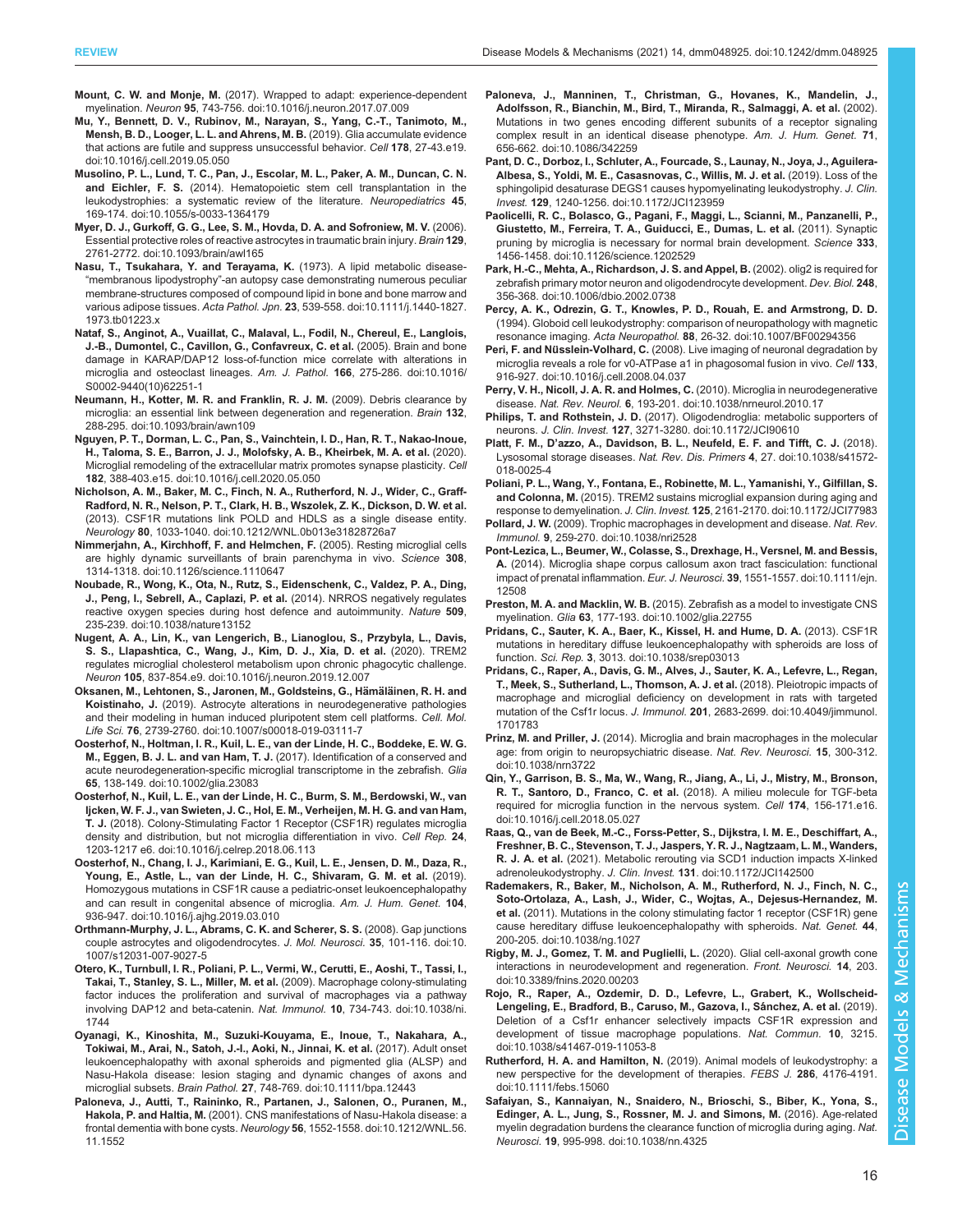- <span id="page-16-0"></span>[Safaiyan, S., Besson-Girard, S., Kaya, T., Cantuti-Castelvetri, L., Liu, L., Ji, H.,](https://doi.org/10.1016/j.neuron.2021.01.027) [Schifferer, M., Gouna, G., Usifo, F., Kannaiyan, N. et al.](https://doi.org/10.1016/j.neuron.2021.01.027) (2021). White matter aging drives microglial diversity. Neuron 109[, 1100-1117. doi:10.1016/j.neuron.](https://doi.org/10.1016/j.neuron.2021.01.027) [2021.01.027](https://doi.org/10.1016/j.neuron.2021.01.027)
- [Sanderson, L. E., Lanko, K., Alsagob, M., Almass, R., Al-Ahmadi, N., Najafi, M.,](https://doi.org/10.1093/brain/awaa459) [Al-Muhaizea, M. A., Alzaidan, H., Aldhalaan, H., Perenthaler, E. et al.](https://doi.org/10.1093/brain/awaa459) (2021). [Bi-allelic variants in HOPS complex subunit VPS41 cause cerebellar ataxia and](https://doi.org/10.1093/brain/awaa459) abnormal membrane trafficking. Brain 144[, 769-780. doi:10.1093/brain/awaa459](https://doi.org/10.1093/brain/awaa459)
- [Satoh, J.-I., Tabunoki, H., Ishida, T., Yagishita, S., Jinnai, K., Futamura, N.,](https://doi.org/10.1111/j.1440-1789.2010.01174.x) [Kobayashi, M., Toyoshima, I., Yoshioka, T., Enomoto, K. et al.](https://doi.org/10.1111/j.1440-1789.2010.01174.x) (2011). [Immunohistochemical characterization of microglia in Nasu-Hakola disease](https://doi.org/10.1111/j.1440-1789.2010.01174.x) brains. Neuropathology 31[, 363-375. doi:10.1111/j.1440-1789.2010.01174.x](https://doi.org/10.1111/j.1440-1789.2010.01174.x)
- [Schafer, D. P., Lehrman, E. K., Kautzman, A. G., Koyama, R., Mardinly, A. R.,](https://doi.org/10.1016/j.neuron.2012.03.026) [Yamasaki, R., Ransohoff, R. M., Greenberg, M. E., Barres, B. A. and Stevens,](https://doi.org/10.1016/j.neuron.2012.03.026) B. [\(2012\). Microglia sculpt postnatal neural circuits in an activity and complement](https://doi.org/10.1016/j.neuron.2012.03.026)dependent manner. Neuron 74[, 691-705. doi:10.1016/j.neuron.2012.03.026](https://doi.org/10.1016/j.neuron.2012.03.026)
- [Schaumburg, H. H., Powers, J. M., Raine, C. S., Johnson, A. B., Kolodny, E. H.,](https://doi.org/10.1007/978-1-4684-7735-1_25) [Kishimoto, Y., Igarashi, M. and Suzuki, K.](https://doi.org/10.1007/978-1-4684-7735-1_25) (1976). Adrenoleukodystrophy: a [clinical, pathological and biochemical study.](https://doi.org/10.1007/978-1-4684-7735-1_25) Adv. Exp. Med. Biol. 68, 379-387. [doi:10.1007/978-1-4684-7735-1\\_25](https://doi.org/10.1007/978-1-4684-7735-1_25)
- [Schmid, C. D., Sautkulis, L. N., Danielson, P. E., Cooper, J., Hasel, K. W.,](https://doi.org/10.1046/j.1471-4159.2002.01243.x) [Hilbush, B. S., Sutcliffe, J. G. and Carson, M. J.](https://doi.org/10.1046/j.1471-4159.2002.01243.x) (2002). Heterogeneous [expression of the triggering receptor expressed on myeloid cells-2 on adult murine](https://doi.org/10.1046/j.1471-4159.2002.01243.x) microglia. J. Neurochem. 83[, 1309-1320. doi:10.1046/j.1471-4159.2002.01243.x](https://doi.org/10.1046/j.1471-4159.2002.01243.x)
- [Schmitt, S., Castelvetri, L. C. and Simons, M.](https://doi.org/10.1016/j.bbalip.2014.12.016) (2015). Metabolism and functions of lipids in myelin. Biochim. Biophys. Acta 1851[, 999-1005. doi:10.1016/j.bbalip.](https://doi.org/10.1016/j.bbalip.2014.12.016) [2014.12.016](https://doi.org/10.1016/j.bbalip.2014.12.016)
- [Schwabenland, M., Mossad, O., Peres, A. G., Kessler, F., Maron, F. J. M.,](https://doi.org/10.1186/s40478-019-0757-8) [Harsan, L.-A., Bienert, T., von Elverfeldt, D., Knobeloch, K.-P., Staszewski, O.](https://doi.org/10.1186/s40478-019-0757-8) et al. [\(2019\). Loss of USP18 in microglia induces white matter pathology.](https://doi.org/10.1186/s40478-019-0757-8) Acta Neuropathol. Commun. 7[, 106. doi:10.1186/s40478-019-0757-8](https://doi.org/10.1186/s40478-019-0757-8)
- Scott-Hewitt, N. J., Folts, C. J., Hogestyn, J. M., Piester, G., Mayer-Pröschel, M. and Noble, M. D. [\(2017\). Heterozygote galactocerebrosidase \(GALC\) mutants](https://doi.org/10.1093/hmg/ddx153) [have reduced remyelination and impaired myelin debris clearance following](https://doi.org/10.1093/hmg/ddx153) demyelinating injury. Hum. Mol. Genet. 26[, 2825-2837. doi:10.1093/hmg/ddx153](https://doi.org/10.1093/hmg/ddx153)
- [Sheng, J., Ruedl, C. and Karjalainen, K.](https://doi.org/10.1016/j.immuni.2015.07.016) (2015). Most tissue-resident [macrophages except microglia are derived from fetal hematopoietic stem cells.](https://doi.org/10.1016/j.immuni.2015.07.016) Immunity 43[, 382-393. doi:10.1016/j.immuni.2015.07.016](https://doi.org/10.1016/j.immuni.2015.07.016)
- [Sleigh, J. N., Rossor, A. M., Fellows, A. D., Tosolini, A. P. and Schiavo, G.](https://doi.org/10.1038/s41582-019-0257-2) [\(2019\). Axonal transport and neurological disease.](https://doi.org/10.1038/s41582-019-0257-2) Nat. Rev. Neurol. 15, 691-703. [doi:10.1038/s41582-019-0257-2](https://doi.org/10.1038/s41582-019-0257-2)
- [Smith, C., Mccoll, B. W., Patir, A., Barrington, J., Armishaw, J., Clarke, A.,](https://doi.org/10.1007/s00401-020-02137-7) [Eaton, J., Hobbs, V., Mansour, S., Nolan, M. et al.](https://doi.org/10.1007/s00401-020-02137-7) (2020). Biallelic mutations in [NRROS cause an early onset lethal microgliopathy.](https://doi.org/10.1007/s00401-020-02137-7) Acta Neuropathol. 139, [947-951. doi:10.1007/s00401-020-02137-7](https://doi.org/10.1007/s00401-020-02137-7)
- [Sosunov, A., Olabarria, M. and Goldman, J. E.](https://doi.org/10.1111/bpa.12601) (2018). Alexander disease: an [astrocytopathy that produces a leukodystrophy.](https://doi.org/10.1111/bpa.12601) Brain Pathol. 28, 388-398. doi:10. [1111/bpa.12601](https://doi.org/10.1111/bpa.12601)
- [Spangenberg, E. E. and Green, K. N.](https://doi.org/10.1016/j.bbi.2016.07.003) (2017). Inflammation in Alzheimer's disease: [Lessons learned from microglia-depletion models.](https://doi.org/10.1016/j.bbi.2016.07.003) Brain Behav. Immun. 61, 1-11. [doi:10.1016/j.bbi.2016.07.003](https://doi.org/10.1016/j.bbi.2016.07.003)
- [Spangenberg, E., Severson, P. L., Hohsfield, L. A., Crapser, J., Zhang, J.,](https://doi.org/10.1038/s41467-019-11674-z) [Burton, E. A., Zhang, Y., Spevak, W., Lin, J., Phan, N. Y. et al.](https://doi.org/10.1038/s41467-019-11674-z) (2019). Sustained [microglial depletion with CSF1R inhibitor impairs parenchymal plaque](https://doi.org/10.1038/s41467-019-11674-z) [development in an Alzheimer](https://doi.org/10.1038/s41467-019-11674-z)'s disease model. Nat. Commun. 10, 3758. doi:10. [1038/s41467-019-11674-z](https://doi.org/10.1038/s41467-019-11674-z)
- [Squarzoni, P., Oller, G., Hoeffel, G., Pont-Lezica, L., Rostaing, P., Low, D.,](https://doi.org/10.1016/j.celrep.2014.07.042) Bessis, A., Ginhoux, F. and Garel, S. [\(2014\). Microglia modulate wiring of the](https://doi.org/10.1016/j.celrep.2014.07.042) embryonic forebrain. Cell Rep 8[, 1271-1279. doi:10.1016/j.celrep.2014.07.042](https://doi.org/10.1016/j.celrep.2014.07.042)
- Stanley, E. R. and Chitu, V. [\(2014\). CSF-1 receptor signaling in myeloid cells.](https://doi.org/10.1101/cshperspect.a021857) Cold Spring Harb. Perspect. Biol. 6[, a021857. doi:10.1101/cshperspect.a021857](https://doi.org/10.1101/cshperspect.a021857)
- [Stevens, B., Allen, N. J., Vazquez, L. E., Howell, G. R., Christopherson, K. S.,](https://doi.org/10.1016/j.cell.2007.10.036) [Nouri, N., Micheva, K. D., Mehalow, A. K., Huberman, A. D., Stafford, B. et al.](https://doi.org/10.1016/j.cell.2007.10.036) [\(2007\). The classical complement cascade mediates CNS synapse elimination.](https://doi.org/10.1016/j.cell.2007.10.036) Cell 131[, 1164-1178. doi:10.1016/j.cell.2007.10.036](https://doi.org/10.1016/j.cell.2007.10.036)
- [Strachan, L. R., Stevenson, T. J., Freshner, B., Keefe, M. D., MIRANDA Bowles,](https://doi.org/10.1093/hmg/ddx249) D. and Bonkowsky, J. L. [\(2017\). A zebrafish model of X-linked](https://doi.org/10.1093/hmg/ddx249) [adrenoleukodystrophy recapitulates key disease features and demonstrates a](https://doi.org/10.1093/hmg/ddx249) [developmental requirement for abcd1 in oligodendrocyte patterning and](https://doi.org/10.1093/hmg/ddx249) myelination. Hum. Mol. Genet. 26[, 3600-3614. doi:10.1093/hmg/ddx249](https://doi.org/10.1093/hmg/ddx249)
- Suzuki, K. (1998). Twenty five years of the "[psychosine hypothesis": a personal](https://doi.org/10.1023/A:1022436928925) [perspective of its history and present status.](https://doi.org/10.1023/A:1022436928925) Neurochem. Res. 23, 251-259. [doi:10.1023/A:1022436928925](https://doi.org/10.1023/A:1022436928925)
- Suzuki, K. and Suzuki, Y. [\(1970\). Globoid cell leucodystrophy \(Krabbe](https://doi.org/10.1073/pnas.66.2.302)'s disease): [deficiency of galactocerebroside beta-galactosidase.](https://doi.org/10.1073/pnas.66.2.302) Proc. Natl. Acad. Sci. USA 66[, 302-309. doi:10.1073/pnas.66.2.302](https://doi.org/10.1073/pnas.66.2.302)
- [Tada, M., Konno, T., Tada, M., Tezuka, T., Miura, T., Mezaki, N., Okazaki, K.-I.,](https://doi.org/10.1002/ana.24754) [Arakawa, M., Itoh, K., Yamamoto, T. et al.](https://doi.org/10.1002/ana.24754) (2016). Characteristic microglial [features in patients with hereditary diffuse leukoencephalopathy with spheroids.](https://doi.org/10.1002/ana.24754) Ann. Neurol. 80[, 554-565. doi:10.1002/ana.24754](https://doi.org/10.1002/ana.24754)
- [Takahashi, K., Rochford, C. D. P. and Neumann, H.](https://doi.org/10.1084/jem.20041611) (2005). Clearance of [apoptotic neurons without inflammation by microglial triggering receptor](https://doi.org/10.1084/jem.20041611) [expressed on myeloid cells-2.](https://doi.org/10.1084/jem.20041611) J. Exp. Med. 201, 647-657. doi:10.1084/jem. [20041611](https://doi.org/10.1084/jem.20041611)
- [Takeuchi, H., Mizuno, T., Zhang, G., Wang, J., Kawanokuchi, J., Kuno, R. and](https://doi.org/10.1074/jbc.M413863200) Suzumura, A. [\(2005\). Neuritic beading induced by activated microglia is an early](https://doi.org/10.1074/jbc.M413863200) [feature of neuronal dysfunction toward neuronal death by inhibition of](https://doi.org/10.1074/jbc.M413863200) [mitochondrial respiration and axonal transport.](https://doi.org/10.1074/jbc.M413863200) J. Biol. Chem. 280, [10444-10454. doi:10.1074/jbc.M413863200](https://doi.org/10.1074/jbc.M413863200)
- [Tian, R., Wu, X., Hagemann, T. L., Sosunov, A. A., Messing, A., Mckhann, G. M.](https://doi.org/10.1097/NEN.0b013e3181d3cb52) and Goldman, J. E. [\(2010\). Alexander disease mutant glial fibrillary acidic protein](https://doi.org/10.1097/NEN.0b013e3181d3cb52) [compromises glutamate transport in astrocytes.](https://doi.org/10.1097/NEN.0b013e3181d3cb52) J. Neuropathol. Exp. Neurol. 69, [335-345. doi:10.1097/NEN.0b013e3181d3cb52](https://doi.org/10.1097/NEN.0b013e3181d3cb52)
- [Titorenko, V. I. and Rachubinski, R. A.](https://doi.org/10.1083/jcb.200312081) (2004). The peroxisome: orchestrating [important developmental decisions from inside the cell.](https://doi.org/10.1083/jcb.200312081) J. Cell Biol. 164, 641-645. [doi:10.1083/jcb.200312081](https://doi.org/10.1083/jcb.200312081)
- [Traiffort, E., Kassoussi, A., Zahaf, A. and Laouarem, Y.](https://doi.org/10.3389/fncel.2020.00079) (2020). Astrocytes and [microglia as major players of myelin production in normal and pathological](https://doi.org/10.3389/fncel.2020.00079) conditions. Front. Cell Neurosci. 14[, 79. doi:10.3389/fncel.2020.00079](https://doi.org/10.3389/fncel.2020.00079)
- [Tremblay, M.-E., Lowery, R. L. and Majewska, A. K.](https://doi.org/10.1371/journal.pbio.1000527) (2010). Microglial interactions [with synapses are modulated by visual experience.](https://doi.org/10.1371/journal.pbio.1000527) PLoS Biol. 8, e1000527. [doi:10.1371/journal.pbio.1000527](https://doi.org/10.1371/journal.pbio.1000527)
- Ulland, T. K. and Colonna, M. [\(2018\). TREM2 a key player in microglial biology](https://doi.org/10.1038/s41582-018-0072-1) and Alzheimer disease. Nat. Rev. Neurol. 14[, 667-675. doi:10.1038/s41582-018-](https://doi.org/10.1038/s41582-018-0072-1) [0072-1](https://doi.org/10.1038/s41582-018-0072-1)
- [van der Knaap, M. S. and Bugiani, M.](https://doi.org/10.1007/s00401-017-1739-1) (2017). Leukodystrophies: a proposed classification [system based on pathological changes and pathogenetic](https://doi.org/10.1007/s00401-017-1739-1) mechanisms. Acta Neuropathol. 134[, 351-382. doi:10.1007/s00401-017-1739-1](https://doi.org/10.1007/s00401-017-1739-1)
- [van der Knaap, M. S., Schiffmann, R., Mochel, F. and Wolf, N. I.](https://doi.org/10.1016/S1474-4422(19)30143-7) (2019). [Diagnosis, prognosis, and treatment of leukodystrophies.](https://doi.org/10.1016/S1474-4422(19)30143-7) Lancet Neurol. 18, [962-972. doi:10.1016/S1474-4422\(19\)30143-7](https://doi.org/10.1016/S1474-4422(19)30143-7)
- [van Egmond, M. E., Pouwels, P. J. W., Boelens, J.-J., Lindemans, C. A.,](https://doi.org/10.1001/jamaneurol.2013.629) [Barkhof, F., Steenwijk, M. D., van Hasselt, P. M., van der Knaap, M. S. and](https://doi.org/10.1001/jamaneurol.2013.629) Wolf, N. I. [\(2013\). Improvement of white matter changes on neuroimaging](https://doi.org/10.1001/jamaneurol.2013.629) [modalities after stem cell transplant in metachromatic leukodystrophy.](https://doi.org/10.1001/jamaneurol.2013.629) JAMA Neurol 70[, 779-782. doi:10.1001/jamaneurol.2013.629](https://doi.org/10.1001/jamaneurol.2013.629)
- [van Ham, T. J., Brady, C. A., Kalicharan, R. D., Oosterhof, N., Kuipers, J.,](https://doi.org/10.1242/dmm.014886) [Veenstra-Algra, A., Sjollema, K. A., Peterson, R. T., Kampinga, H. H. and](https://doi.org/10.1242/dmm.014886) Giepmans, B. N. G. [\(2014\). Intravital correlated microscopy reveals differential](https://doi.org/10.1242/dmm.014886) [macrophage and microglial dynamics during resolution of neuroinflammation.](https://doi.org/10.1242/dmm.014886) Dis. Model. Mech. 7[, 857-869. doi:10.1242/dmm.014886](https://doi.org/10.1242/dmm.014886)
- [van Rappard, D. F., Boelens, J. J. and Wolf, N. I.](https://doi.org/10.1016/j.beem.2014.10.001) (2015). Metachromatic [leukodystrophy: Disease spectrum and approaches for treatment.](https://doi.org/10.1016/j.beem.2014.10.001) Best Pract. Res. Clin. Endocrinol. Metab. 29[, 261-273. doi:10.1016/j.beem.2014.10.001](https://doi.org/10.1016/j.beem.2014.10.001)
- [Vanderver, A., Prust, M., Tonduti, D., Mochel, F., Hussey, H. M., Helman, G.,](https://doi.org/10.1016/j.ymgme.2015.01.006) [Garbern, J., Eichler, F., Labauge, P., Aubourg, P. et al.](https://doi.org/10.1016/j.ymgme.2015.01.006) (2015). Case definition [and classification of leukodystrophies and leukoencephalopathies.](https://doi.org/10.1016/j.ymgme.2015.01.006) Mol. Genet. Metab. 114[, 494-500. doi:10.1016/j.ymgme.2015.01.006](https://doi.org/10.1016/j.ymgme.2015.01.006)
- Varol, C., Mildner, A. and Jung, S. [\(2015\). Macrophages: development and tissue](https://doi.org/10.1146/annurev-immunol-032414-112220) specialization. Annu. Rev. Immunol. 33[, 643-675. doi:10.1146/annurev-immunol-](https://doi.org/10.1146/annurev-immunol-032414-112220)[032414-112220](https://doi.org/10.1146/annurev-immunol-032414-112220)
- [Wake, H., Moorhouse, A. J., Jinno, S., Kohsaka, S. and Nabekura, J.](https://doi.org/10.1523/JNEUROSCI.4363-08.2009) (2009). [Resting microglia directly monitor the functional state of synapses in vivo and](https://doi.org/10.1523/JNEUROSCI.4363-08.2009) [determine the fate of ischemic terminals.](https://doi.org/10.1523/JNEUROSCI.4363-08.2009) J. Neurosci. 29, 3974-3980. doi:10.1523/ [JNEUROSCI.4363-08.2009](https://doi.org/10.1523/JNEUROSCI.4363-08.2009)
- [Wang, L., Colodner, K. J. and Feany, M. B.](https://doi.org/10.1523/JNEUROSCI.3410-10.2011) (2011). Protein misfolding and [oxidative stress promote glial-mediated neurodegeneration in an Alexander](https://doi.org/10.1523/JNEUROSCI.3410-10.2011) disease model. J. Neurosci. 31[, 2868-2877. doi:10.1523/JNEUROSCI.3410-10.](https://doi.org/10.1523/JNEUROSCI.3410-10.2011) [2011](https://doi.org/10.1523/JNEUROSCI.3410-10.2011)
- [Weber, T., Schlotawa, L., Dosch, R., Hamilton, N., Kaiser, J., Schiller, S.,](https://doi.org/10.1242/bio.049239) [Wenske, B., Gartner, J. and Henneke, M.](https://doi.org/10.1242/bio.049239) (2020). Zebrafish disease model of [human RNASET2-deficient cystic leukoencephalopathy displays abnormalities in](https://doi.org/10.1242/bio.049239) early microglia. Biol Open 9[, bio049239. doi:10.1242/bio.049239](https://doi.org/10.1242/bio.049239)
- [Weinstock, N. I., Shin, D., Dhimal, N., Hong, X., Irons, E. E., Silvestri, N. J., Reed,](https://doi.org/10.1016/j.neuron.2020.03.031) [C. B., Nguyen, D., Sampson, O., Cheng, Y.-C. et al.](https://doi.org/10.1016/j.neuron.2020.03.031) (2020). Macrophages [Expressing GALC Improve Peripheral Krabbe Disease by a Mechanism](https://doi.org/10.1016/j.neuron.2020.03.031) [Independent of Cross-Correction.](https://doi.org/10.1016/j.neuron.2020.03.031) Neuron 107, 65-81.e9. doi:10.1016/j.neuron. [2020.03.031](https://doi.org/10.1016/j.neuron.2020.03.031)
- Williamson, J. M. and Lyons, D. A. [\(2018\). Myelin dynamics throughout life: an](https://doi.org/10.3389/fncel.2018.00424) ever-changing landscape? Front. Cell Neurosci. 12[, 424. doi:10.3389/fncel.2018.](https://doi.org/10.3389/fncel.2018.00424) [00424](https://doi.org/10.3389/fncel.2018.00424)
- [Wlodarczyk, A., Holtman, I. R., Krueger, M., Yogev, N., Bruttger, J., Khorooshi,](https://doi.org/10.15252/embj.201696056) [R., Benmamar-Badel, A., De Boer-Bergsma, J. J., Martin, N. A., Karram, K.](https://doi.org/10.15252/embj.201696056) et al. [\(2017\). A novel microglial subset plays a key role in myelinogenesis in](https://doi.org/10.15252/embj.201696056) developing brain. EMBO J. 36[, 3292-3308. doi:10.15252/embj.201696056](https://doi.org/10.15252/embj.201696056)
- [Wolf, N. I., Breur, M., Plug, B., Beerepoot, S., Westerveld, A. S. R., van Rappard,](https://doi.org/10.1002/acn3.50975) [D. F., de Vries, S. I., Kole, M. H. P., Vanderver, A., van der Knaap, M. S. et al.](https://doi.org/10.1002/acn3.50975) [\(2020\). Metachromatic leukodystrophy and transplantation: remyelination, no](https://doi.org/10.1002/acn3.50975) cross-correction. Ann. Clin. Transl. Neurol. 7[, 169-180. doi:10.1002/acn3.50975](https://doi.org/10.1002/acn3.50975)